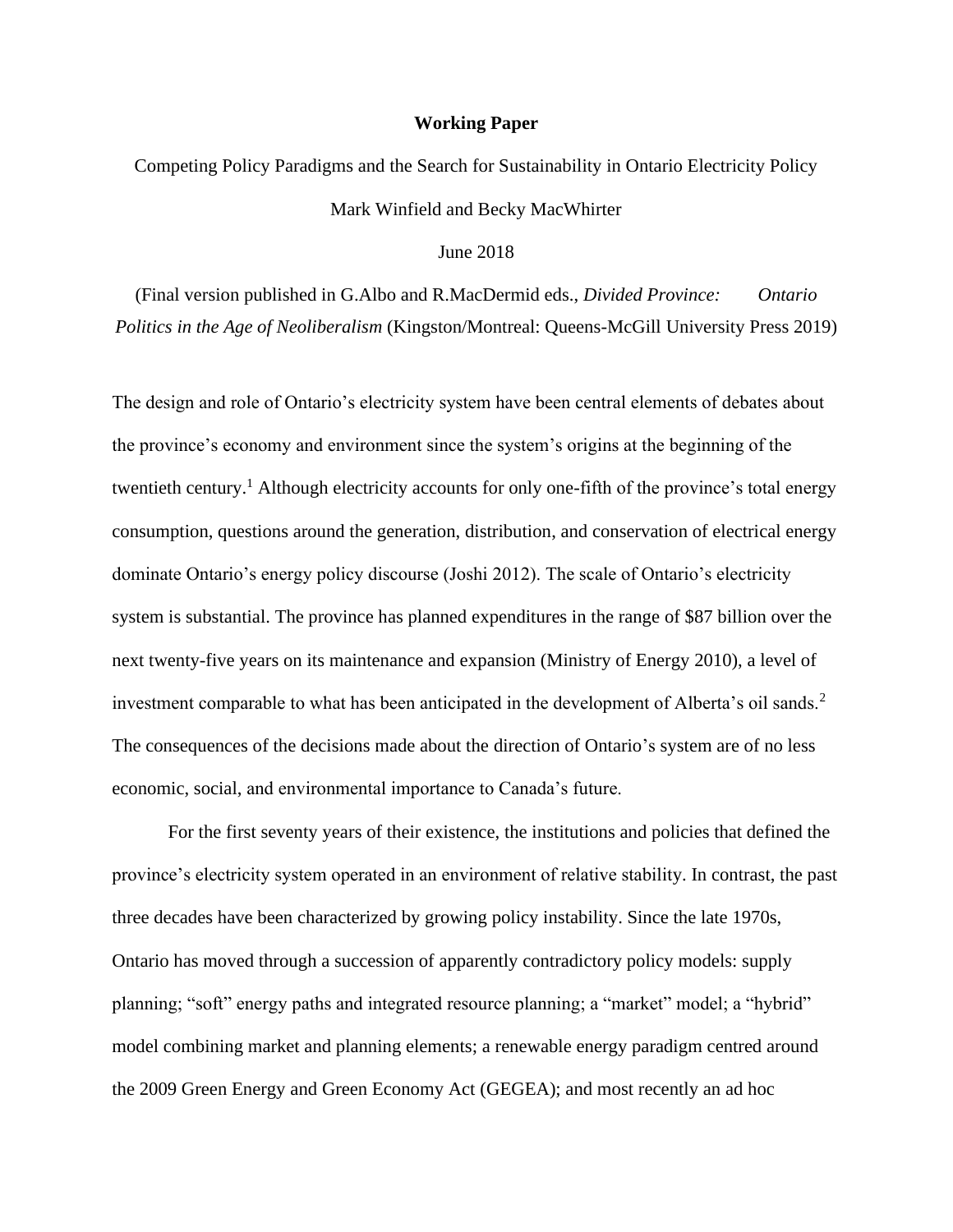approach driven by political management considerations. The consequences of the latter model played no small role in Premier Dalton McGuinty's October 2012 resignation announcement (Howlett, Morrow, and Waldie 2012). Despite this outcome, the ad hoc political management paradigm was continued and eventually formalized through legislation by the government of McGuinty's successor, Kathleen Wynne. The long-term implications of this approach are uncertain, but seem unlikely to serve the goals of advancing either policy stability or sustainability, particularly in light of the outcome of the  $2018$  election.<sup>3</sup> The new Premier, Doug Ford, was elected, in part, on the basis of platform commitments to undertake major changes in the electricity sector to reduce electricity rates (Ontario Progressive Conservative Party 2018).

In a political economy context, the primary focus of energy policy discussions has been on the tensions between the liberal and particularly neoliberal emphasis on markets as the most efficient mechanism for making decisions about developing energy resources and, alternatively, state-centred approaches, which stress the importance of democratic control over energy policy. In contrast, progressive students of energy policy – generally following the pioneering work of Amory Lovins (1980) – have emphasized the importance of the technical and planning paradigms around which energy systems have been designed as being more central to understanding energy policy decisions. These approaches are grounded in the observation that both publicly and privately owned and controlled energy utilities have suffered from the same "hard" path pathologies of massively overbuilding large, capital-intensive, inflexible, high environmental impact, high catastrophic-event-risk energy supply technologies (e.g., nuclear and coal), and underemphasizing the "soft" path options of energy efficiency and smaller, more flexible low-impact renewable energy sources. Authors working on energy-related questions within political economy frameworks have tended to highlight the centrality of the specific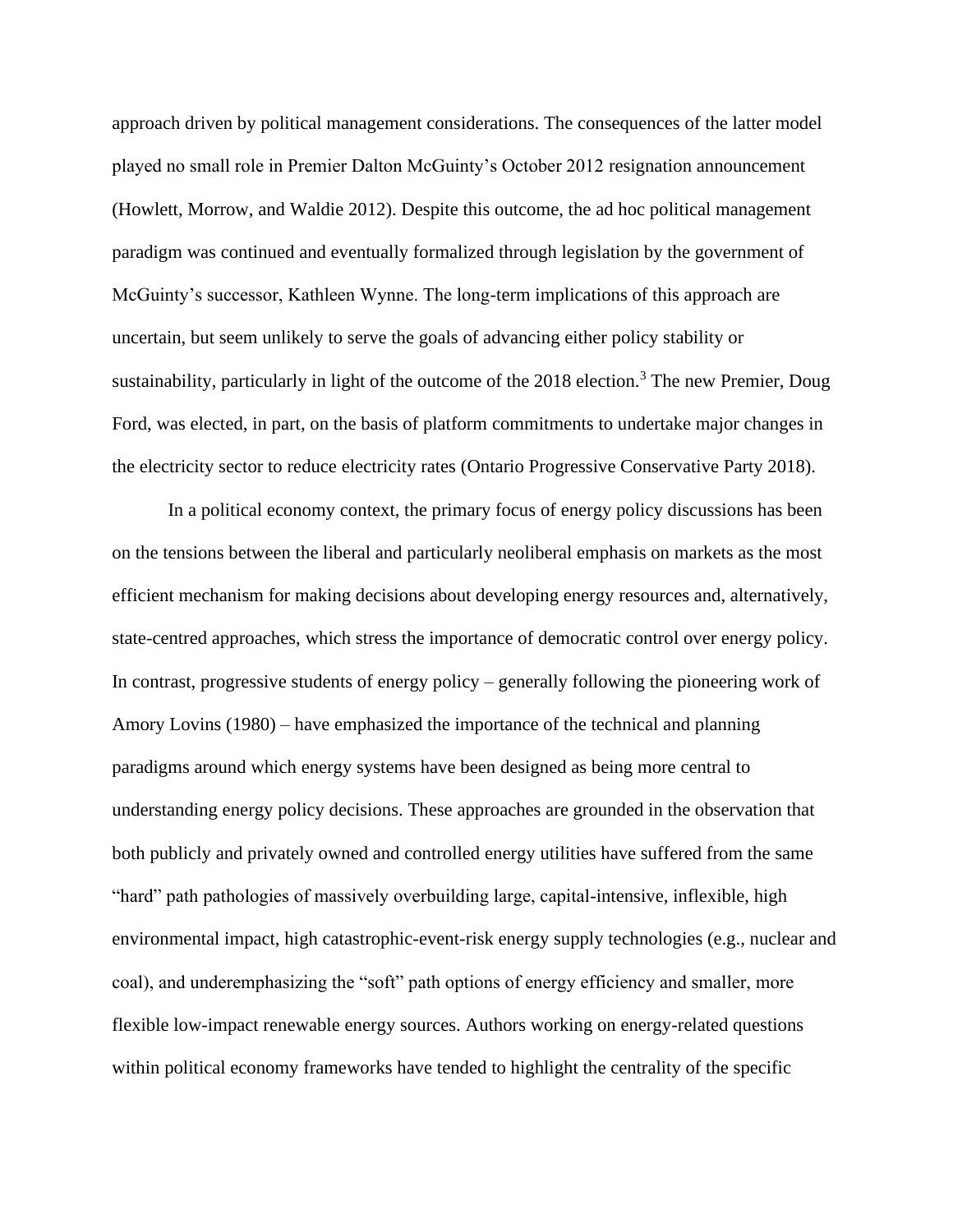material character of energy resources (e.g., their particular physical properties and the nature of the technologies and infrastructure required for their use) to the understanding of governance and public policy issues around them (Mitchell 2011).

The underlying normative framework for this chapter considers how the Ontario electricity system can be configured to advance sustainability and system stability. Sustainability is defined here as incorporating the core Brundtland (WCED 1987) elements of both *inter*generational and *intra*generational justice. The chapter also draws on more recent reflections on sustainability (Gibson 2006) and works specific to energy issues (Jaccard 2005; Winfield, Gibson, Markvart, Gaudreau, and Taylor 2010; Winfield 2016). These contributions incorporate considerations regarding the importance of system resilience, adaptive capacity, and the avoidance of path dependency; precaution, particularly with respect to the potential for catastrophic events; the need for economic and resource efficiency; the centrality of socioecological civility and democratic governance; and the avoidance of geopolitical risks in energy system design. Such a framework leans towards the soft path technological options, but also highlights the importance of the role of the state in system planning to ensure democratic governance.

Within these theoretical contexts, the chapter argues that the present electricity policy situation in Ontario reflects the extent to which the long-standing historical consensus around the objectives of the province's electricity system of providing cheap and abundant electricity, and the planning models used to support those objectives, has broken down. New actors, including organized environmental interests and, more recently, an emergent renewable energy industry, have challenged the system's traditional assumptions and directions in terms of their environmental and social consequences, their ability to deliver electricity reliably and at least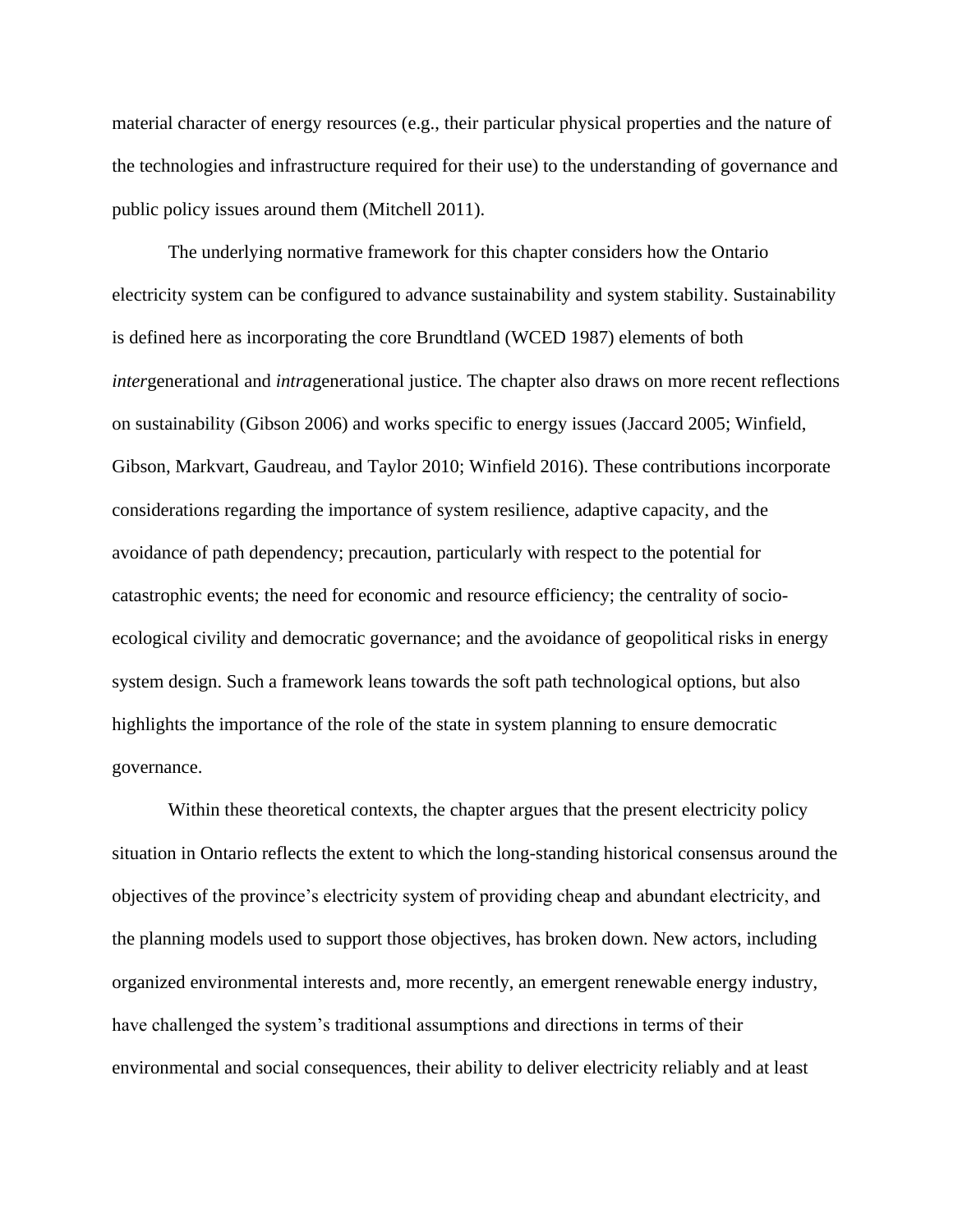cost, and their capacity to adapt and respond appropriately to the rapid changes occurring in the province's economy and society. The result has been a highly unstable policy environment in which different constituencies, or "policy entrepreneurs," have been able to take advantage of the "policy windows" (Kingdon 1995) created by convergences of problems and crises, political circumstances and the availability of new policy ideas, taking control of the electricity policy agenda – until the arrival of the next window.

In this environment, decision-making around electricity became explicitly politicized to an extraordinary degree during the latter stages of the McGuinty government, a practice continued and formalized under his successor, Kathleen Wynne. The resulting policy environment has come to be defined by a combination of low legitimacy and high instability. The province's future premiers face decisions about the overall design and course of the province's electricity system in the face of uncertainty about the future direction of electricity demand. A series of emerging socio-technological revolutions in the energy sector, including the rapid deployments of "smart" grids, as well as dramatic improvements in the technological performance of renewable energy and energy storage technologies, further complicate the landscape (Winfield 2017). These are questions that will require far more than day-to-day political management to resolve.

In attempting to understand the origins of the province's current situation, this chapter pays particular attention to the competing policy and governance paradigms (Skogstad 2008) for the electricity system being advanced by different actors. The importance of the role of underlying normative concepts and factors in understanding public policy, particularly energy policy, has been highlighted by a number of authors (Doern and Toner 1985; Doern and Gattinger 2003; Dryzek 2005; Winfield and Dolter 2014). There has been a tendency in the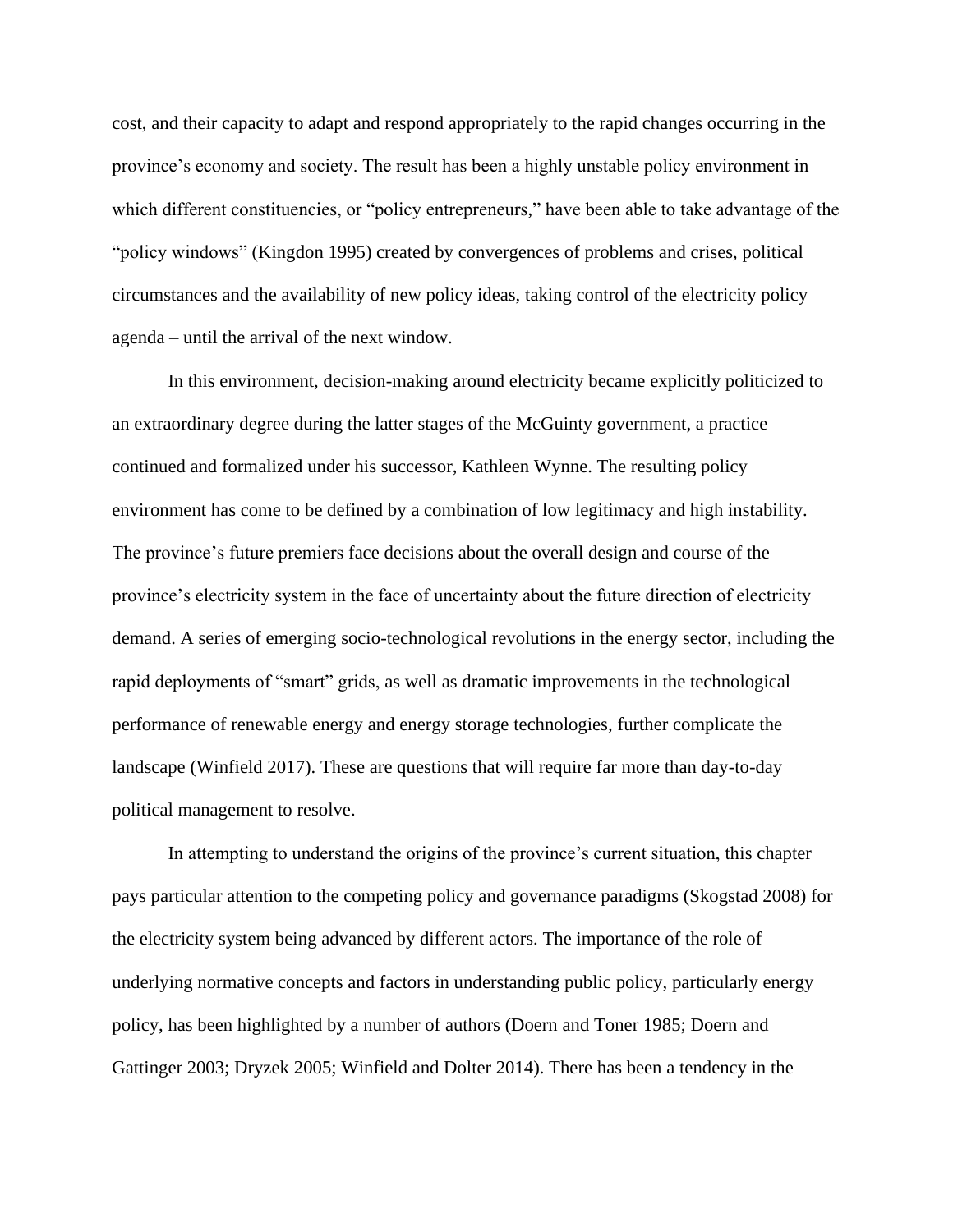mainstream Canadian public policy literature to address these questions through proxies of state and non-state actors rather than to treat them as important variables in their own right. As such, the chapter explores the six policy paradigms that have defined the system, from its origins in 1906 under the auspices of Sir Adam Beck's Ontario Hydro-Electric Power Commission (HEPC), in terms of their normative assumptions, the institutional and societal actors that supported them, and the circumstances that led to their demise and the emergence of new paradigms.

# [1] Paradigm 1: Supply Planning

A supply planning paradigm guided Ontario's electricity system over the first seventy years following the creation of the Ontario Hydro-Electric Power Commission (HEPC) by the Conservative government of James Whitney in 1906. The supply planning model sought to expand electricity capacity to meet projected demand growth by way of centralized, large-scale generation facilities whose economies of scale yielded lower electricity rates (Swisher, Jannuzzi, and Redlinger 1997). Supply planning typically led to monopoly system structures, rapid capacity expansions in the form of capital-intensive energy mega-projects, hierarchical transmission and distribution systems, the active encouragement of electricity consumption as it was believed to be essential to economic growth, and political interventions to keep rates low. In Ontario, the HEPC and its successor, Ontario Hydro, are widely regarded to have been archetypical supply planning entities – monopolies responsible for planning, building, and operating the electricity generation and transmission system. The model defined the role and approach of most publicly and privately owned utilities in North America until the 1980s.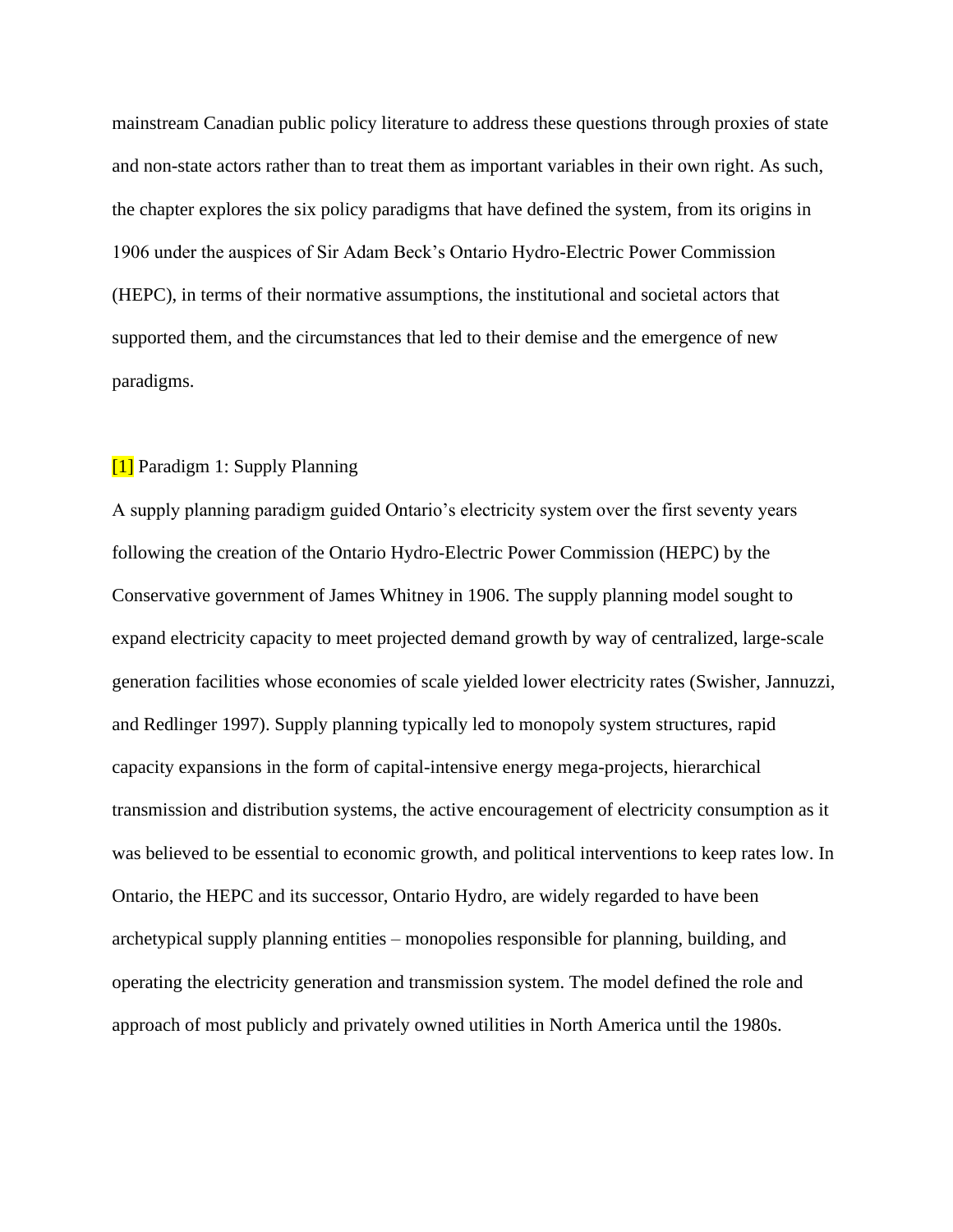Anticipating an ever-increasing demand for electric power, the HEPC set out in the 1920s to develop or purchase all of the viable hydroelectric sites available in Ontario. The exhaustion of accessible and economic hydraulic sites, coupled with increasing post-World War II electricity demand, led to the addition of coal-fired generation from the early 1950s onwards (Macdonald et al. 1996). The availability of uranium deposits in Northern Ontario prompted recommendations that in the longer term, large-scale nuclear power plants provide the foundation of both new supply and the development of an export-oriented nuclear industry in the province. By the late 1960s the province's first nuclear generating station (Douglas Point) was online, another (Pickering) was under construction, and plans for further stations were announced (Freeman 1996, 126).

Private industry played a major role in sustaining the supply planning model in Ontario. Major industrial energy consumers supported the supply planning model, believing that its "economies of scale" approach provided cheap, abundant, and reliable supplies of energy. The interests of three primary actors were supported by this governing paradigm, namely the HEPC and its successor (Ontario Hydro), industrial energy consumers, and the Conservative/Progressive Conservative "dynasty" that dominated the province's politics for most of the twentieth century (Swift and Stewart 2004, 14).

[1] Paradigm 2: Supply Planning Meets Soft Energy Paths – Integrated Resource Planning Debates began to emerge throughout North America over the prudence of the supply planning policy paradigm from the mid-1970s onwards. These arguments were driven by a combination of concerns over the widespread and massive cost overruns on the utility-sponsored nuclear projects that the model had spawned, the environmental impacts of coal-fired electricity, energy security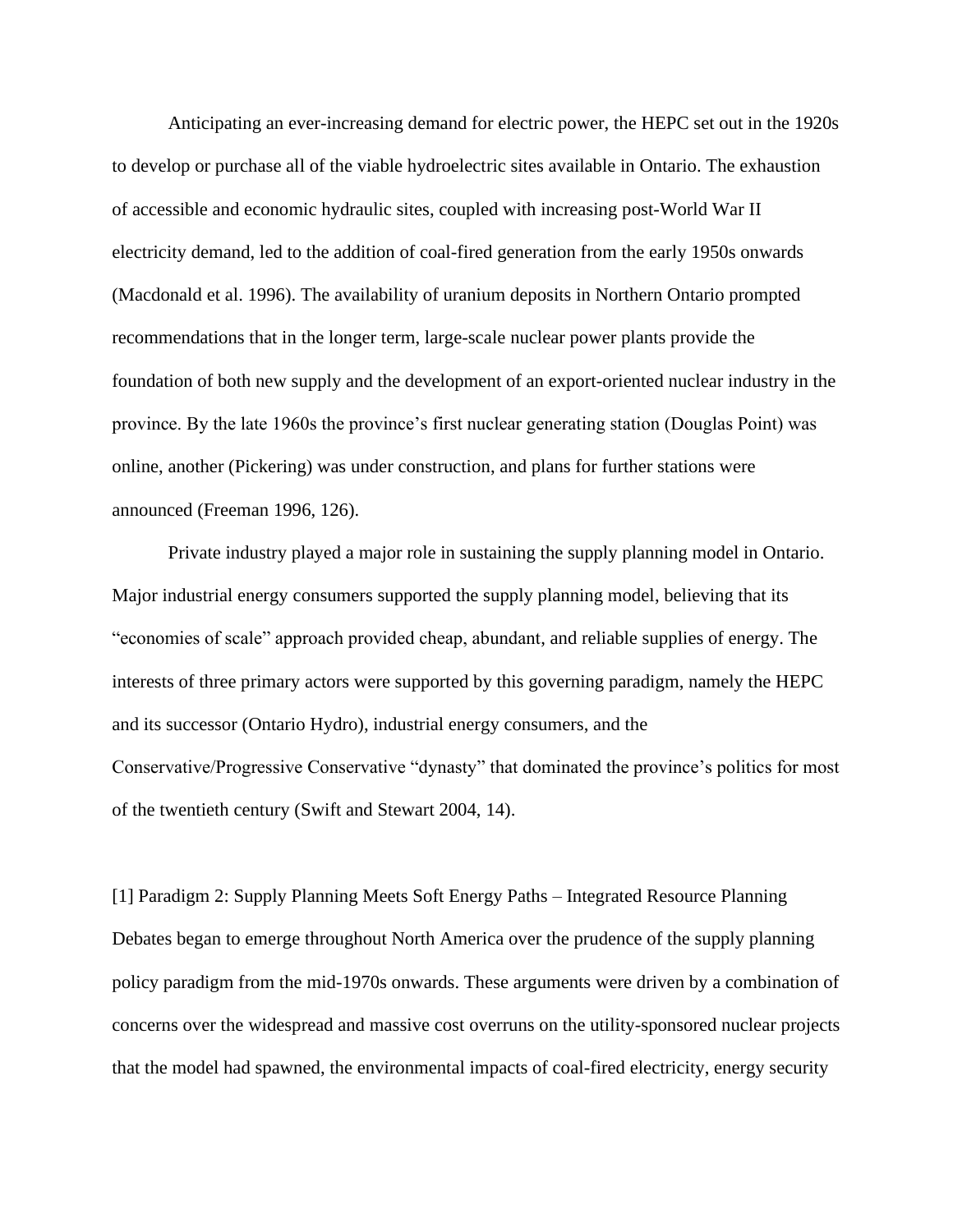concerns resulting from the "oil shocks" of the mid-1970s, and the safety implications of the 1978 Three Mile Island nuclear accident (ibid., 3). The central figure in the emerging critique was Amory Lovins, an energy researcher trained in physics. Lovins (1980, 176, 191) challenged the supply planning-based "hard" energy path and its emphasis on large-scale centralized technologies on the basis that:

- it is inflexible and results in path dependency, limiting the ability of future decisionmakers to adopt new and superior technologies;
- it is inefficient and costly due to its capital-intensive nature and its tendency to overbuild supply; and
- the scale and complexity of hard path infrastructure subjects the system to greater risk of malfunction and disruption.

Lovins argued instead for an approach based on "soft" technologies such as energy efficiency and renewable energy. The principles of the soft path paradigm were as follows:

- Perpetual growth in electricity demand is not necessary for economic prosperity;
- The environment is a finite system the environment has limits;
- Distributed generation is preferable to centralized control;
- The electricity system should be flexible, diverse, sustainable, and benign;
- Conservation and efficiency should be pursued first, renewables second;
- Energy supply should be matched to end-use needs in terms of scale and quality;
- There must be opportunities for broad participation in the energy system; and
- Low impact fossil-fuel technologies (e.g., natural gas) should be used to enable the phase-out of nuclear and other "hard" path technologies.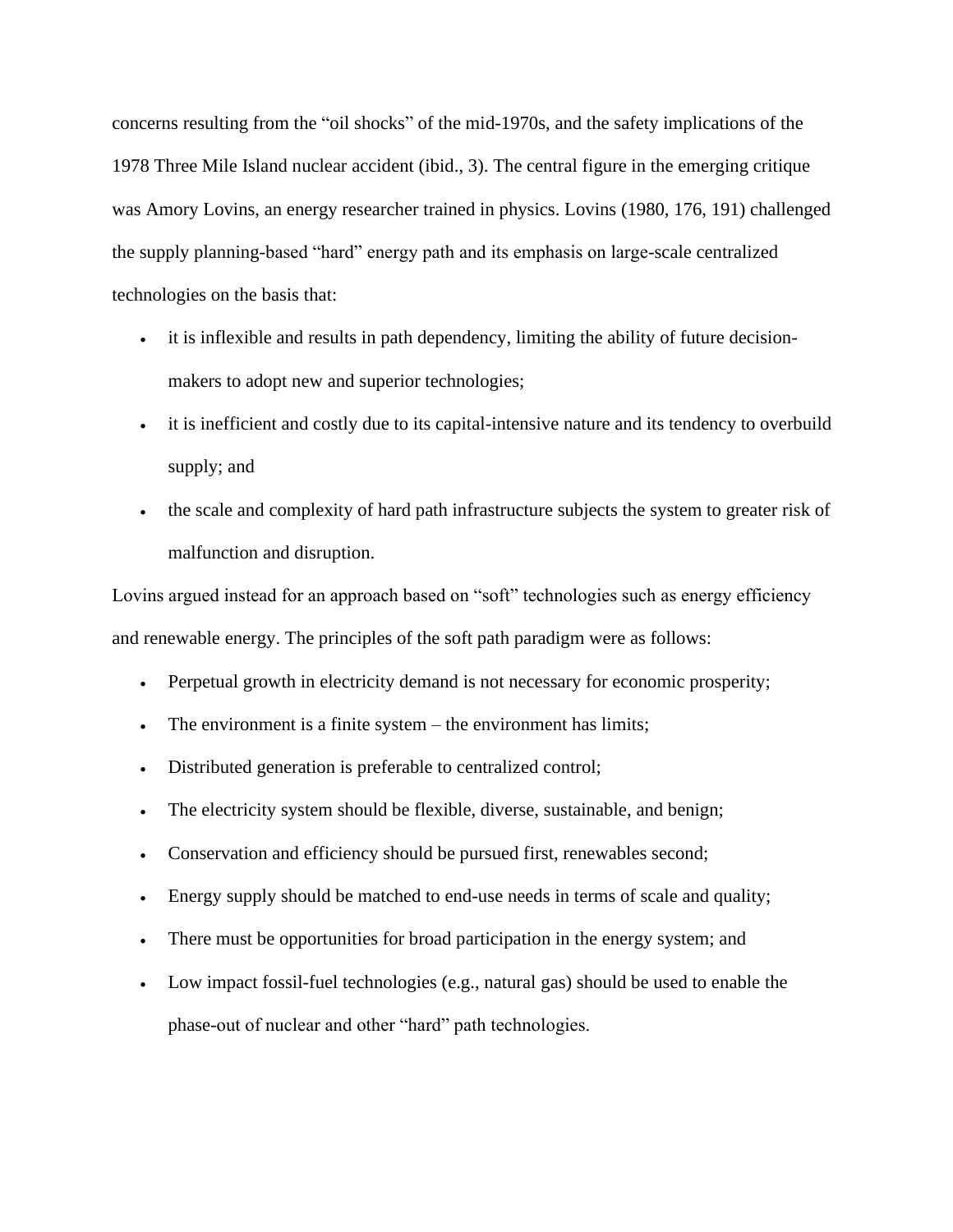Lovins' critics, particularly established actors in the energy sector, viewed his ideas as unnecessary, infeasible, and even dangerous (Robinson 1982, 27). To others, however, they represented an alternative policy paradigm – one that, to this day, continues to provide much of the intellectual foundation of critiques of conventional approaches to energy system planning and technological choices. In Ontario, criticism of the supply planning model and Ontario Hydro's expansionary aspirations had begun to emerge even before Lovins' articulation of the soft path concept. A diverse and fragmented group of anti-nuclear advocates, environmental organizations, opposition party politicians, and energy experts had already started to argue that Ontario Hydro was grossly overestimating future electricity demand, hiding the true costs of nuclear projects, and ignoring the potential for improvements in energy efficiency and the emergence of new renewable energy technologies (Swift and Stewart 2004).

In response to the emerging public concerns over Ontario Hydro's approach and activities, a Royal Commission on Electric Power Planning, chaired by Arthur Porter, was established by the Davis government in 1975. The Porter Commission was mandated to investigate Hydro's demand forecasts and nuclear program. The commission's 1980 final report challenged the soundness of Ontario Hydro's planning assumptions and recommended that "the rigidity of supply planning, with its fixation on large-scale nuclear plants, be abandoned for the flexibility of demand management and smaller-scale additions to generation capacity" (ibid., 28). The government nominally accepted the bulk of the commission's recommendations, and Ontario Hydro initiated some energy conservation programs, but the focus on the development of major nuclear energy projects, particularly the Darlington facility east of Toronto, continued (Winfield 2012, 34).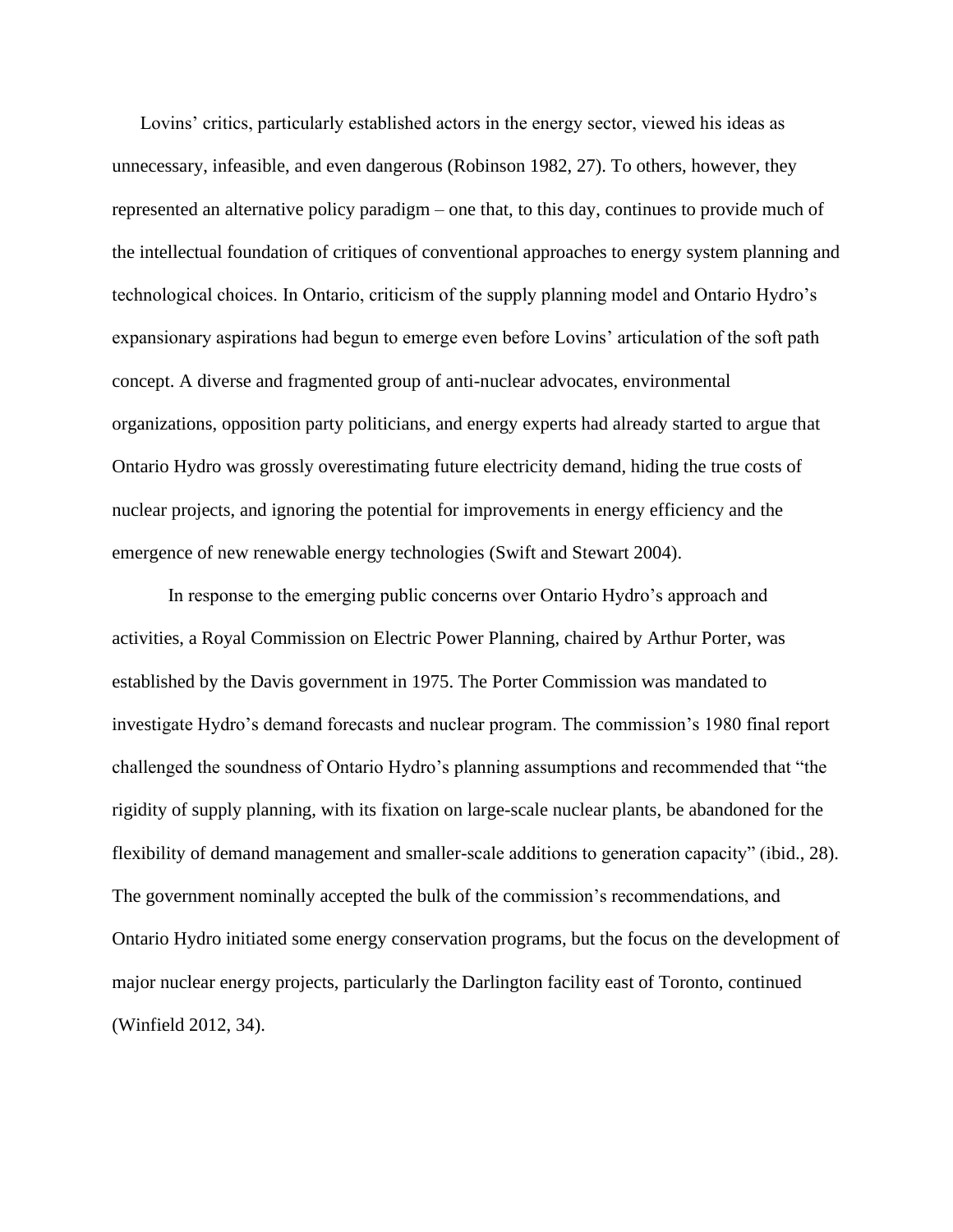The fall of the Progressive Conservative "dynasty" after the 1985 provincial election and its replacement by a minority Liberal government, led by David Peterson, seemed to reinforce the shift in direction toward a softer path. Neither partner in the Liberal-NDP accord that brought Peterson to power was politically committed to nuclear energy; indeed both parties had been regular critics of Ontario Hydro's approach to electricity matters during the Davis period. The 1986 final report from the Legislature's Select Committee on Energy, established under the auspices of the accord and delivered in the aftermath of the Chernobyl nuclear accident, echoed many of the Porter Commission's conclusions, further legitimizing the soft path option. The committee found that Ontario Hydro's nuclear expansion plans impeded conservation efforts and recommended a focus on small-scale generation and investments in energy efficiency (Swift and Stewart 2004, 54–6).

Despite concerns over the extent of the cost overruns on the Darlington project, the Peterson government ultimately authorized its completion, but also pressed Ontario Hydro to move in the direction of more integrated resource planning (IRP) that considered the supply *and* demand sides of the province's electricity needs while adding conservation and renewable energy sources to its list of more traditional options. The resulting 1989 Ontario Hydro Demand Supply Plan (DSP) seemed to reflect some of these directions, incorporating extensive conservation programs and environmental analyses of the options it proposed. But the plan also still strongly reflected Ontario Hydro's supply planning heritage – it was based on assumptions that economic growth required increasing amounts of electric power, and it called for the construction of new nuclear and natural gas-fired generating facilities (Winfield 2012, 59).

Bob Rae's NDP government, which succeeded the Peterson Liberals in 1990, seemed poised to move even more substantially in a soft path direction, with strong policy commitments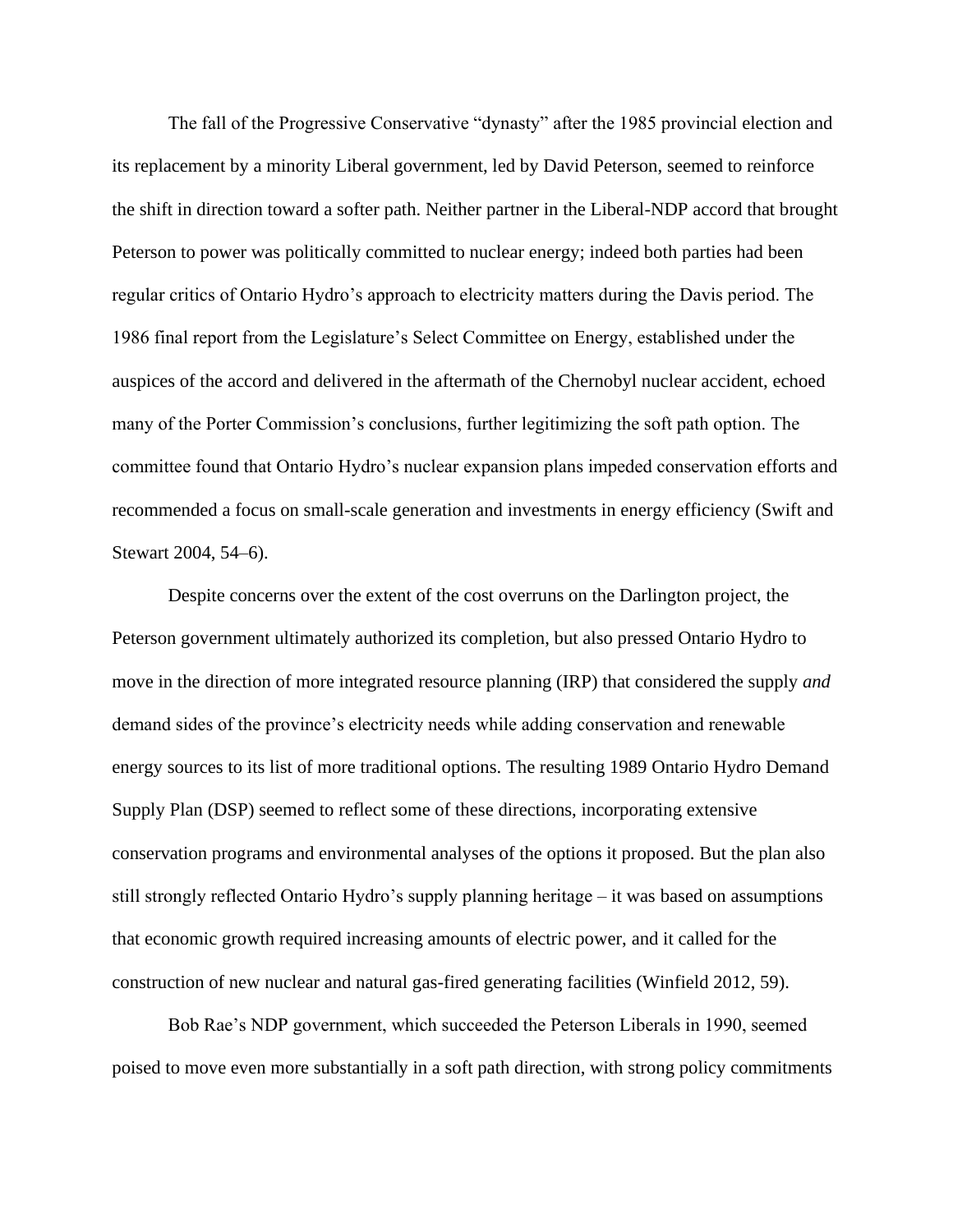to energy efficiency in its platform, and the announcement of a moratorium on future nuclear construction in its initial Speech from the Throne. These directions would, however, be overtaken by a series of new crises involving the electricity file. The recession of the early 1990s resulted in declining, rather than growing, electricity demand, first leading to the deferral of any new generating projects and then to the withdrawal of the 1989 DSP. Dramatic increases in electricity rates, excessive generating capacity in the context of declining demand as the Darlington facility came into service, and a \$26 billion debt largely arising from Darlington and the earlier Pickering and Bruce nuclear projects, led Ontario Hydro's incoming chairman, Maurice Strong (1992–95), to declare the utility a "corporation in crisis" (Ontario Power Generation Review Committee 2004). Plans for both nuclear construction and energy efficiency programs were abandoned as the corporation's staff was reduced by 30 per cent (Winfield 2012, 75).

The effort to create an Integrated Resource Planning model by injecting the supply planning model with softer path elements effectively had collapsed. The province found itself in a vacuum with respect to the direction of electricity policy and with a provincial utility whose credibility as the planner, builder, and manager of Ontario's electricity system was seriously damaged (Daniels and Trebilcock 1996, 63).

#### [1] Paradigm 3: Deregulation and Competitive Markets

The "Common Sense Revolution" platform that helped carry Mike Harris's Progressive Conservatives to victory in the 1995 provincial election said little about electricity policy beyond the promise of a five-year rate freeze. In practice, however, the Harris government embarked upon the most significant restructuring of the province's electricity system ever undertaken to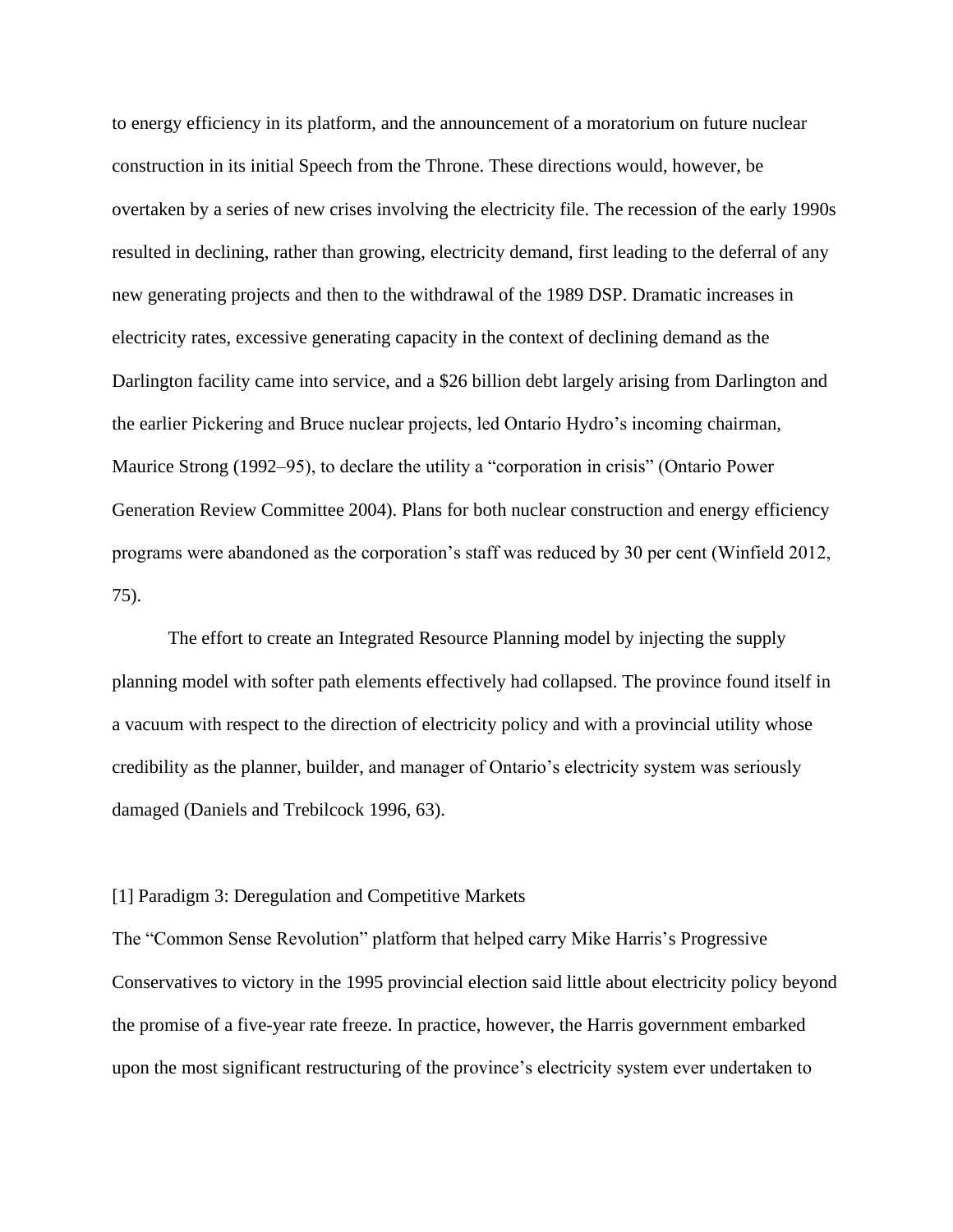that point, propelled by the combination of the ongoing collapse in confidence in Ontario Hydro, its own strong neoliberal ideological orientation, and the influence of market-based policy models being adopted in the United Kingdom and the United States in response to failures of supply planning models in those jurisdictions.

An Advisory Committee on Competition in Ontario's Electricity System was quickly established to outline future directions for the electricity system. The committee's recommendations sought to transition the electricity system from a publicly owned monopoly to a competitive system controlled and administered by a mix of private and public enterprise (Macdonald et al. 1996, 27). The system planning functions of Ontario Hydro would be eliminated. Instead, private investors would make decisions about investment in new generating capacity, acting in response to the potential returns on investment that would flow from meeting anticipated future demand. In theory this would avoid the problem of the massive overconstruction of generating assets that had led Ontario Hydro and many US utilities into financial crisis.

Rather than having prices set by Ontario Hydro or a utility regulator, the consumer price of electricity would be determined by the wholesale market, into which any qualified generator could sell power. As a result, electricity consumers would face a rate system characterized by far greater price fluctuations and potential for price increases in response to high demand than the previous model. Ontario Hydro itself would be broken up, and the portion of the electricity market controlled by its successor companies reduced (ibid., 26, 33–4).

The market-based model was to be implemented through the 1998 Energy Competition Act. The Ontario Energy Board (OEB) was given an expanded mandate to regulate the wholesale and retail electricity markets and an Independent Market Operator (IMO) (later renamed the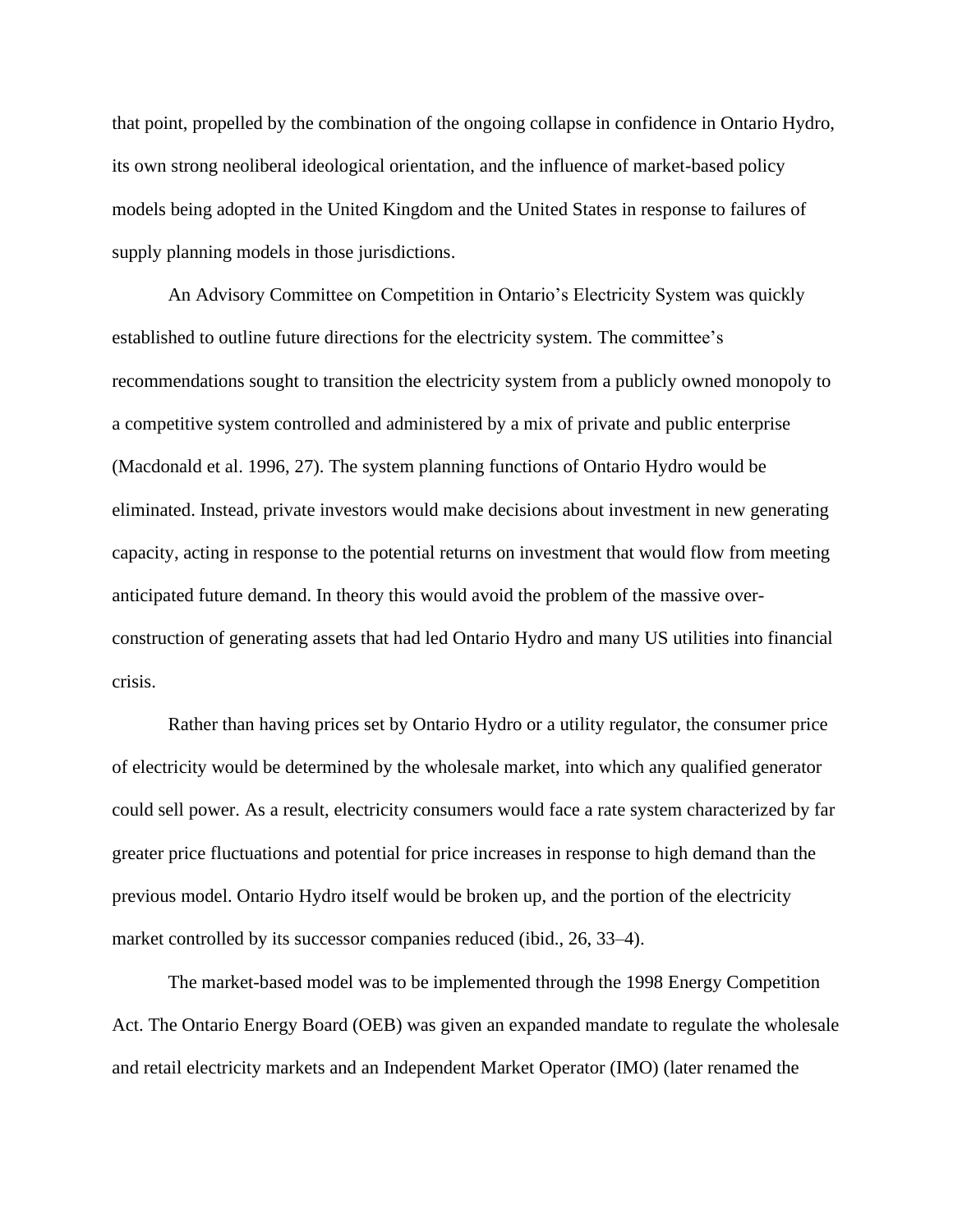Independent Electricity System Operator (IESO)) was created to manage the day-to-day operation of the electricity market. Ontario Hydro itself was split into a series of provincially owned entities: Ontario Power Generation (OPG) assumed control of Ontario Hydro's generating assets; Hydro One took responsibility for the management and operation of the transmission and rural distribution network; and the Ontario Electricity Financial Corporation (OEFC) absorbed \$22 billion of Ontario Hydro's "stranded" debt, effectively transferring it from the successor corporations to the provincial government.<sup>4</sup> An Electrical Safety Authority took over Ontario Hydro's electrical safety regulation functions.

The drive towards markets was not based on widespread public support. In fact, the constituency for the market model was relatively narrow: academic economists; large industrial power users represented by the Association of Major Power Consumers of Ontario (AMPCO); the market-oriented non-governmental organization (NGO) Energy Probe; potential builders of new generating facilities; and investment dealers hoping to profit from the anticipated privatization of OPG's fossil fuel and hydro-electric assets and Hydro One (Swift and Stewart 2004, 120, 147, 154).

The government's initial plan was for competitive electricity markets to open within two years of the adoption of the Energy Competition Act. In practice, the process of introducing markets proved much more complex than suggested by the elegant neo-classical economic theories that had underlain the Macdonald and subsequent market design committee reports. The implementation of competitive markets required the development of major new capacities and regulatory frameworks on the part of the OEB, IESO, and local electricity distribution companies.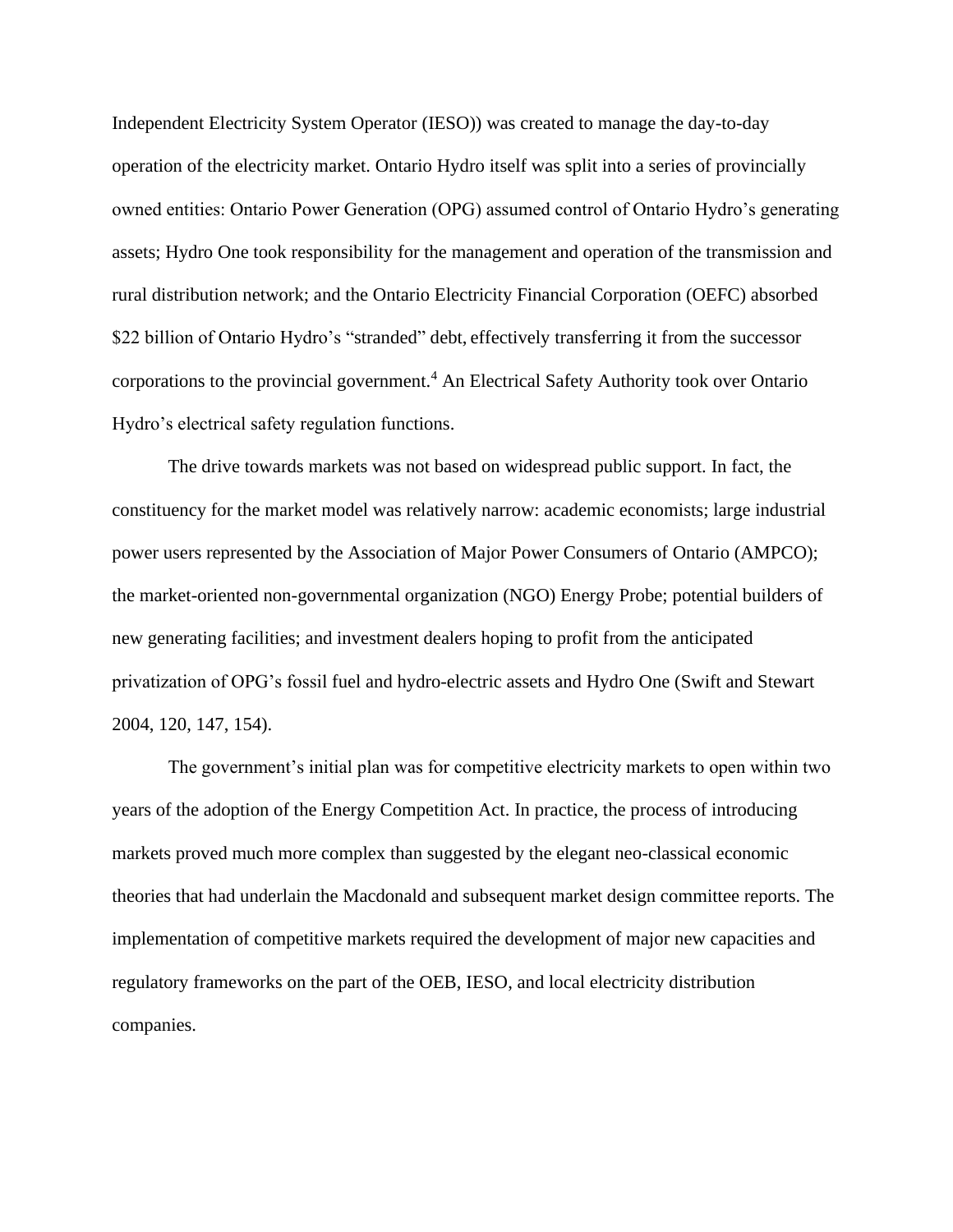In the meantime, seven of the province's twenty nuclear power reactors had to be taken out of service in 1997 as a result of serious concerns over maintenance and operating practices under the auspices of a Nuclear Asset Optimization Plan (NAOP). The missing power was made up through dramatic increases in generation from OPG's coal-fired plants. The resulting growth in air pollution and greenhouse gas (GHG) emissions made the plants the target of high profile campaigns. Environmental and public health organizations, led by the newly established Ontario Clean Air Alliance and including the Ontario Medical Association, advocated closing the plants, rather than selling it to private operators. The repair and refurbishment of the out-of-service reactors at the Pickering and Bruce facilities was itself subject to major delays and cost overruns (Winfield 2012, 140). The government's attempt to privatize Hydro One was blocked by a court challenge led by the Canadian Union of Public Employees and the Communications, Energy, and Paperworkers Union (Gans 2002).

Competitive wholesale and retail electricity markets did eventually open in Ontario on 1 May 2002, nearly two years behind the government's original schedule. Complications began to arise almost immediately. The summer of 2002 was exceptionally hot, with the result that electricity demand, driven by air conditioning loads, reached record highs. The retail and wholesale markets reacted to this situation precisely as they had been designed, pushing consumer electricity costs upwards. The public, which had been repeatedly assured by Premier Harris and Minister of Energy, Science and Technology Jim Wilson that markets would "help keep [electricity] prices low," reacted angrily (Benzie 2001). The government responded with a major retreat from the market model, terminating the competitive retail electricity market in November 2002 and fixing the consumer electricity price at 4.3 cents per kWh for the next six years, retroactive to 1 May 2002. Picking up on themes raised in the June 2002 report of the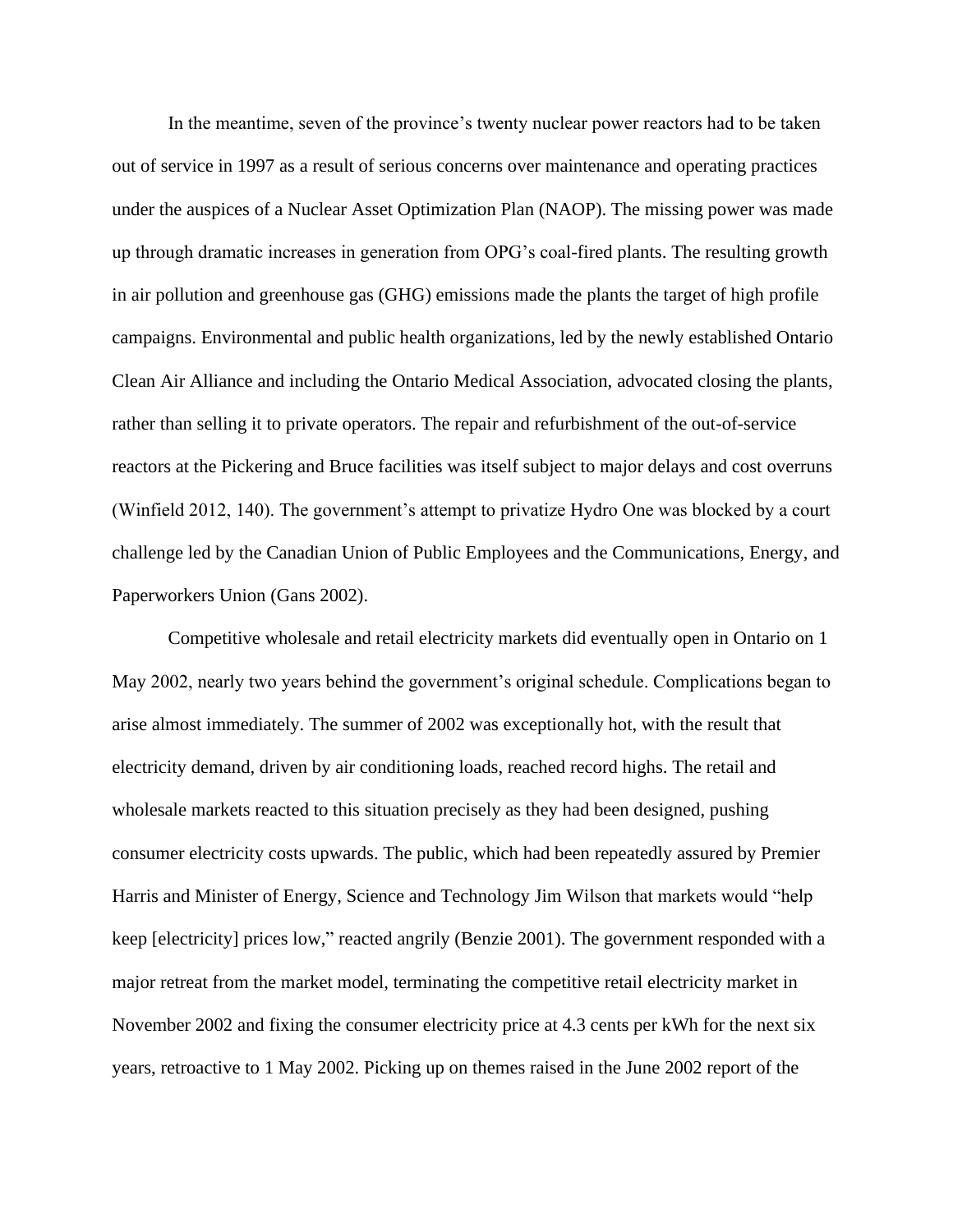Legislature's Select Committee on Alternative Fuels (Galt 2002), a number of modest initiatives related to energy conservation and renewable energy, options that had been almost completely ignored in the design of competitive markets, were announced at the same time.

Adding to the government's problems were growing concerns, particularly among major industrial electricity consumers, about the security of the province's long-term electricity supply. Industrial consumers, who had originally been strong supporters of the move to competitive markets, now began to question the model's ability to ensure that future demand would be met through private investments in new generating capacity, particularly as the bulk of the province's coal-fired and nuclear power plants would reach the end of their normal operational lives over the coming twenty years. In response, an Electricity Conservation and Supply Task force was established by the government in June 2003 with a mandate to develop a plan for attracting new generation, promoting conservation, and enhancing system reliability. The task force's creation signaled a further potential retreat from the market paradigm.

The concerns about security of supply and the government's management of the system were dramatically reinforced by the August 2003 blackout that affected eastern North America. The episode highlighted questions about the ability of the electricity transmission system to cope with the stresses being placed on it by the introduction of competitive electricity markets throughout North America.

The Harris government's response to the apparent failure of the supply and integrated resource planning paradigms and resulting financial and operational crises at Ontario Hydro was a dramatic move in the direction of a competitive electricity market. When that model began to collapse in the face of a host of practical and political challenges the government of Harris's successor, Ernie Eves, responded with a series of ad hoc measures: the termination of the retail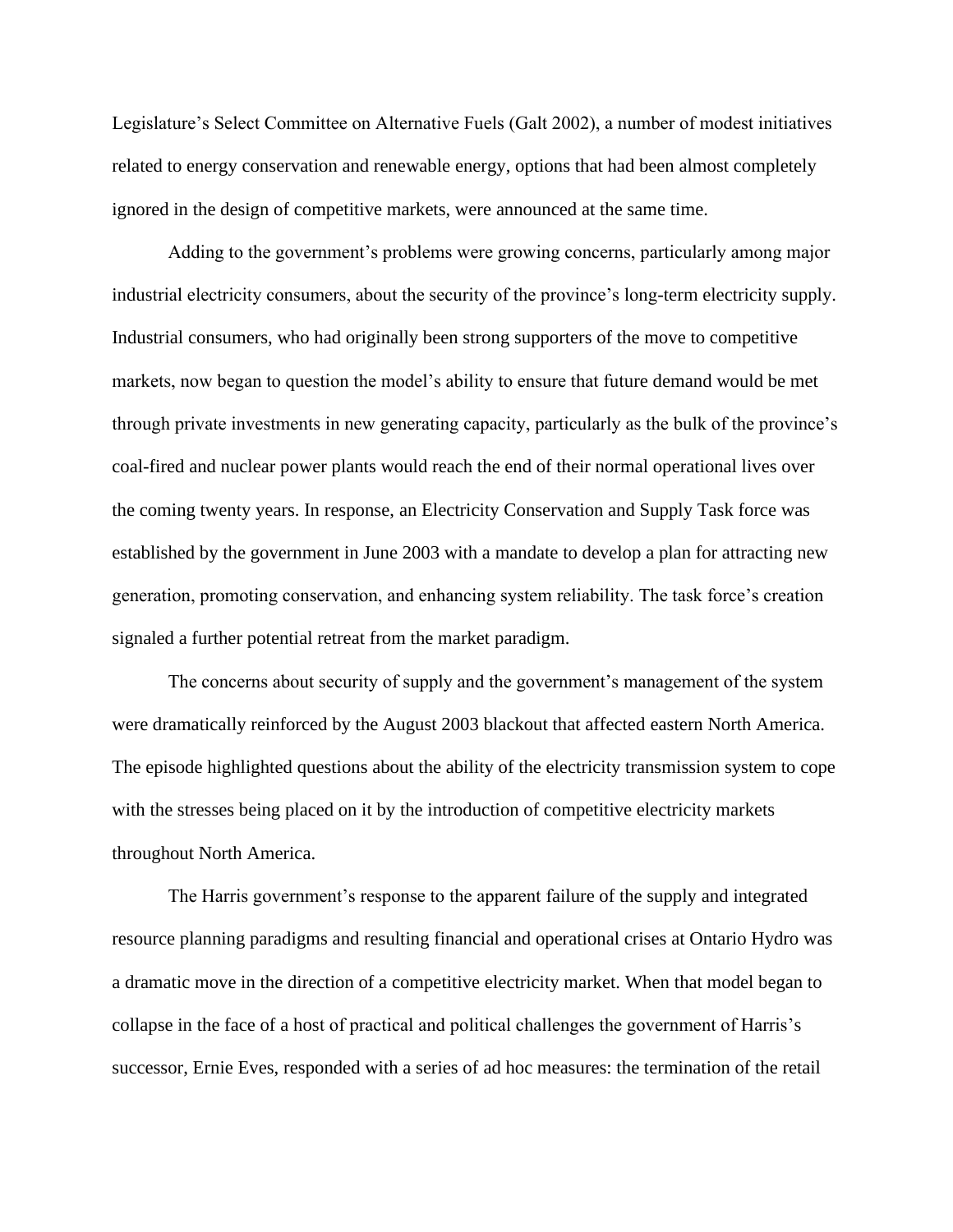electricity market; the implementation of a consumer rate freeze; a very modest reengagement with the soft path options of conservation and renewables; a retreat from the privatization of Ontario Hydro's successor companies and assets; and perhaps most importantly, the establishment of the Electricity Conservation and Supply Task Force. But by the time of the October 2003 election, no coherent vision for the way forward with the electricity system had emerged.

## [1] Paradigm 4: The Planning/Market Hybrid

The Conservatives' misadventures with the electricity file perhaps did as much as the Walkerton water disaster (O'Connor 2002) to undermine their reputation for administrative competence, and played no small role in their defeat in the 2003 provincial election. The province's new Liberal government, led by Dalton McGuinty, arrived with a commitment, driven by concerns over the air quality impacts of the post-1997 NAOP expansion of coal-fired generation, to phase out coal-fired electricity by 2007. But they had little else in terms of a sense of the way forward on the electricity file. The new government was ideologically neutral with respect to the electricity system, but had built strong alliances while in opposition with the environmental and public health critics of the market model adopted by the previous government. In practice the McGuinty government would find itself compelled to invent a new policy paradigm combining planning and market elements as it responded to a new succession of crises, both perceived and real.

The origins of this new "hybrid" paradigm lay in the work of the Electricity Conservation and Supply Task Force – the body established by the previous government to review the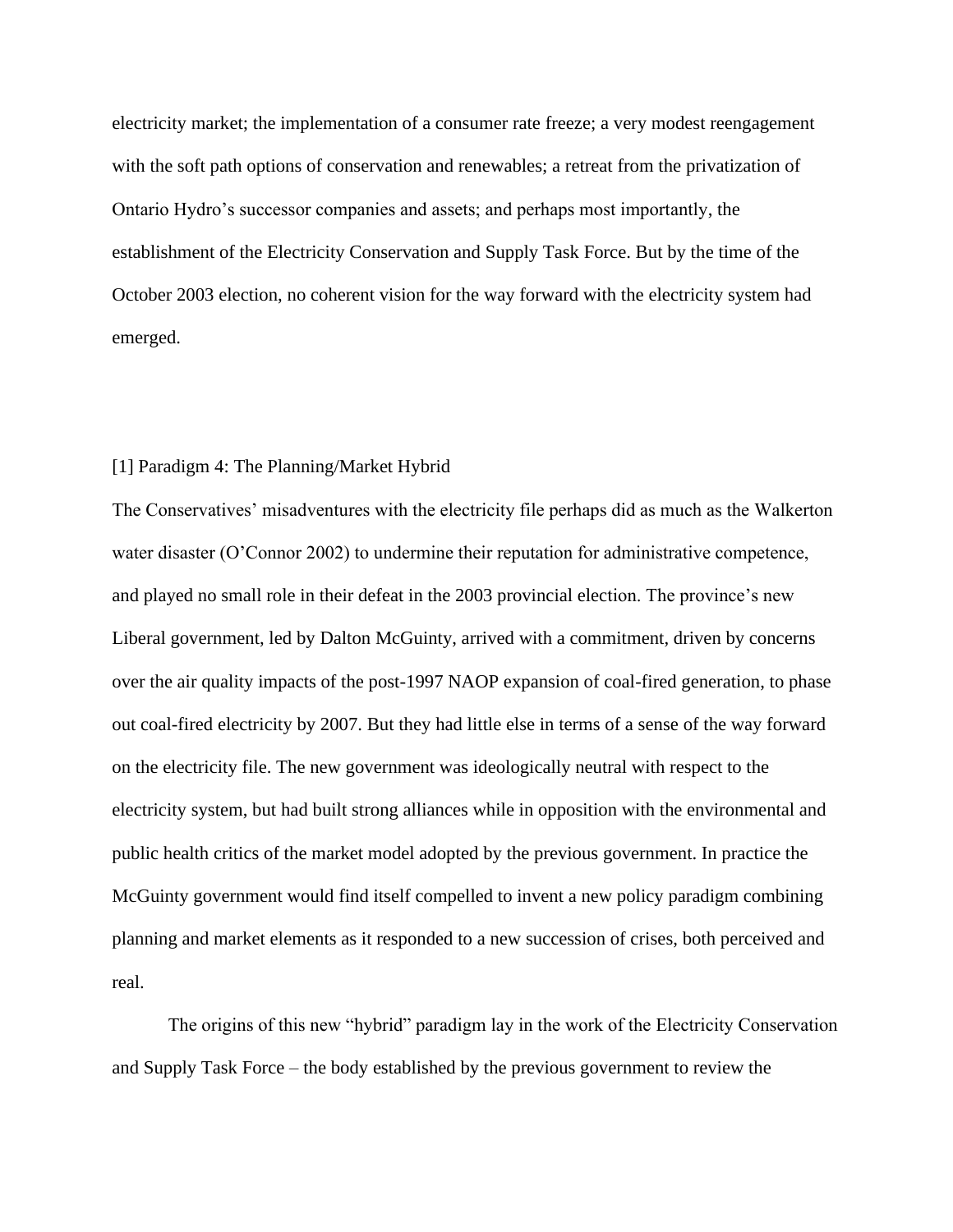electricity system in the face of the effective collapse of the market experiment. The task force delivered its report in January 2004, warning that electricity demand in the province would continue to grow and that an "electricity supply shortfall" was looming in Ontario as a result of the premier's commitment to a coal phase-out and the anticipated end of the nuclear facilities. The task force, whose members were primarily large industrial power consumers, effectively recommended a return to long-term planning, to be led by the IMO. But they also concluded by recommending that "private investment and risk taking … be the mainstay of the future power system, following competitive principles" (Electricity Conservation and Supply Task Force 2004).

In response to the task force's recommendations, an Electricity Restructuring Act was adopted at the end of 2004. The act's central feature was to create the Ontario Power Authority (OPA) to conduct long-term planning for electricity generation, demand management, conservation, and transmission, and to develop an integrated power system plan (IPSP) for Ontario. At the same time the OPA was also mandated to facilitate a long-term transition towards a market-based model. As an interim measure until the IPSP was developed by the OPA and approved by the OEB, the act permitted the minister of energy to issue "directives" to the OPA and other agencies regarding the development of new generation and conservation resources.

The OPA's planning mandate was first put into practice in May 2005, when the minister of energy sent a request to the OPA for advice on options for an appropriate supply mix for Ontario's future electricity system. This would then provide the basis for the minister's Supply Mix Directive to the Ontario Power Authority. The directive, issued to the OPA on 13 June 2006, took the unusual approach of specifying targets for individual technologies within the plan, as opposed to setting high-level policy objectives under which the OPA could formulate a plan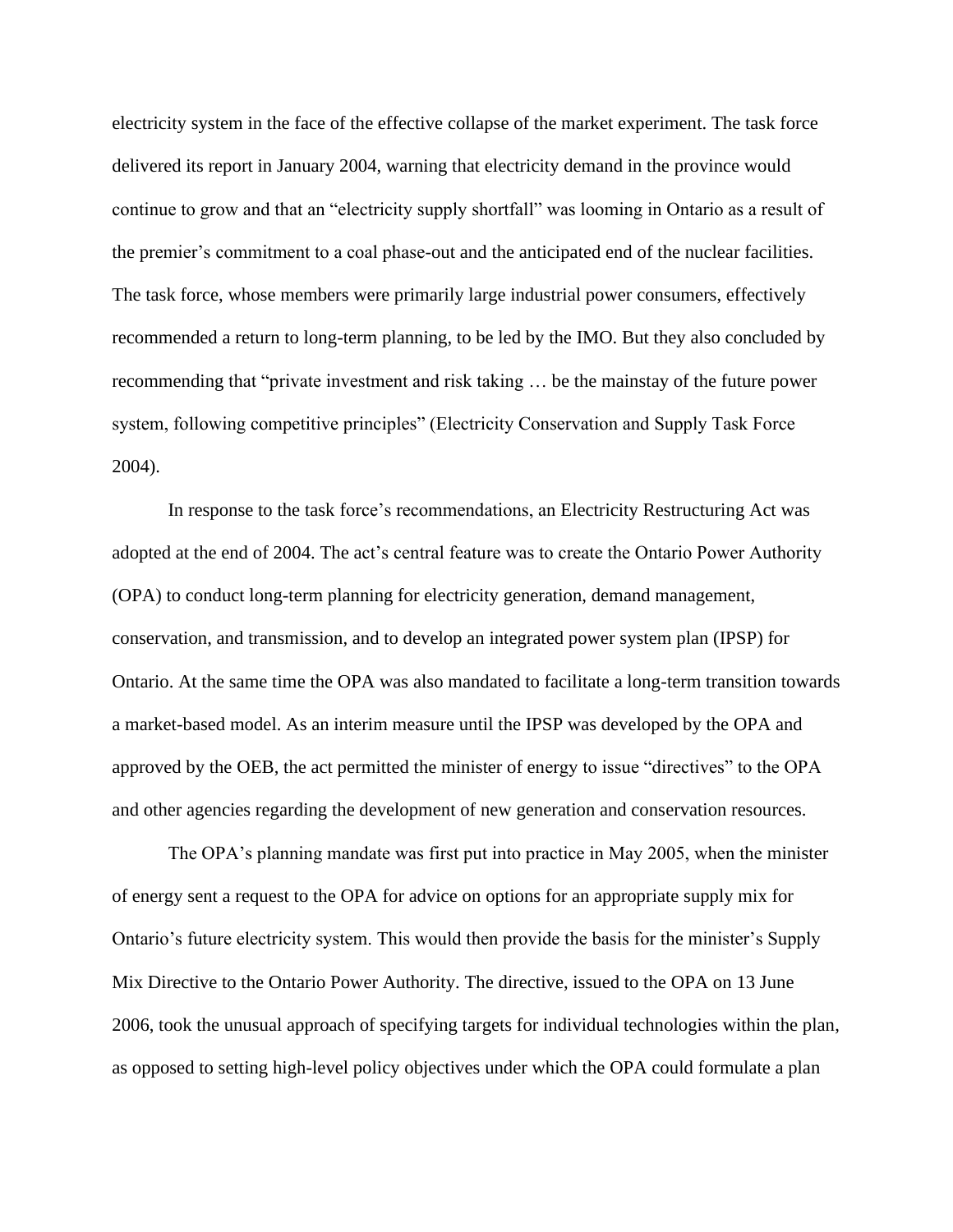and the OEB review it. While identifying minimum targets for conservation and demand management (CDM) activities and new renewable energy supplies, the directive made it clear that nuclear power would remain the foundation of the province's electricity system, calling for 14,000 MW of nuclear generating capacity – a target that would require refurbishing existing nuclear plants and building new reactors. The directive also required that the OPA plan for the phase-out of coal-fired generating facilities "as early as possible" – a retreat from the original 2007 phase-out target (Duncan, 2006). Breaking with the precedent established during the handling of the 1989 Ontario Hydro DSP, the IPSP was exempted from review under Ontario's Environmental Assessment Act. Rather the OPA was required to demonstrate that it had "considered" environmental sustainability in developing the plan (Winfield 2016).

The McGuinty government would never issue a white paper or any other document explaining how the new model was to actually function. In practice, the model evolved in a direction where the OPA undertook planning activities in response to the minister's directives, determined the need for new resources, and then contracted the construction of new supply from the private sector. Such contracts were sometimes established on a competitive bid/request for proposal (RFP) basis, although sole-source contracts were employed with respect to the nuclear refurbishment projects at the Bruce and Pickering facilities with Bruce Power and OPG respectively.<sup>5</sup> In an atmosphere of near panic about the future of the province's electricity supply, the contracts for new supply typically guaranteed both minimum prices and minimum revenues for project developers, regardless of whether the facilities were actually required to generate power, or whether the power could be used by the electricity system. The potential for new generation to be developed on a market basis by private developers without contracts with the OPA, as envisioned in the original market model, virtually disappeared as the OPA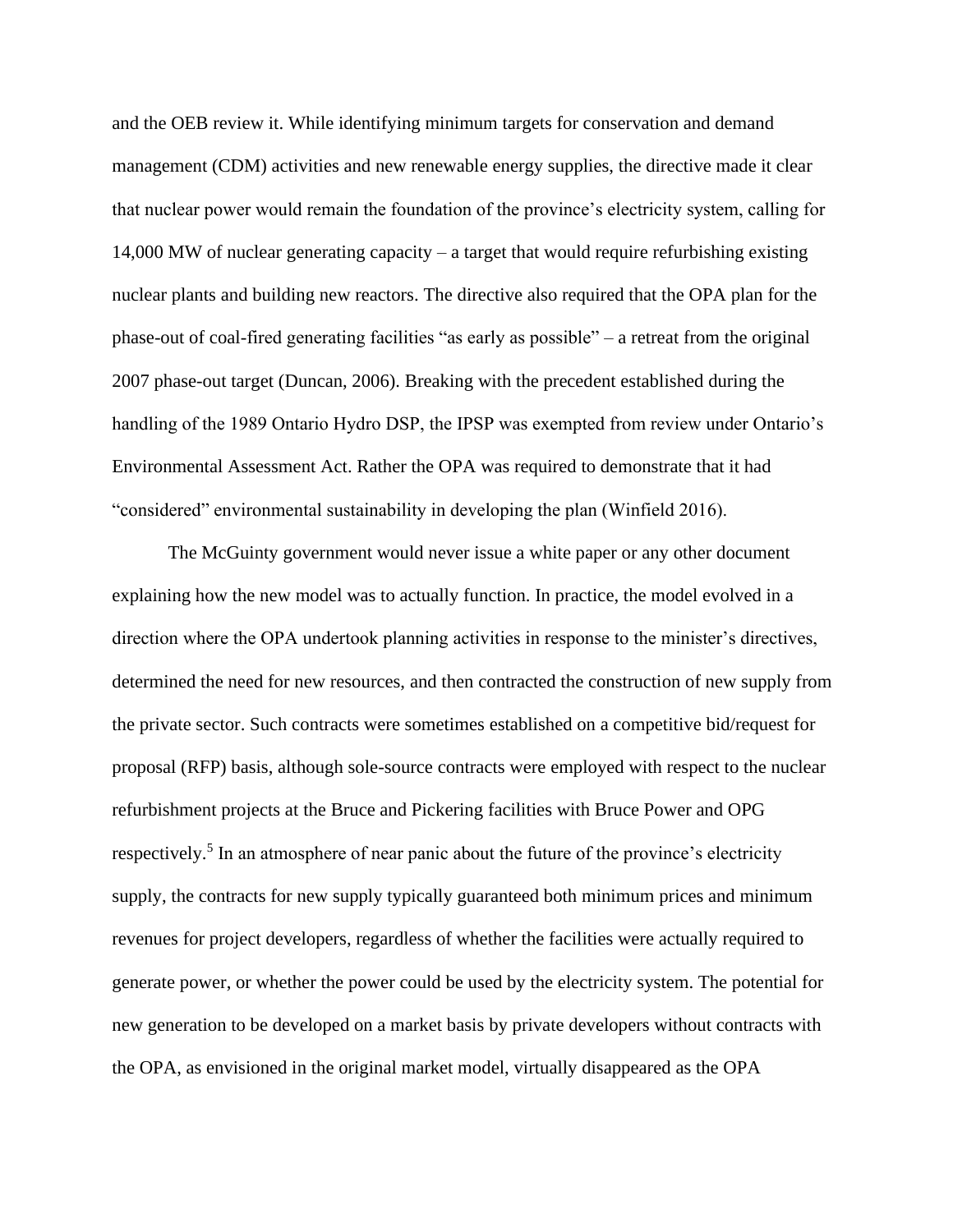contracted new nuclear, natural gas, and renewable energy projects. The latter types of projects were acquired through both RFPs and a small Feed-in-Tariff (FIT) program for projects under 10MW, initiated in 2006. Although with the entry of new private and community-based sources of generation and the eventual phase-out of OPG's coal-fire plants, OPG's portion of total generation fell relative to that of Ontario Hydro (85 per cent as of 1997), the provincially owned company's assets still dominated the system, providing approximately 62 per cent of total output in 2016 (OPG 2016; IESO 2017a).

With the OPA's submission of the first IPSP to the Ontario Energy Board (OEB) in August 2007 (OPA 2007), the re-election of the McGuinty government a few months later, and the initiation of OEB hearings on the plan in September 2008, it looked as if some form of closure was at hand with respect to the future direction of the province's electricity system. In practice it would prove to be anything but. A host of unresolved issues around the province's direction, in combination with radically changed economic circumstances, would provide the opportunity for the emergence of another new policy paradigm.

### [1] Paradigm 5: The Renewable Energy Economy

The OPA's Supply Mix Advice and the government's Supply Mix Directive regarding the IPSP had been the target of extensive criticism from NGOs following the electricity file. Greenpeace Canada, the Pembina Institute, the Ontario Clean Air Alliance, and WWF-Canada found that the product of the hybrid model looked suspiciously like the outputs of the old supply planning model. It emphasized that hard path supply options, particularly the central role of nuclear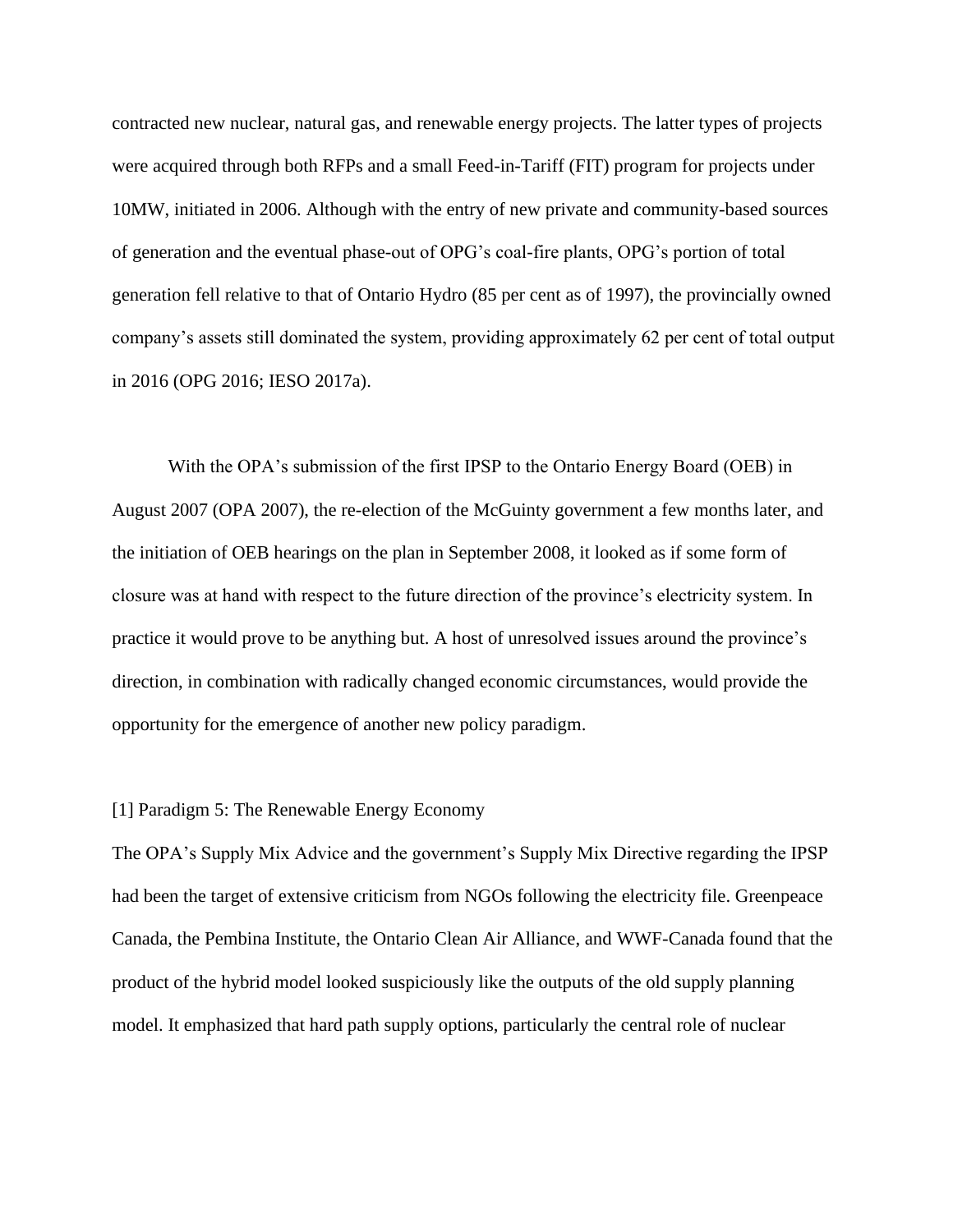power, were grounded on ambitious projections of growing electricity demand, and seemed hostile to larger roles for conservation and renewables (Gibbons 2008).

These criticisms, which had been pointedly ignored by the OPA, would find an apparently more receptive ear in the new energy minister, George Smitherman, who was appointed after the 2007 election. A few weeks into the OEB's hearings on the IPSP, Smitherman directed the OPA to revise the plan to incorporate more ambitious targets for renewable energy sources and conservation, compelling the authority to withdraw the plan while it was redrafted. While the new directive seemed to signal a greater emphasis on the role of "softer" energy sources and technologies in the displacement of coal power, the minister also reiterated the province's commitment to a nuclear capacity goal of 14,000MW and the continuation of its new build nuclear procurement process (Smitherman 2008).

At the same time, Smitherman began to be exposed to new policy ideas regarding the potential for the rapid expansion of renewable energy sources, particularly wind and solar photovoltaic energy, in Ontario. The adoption of feed-in-tariff programs in Germany, Spain, and Denmark for these technologies had produced dramatic growth in their deployment in Europe (Hamilton 2008b). These programs paid renewable energy developers a guaranteed price for any energy they produced, and assured them access to the electricity grid. The strong commitments of the incoming Obama administration in the United States on renewable energy and energy conservation (Weiss 2010), and growing state-level activity around these options (Rabe 2010), further reinforced the province's interest in the potential expansion of their roles in Ontario (Winfield 2015). A coalition of environmental, agricultural, Aboriginal, and renewable energy interests had already come together over the summer of 2008 under the banner of the Green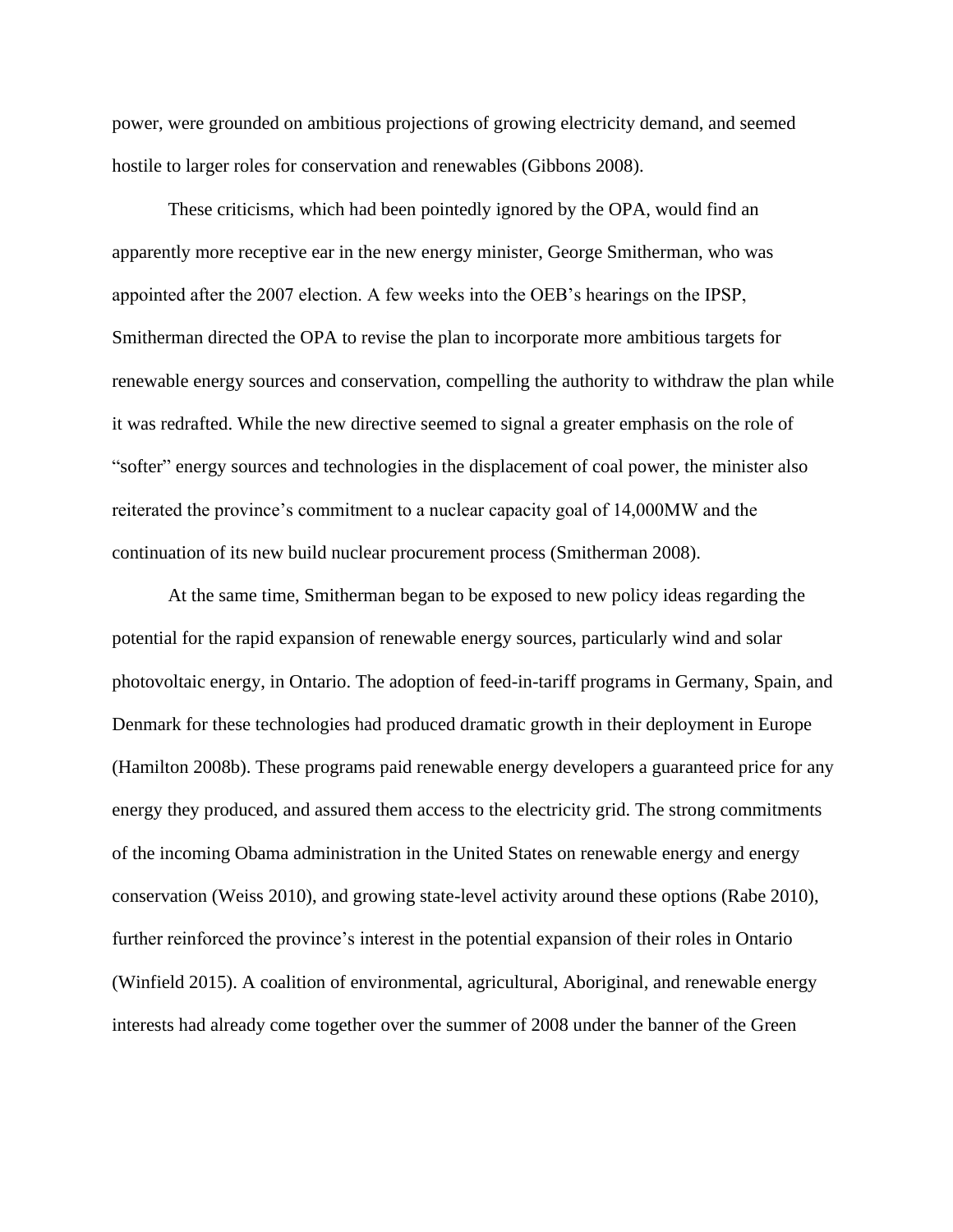Energy Act Alliance to begin lobbying for a "Green Energy Act," establishing a large/utility scale European-style FIT program in Ontario (Hamilton 2008a).

The final element in the downfall of the original IPSP and the emergence of a new policy paradigm defined by green energy was the fall 2008 global economic downturn. Contrary to the OPA's projections, as shown in figure 12.1, electricity demand in Ontario had already begun to decline rather than grow from 2005 onwards, a trend that was accelerated by the 2008 crisis. The impact of this downward trend affected the province's manufacturing sector particularly strongly (Ministry of Finance 2010). The downturn had the twin effects of further undermining the assumptions behind the IPSP regarding the growth in electricity demand, and creating demand for a provincial economic recovery plan.

#### **INSERT Figure 12.1**

In this context, the Green Energy Act Alliance demonstrated some extremely deft policy entrepreneurship and positioned its proposed green energy legislation as an economic development strategy. A rapidly expanding renewable energy industry would offer support for renewable energy development in Aboriginal and rural communities, and also provide the basis for the emergence of a new green energy technology manufacturing and services sector similar to that which had developed in Germany and Denmark in response to their FIT programs. Within this ecological modernist (Dryzek 2005) vision, green industry would become a driving force of Ontario's future economy (Green Energy Act Alliance 2008). The government itself repeatedly highlighted the potential for a green energy strategy to produce 50,000 jobs in Ontario (Ministry of Energy 2011b). Domestic content requirements regarding the sourcing of renewable energy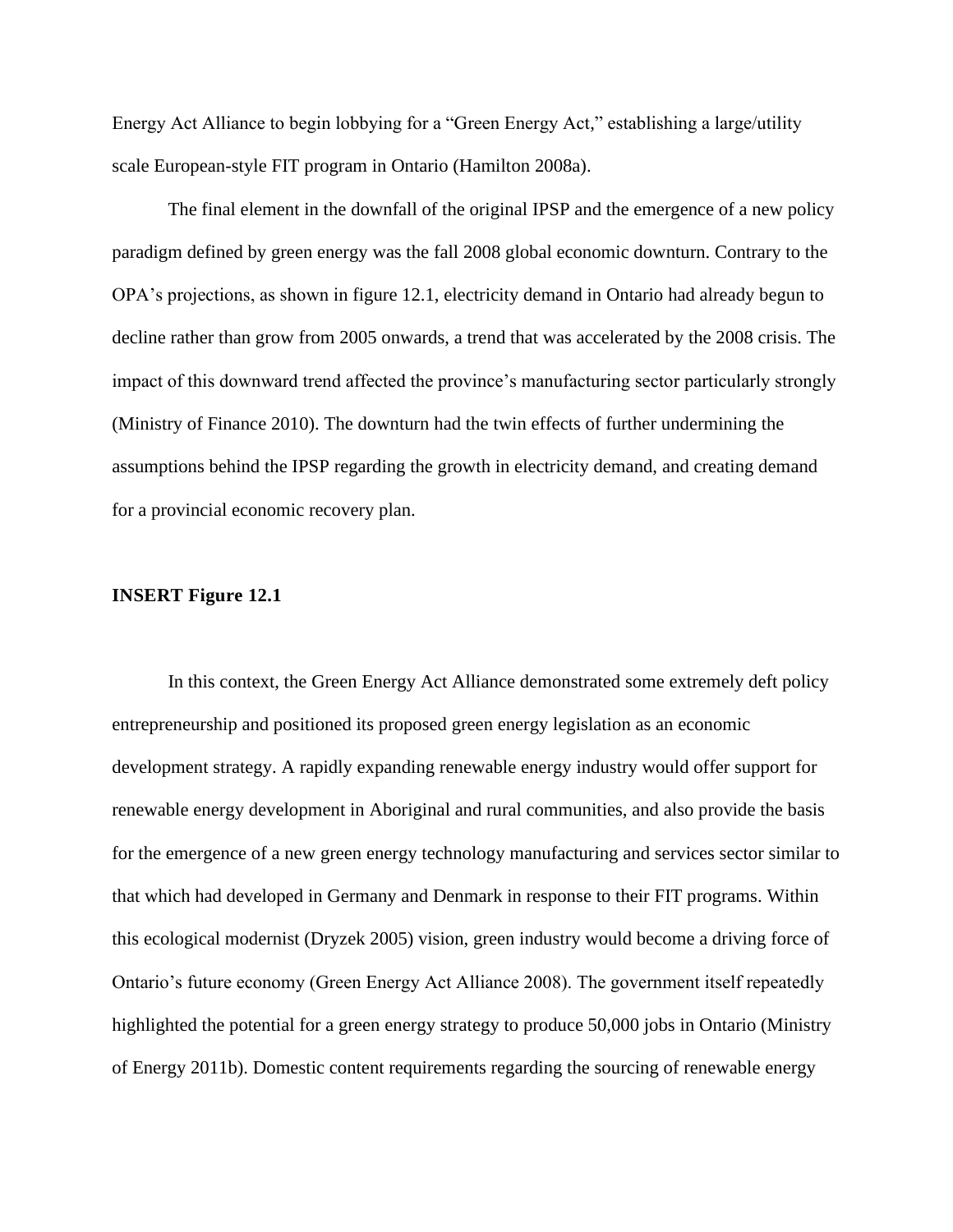equipment would be built into the resulting program to promote the development of a renewable energy industry in the province (OPA 2010).

The resulting Bill 150, the Green Energy and Green Economy Act (GEGEA), was adopted by the Ontario Legislature in May 2009. The act mandated the development of a FIT program for renewable energy projects, streamlined the approvals process for such projects, and provided the minister of energy and infrastructure with expanded authority to issue directives to the OPA and OEB to ensure its implementation.<sup>6</sup> The following month Smitherman announced the suspension of the province's new build nuclear procurement process, citing the unexpectedly high cost estimates contained in all of the competing bids (Winfield et al. 2010). In doing so he apparently further cemented the emergence of a new green energy policy paradigm.

As an expression of a policy paradigm, the GEGEA emphasized the ecological modernist theme of the potential for positive links between green technologies and economic development, and seemed to embed an open-ended commitment to adding renewable energy sources, developed by community-based and private sector proponents, to the electricity supply mix through the FIT program. OPG was excluded from the FIT program, and local distribution utilities were limited to projects under 10MW. The program implied a significant disruption of the OPA's IPSP planning process, further delaying the revision of the plan.

At the same time, there were concerns, even among members of the Green Energy Act Alliance itself and particularly on the part of those with long-standing involvement on energy issues, about the extent to which the legislation provided a complete and coherent model for the path forward. The legislation departed from the conventional soft path model in a number of important ways, emphasizing the development of renewable energy over other resources, including conservation. More broadly, there were concerns about the extent to which the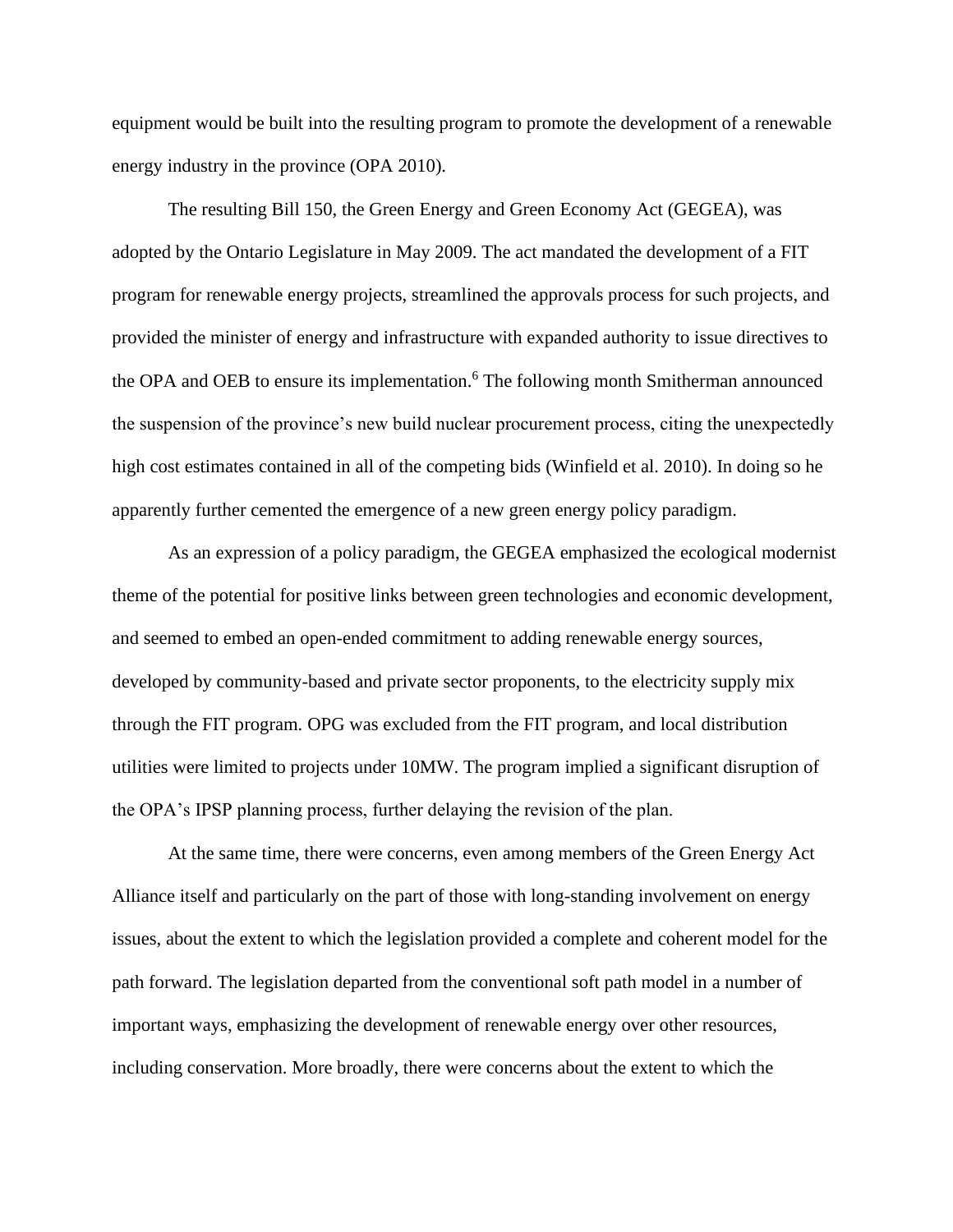leadership of the alliance distanced itself from earlier critiques of the planning assumptions that guided the IPSP (Ontario Sustainable Energy Association 2012), avoiding criticizing the government's overall policy direction in order to pursue a FIT program (confidential interview, May 2010). The alliance's approach was seen to ignore the risk that if electricity demand turned out to be less than the OPA's predictions, the centrality of nuclear energy in the IPSP process could ultimately restrict the potential for the expansion of renewable energy sources.

The initial public and investor response to the FIT and accompanying MicroFIT<sup>7</sup> programs, launched in October 2009, was extremely strong. The MicroFIT program generated 47,000 applications, while the overall program produced applications for nearly 21,000 MW of new renewable energy capacity (Weis et al. 2011). As of April 2011, contracts were in place under the program for 3,759 MW of new renewable energy generating capacity (IESO 2017c). With respect to economic development, the government claimed that \$26 billion in investment had been committed as a result of the legislation and 20,000 jobs created through the program by the end of 2011 (Ministry of Energy 2011c). Notwithstanding the government's rosy assessments, the FIT program faced a host of complications. The GEGEA and FIT program were never popular with the major institutional actors within the province's electricity system – the OPA, IESO, and OEB. These entities saw the GEGEA as a political override and effective rejection of the supply and/or integrated resource planning models that had re-emerged through the hybrid system planning paradigm.

The institutional landscape was further complicated by Smitherman's departure to run (unsuccessfully) for the position of mayor of Toronto in the October 2010 municipal election, robbing the GEGEA of its most important internal champion beyond the premier himself. Declining electricity demand, driven by the province's weak economic situation and longer-term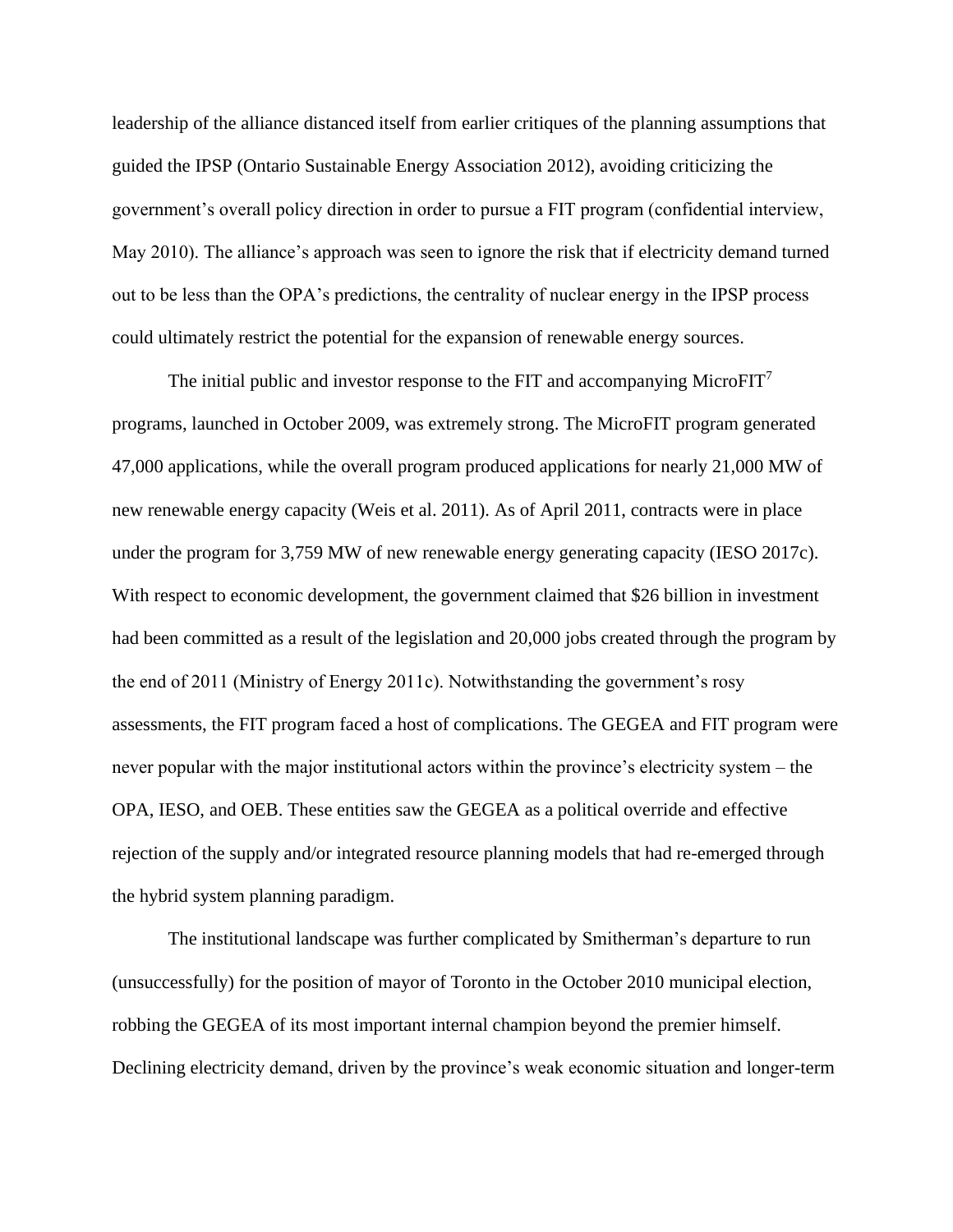restructuring of the Ontario economy away from energy intense manufacturing and resource processing industries, added to the challenges. With demand declining rather than growing as the OPA had assumed, the province began to face surpluses of electricity supply, principally as the new natural gas-fired and nuclear refurbishment projects that had been committed to during the perceived 2003–08 supply "crisis" (Spears 2011) produced an expansion of the province's installed generating capacity from 30,006MW in 2003 to 38,600MW in 2017 (Ministry of Energy 2010, figure 5; IESO 2017b).

In this context the FIT program was seen to be encouraging new supply that was no longer needed. This was particularly the case if the government attempted to proceed with its plans for new nuclear reactors at Darlington and the refurbishment of the existing Darlington and Bruce B nuclear facilities. However, the economic viability of these projects, in comparison to conservation, renewable energy, and natural gas-based alternatives, was seriously questioned (Ontario Clean Air Alliance 2010; Haines, Weiss, and Anderson 2011). The operational inflexibility of the existing nuclear facilities was already the primary driver of the IESO's need to offer negative electricity prices to in- and out-of-province consumers during periods of low demand to use surplus supply from sources of generation whose output could not readily be reduced (IESO 2012b).

The rates paid for electricity under the FIT program became a major target of criticism. The FIT prices were well above the typical hourly electricity price in the Ontario wholesale market, prompting arguments that the province was paying more than it needed to for new supply (Auditor General of Ontario 2011; Dachis and Carr 2011).

It was pointed out by FIT supporters that the market price largely reflected the costs of supply from historic nuclear and hydro-electric assets whose capital costs had since been retired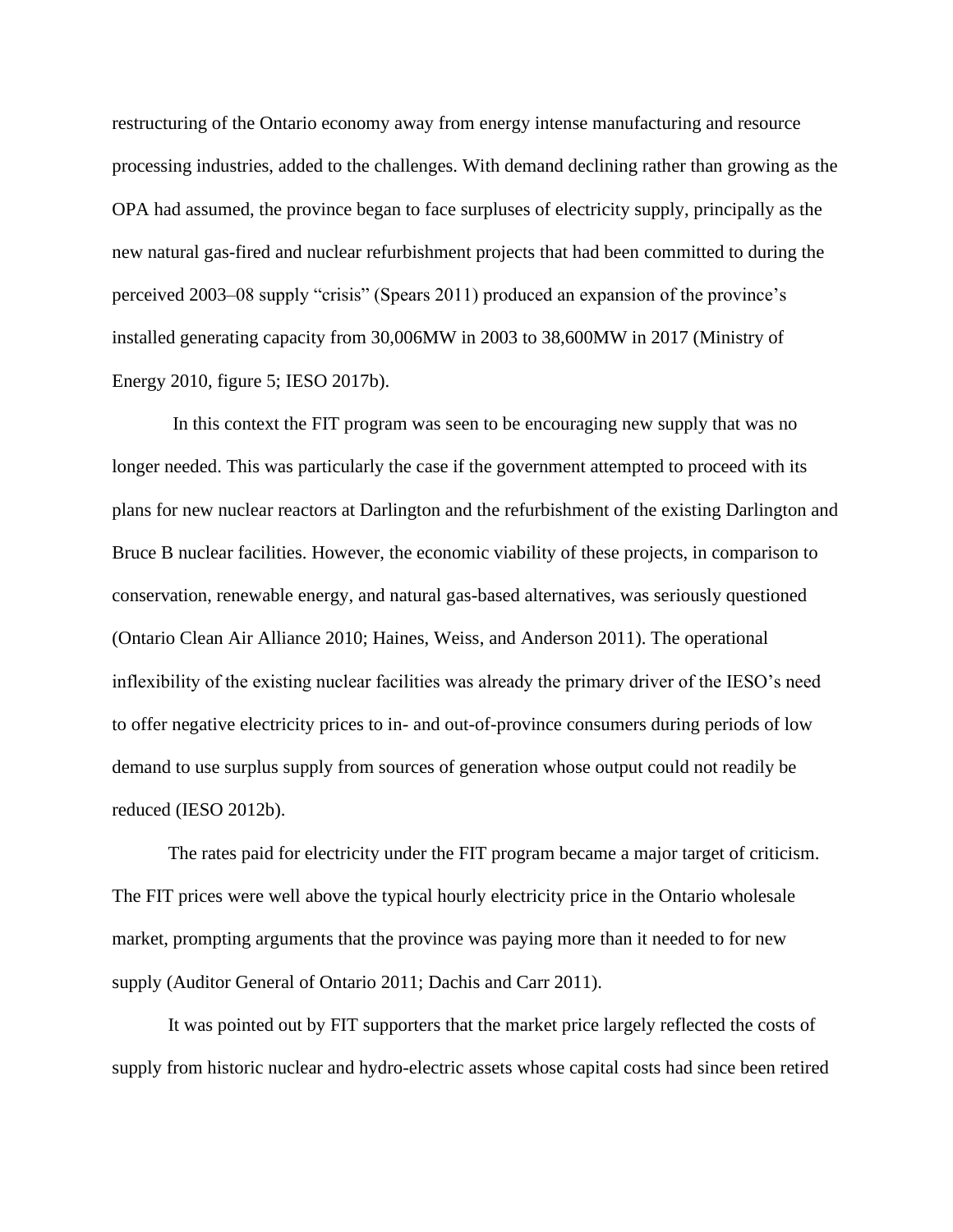or "stranded," as opposed to the actual contracted or projected costs of conventional (i.e., gas or nuclear) new supply. These costs were, at best, much closer to the FIT rates, particularly for wind, especially if consideration was given to the avoided environmental costs and fuel price risks provided by renewables. As a result, the impact of the program on consumer rates relative to the costs of developing non-renewable alternatives was marginal (Weis and Partington 2011). These arguments found limited political traction (Winfield and Dolter 2014). The criticisms over costs were sufficient to prompt the province to introduce an Ontario Clean Energy Benefit, effectively reducing residential electricity bills by 10 per cent, and an additional Northern Energy Benefit for Northern residents (Ministry of Energy 2011). The costs of the "benefit" programs were estimated as exceeding \$1 billion per year, and criticized for encouraging energy consumption rather than conservation (Environmental Commissioner of Ontario 2011).

Renewable energy proponents also found themselves facing the emergence of some surprisingly well-organized local resistance to wind energy projects in rural southern Ontario. While the arguments of wind opponents regarding negative health impacts of wind energy were increasingly discredited (Ontario Chief Medical Officer of Health 2010; Ellenbogen et al. 2012; Saxe 2013), significant conflicts have emerged in rural communities between wind proponents, including farmers and landowners hosting facilities, and their critics (Stokes 2013). The situation has become serious enough to prompt the Ontario Federation of Agriculture, a key member of the original Green Energy Act Alliance, to adopt, at the beginning of 2012, a new position of opposition to further wind development in rural areas until the current conflicts are resolved.

Even the GEGEA's proponents were disappointed by the relatively low levels of community-based participation in the FIT program. In Germany and Denmark, individuals, cooperatives, and other community-based actors constitute a high proportion of FIT project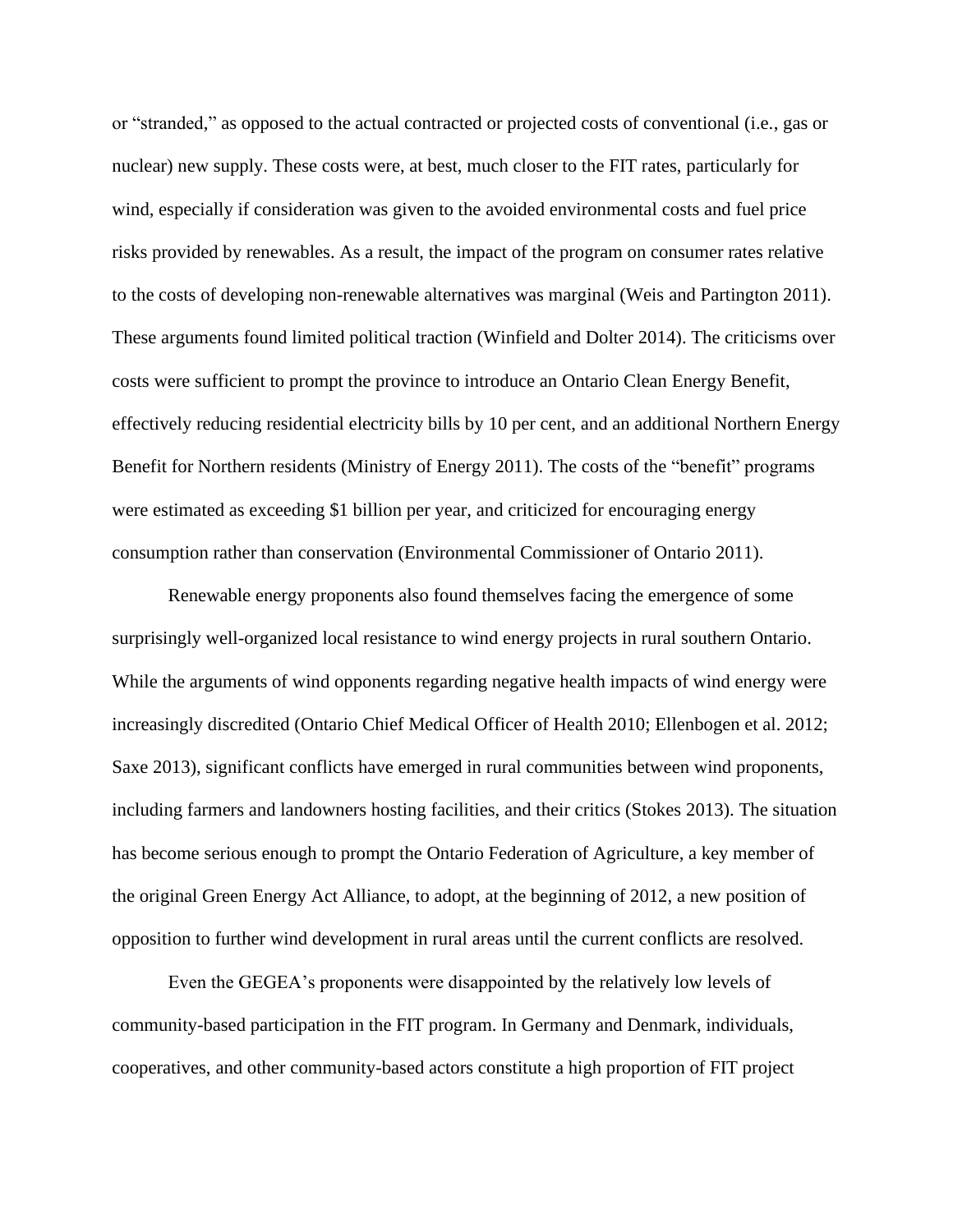proponents (Gipe 2007; Szarka 2007). By contrast, such proponents in Ontario constituted less than 4 per cent of the total number of FIT contracts and less than 9 per cent of the total power contracted (Martin 2011, table 7). With Ontario community proponents being far less organized than their German and Danish counterparts, participation in the program was dominated by large corporate developers. These proponents generally did not require the rates offered under the FIT program for their projects to be viable (Winfield 2015).

The overall result was increasing uncertainty over the government's actual direction. A new Supply Mix Directive was issued in February 2011 (Dugiud 2011). The directive limited the total contribution of new, non-hydro, renewable energy sources to 10,700 MW. In practice, this left little room for growth beyond what has already been contracted through the FIT program and previous initiatives. The plan also maintained a commitment to a system that was approximately 50 per cent nuclear, justifying both the pursuit of the refurbishment of the existing Darlington facility and the construction of two new reactors at the same location. Finally, the directive affirmed the OPA's assumptions that growth in demand would continue and in fact accelerate beyond 2018.

The political focus on electricity intensified in the run-up to the October 2011 election. Local conflicts over proposed off-shore wind projects, and their potential impact on the government's electoral fortunes, particularly in Southern Ontario, led to an abrupt ban on such projects in February 2011. The decision reversed the government's 2008 position in favour of such projects and abandoned provisions in the FIT program specifically designed to encourage them, further shaking confidence in the government's commitment to green energy. The GEGEA itself became a significant issue in the 2011 election campaign. The Progressive Conservatives proposed an outright repeal of the legislation, while the NDP committed to limiting the FIT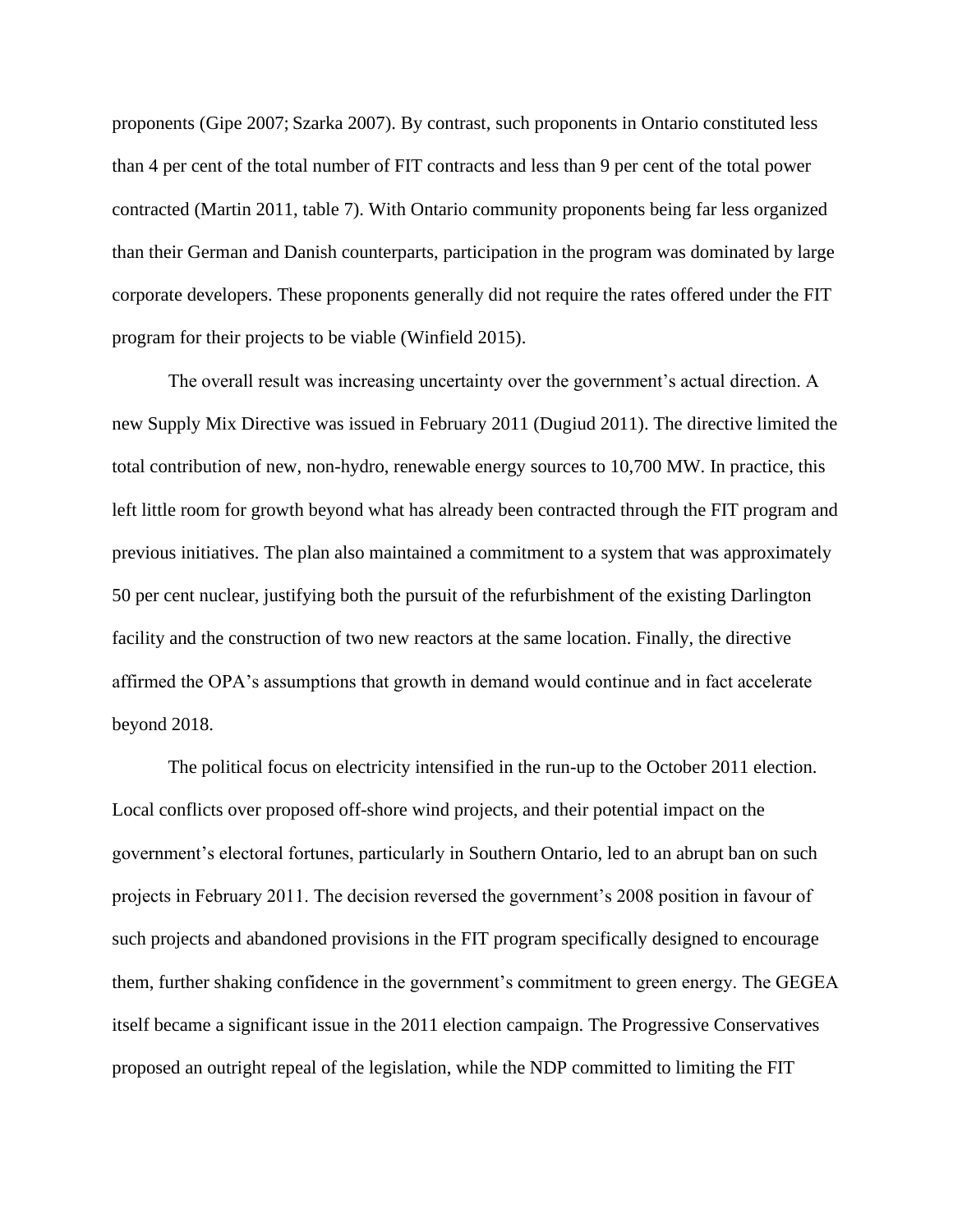program to community-based projects and, to the dismay of soft path energy advocates, turning large scale renewable energy development over to OPG. Even the Green Party's platform made reference to restoring "local decision-making for energy projects" (Green Party of Ontario 2011), in an attempt to assuage wind energy opponents in rural Ontario. In the midst of the campaign, the government abruptly stated that it would relocate proposed gas-fired electricity plants that were the targets of strong local opposition away from Liberal-held ridings in Oakville (Jenkins and Artuso 2012) and Mississauga (CBC News 2011).

Given the positions of the opposition parties, the GEGEA's proponents breathed a sigh of relief over the McGuinty government's re-election, albeit as a "major minority" (Canadian Press 2011) with its implication of the continuation of the FIT program.<sup>8</sup> Indeed, the government's November 2011 Throne Speech noted: "Your government remains fully committed to clean energy and the 50,000 new, good jobs in one of the world's fastest-growing economic sectors." In practice the commitment would prove less categorical, particularly as some of the government's losses of rural seats were blamed on conflicts over GEGEA-inspired wind energy projects (Howlett and Ladurantaye 2011). A scheduled two-year review of the FIT program was initiated immediately after the election, but was accompanied by a moratorium on new FIT applications for the duration of the review.

The review report, prepared by the deputy minister of energy and delivered in March 2012, recommended a continuation of the FIT program, and even the possible expansion of the province's renewable energy targets, subject to reductions in the FIT rates and an increased focus on projects that were community initiated or supported (Amin 2012). The report also belatedly recommended the development of a sectoral industrial development strategy for the renewable energy sector. The strategy was initiated in the aftermath of the report (Ministry of Energy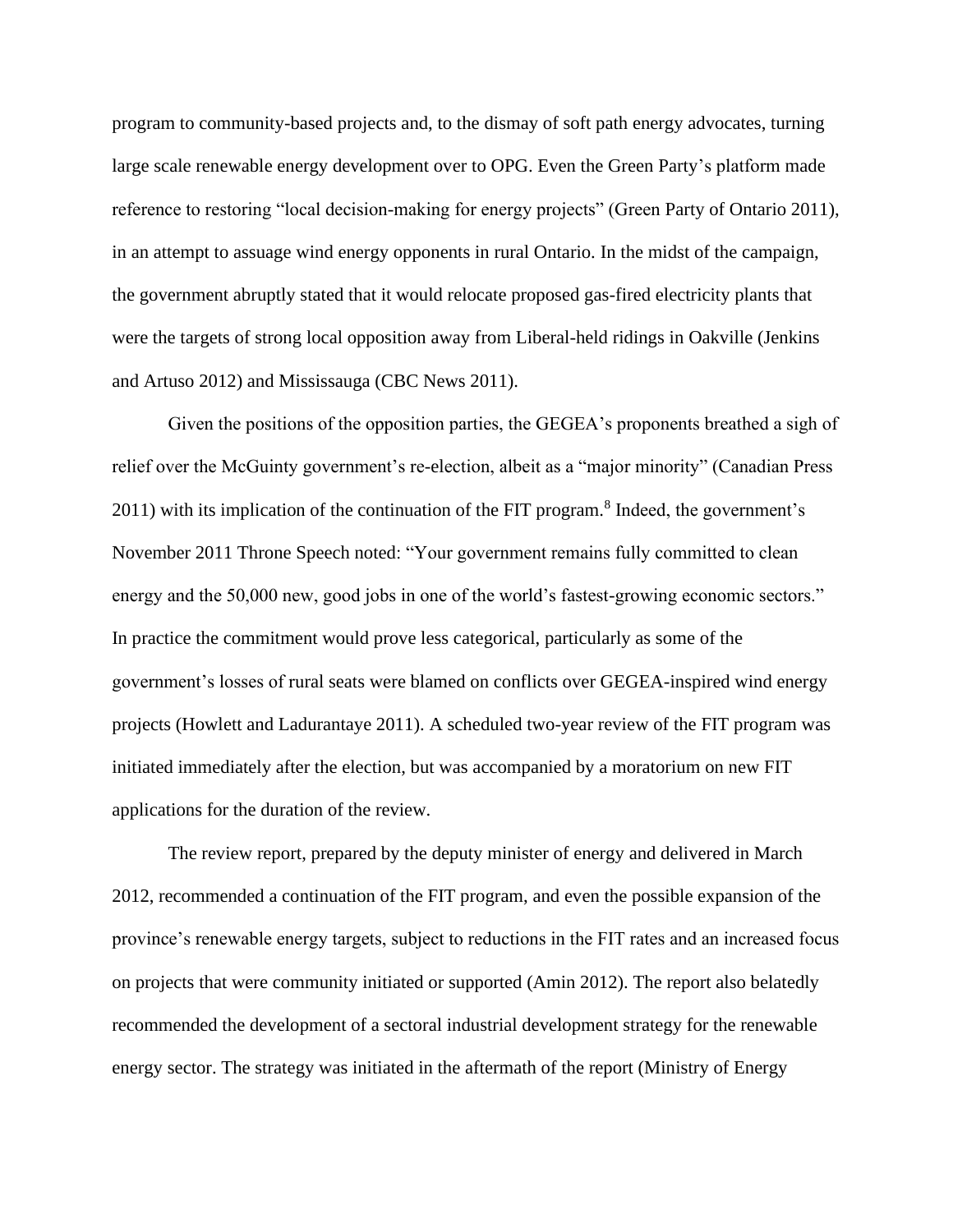2012). However, it was not until December 2012 that a short window for new small (<500Kw) FIT applications was opened. Among other things, the more than year-long moratorium on new projects had a devastating effect on the emerging renewable energy sector (Hamilton 2012), whose development was one of the main purposes of the legislation. The sector's fortunes were further darkened by a World Trade Organization ruling, in response to complaints from Japan and the European Union, against the local content requirements of the FIT program, resulting in the withdrawal of the requirements (Canadian Press 2013).

### [1] Paradigm 6: Political Management

In practice the 2012 FIT review marked the beginning of the end for the program. With an endorsement of the government's overall direction on electricity in the report of the Commission on the Reform of Ontario's Public Services (Drummond 2012, ch. 12) the OPA's hybrid planning paradigm found itself in little better shape. The plan's forecasts of resumed demand growth continued to collapse in the face of the province's weak economic performance and changing economic structure. In fact, the Drummond Commission's only forecast about the future was to describe it as a "cone of uncertainty that broadens the further out into the future we look" (ibid., ch.1).

The federal government's June 2011 sale of Atomic Energy of Canada (AECL) to SNC Lavalin removed any possibility of realizing the province's long-held hope of a federal underwriting of the risks of new nuclear project cost overruns or delays in Ontario. Along with SNC Lavalin's stated lack of interest in new build projects (McCarthy 2011), and the March 2011 Fukushima nuclear disaster, this raised questions about the viability of any future new build nuclear project, a core element of the plan.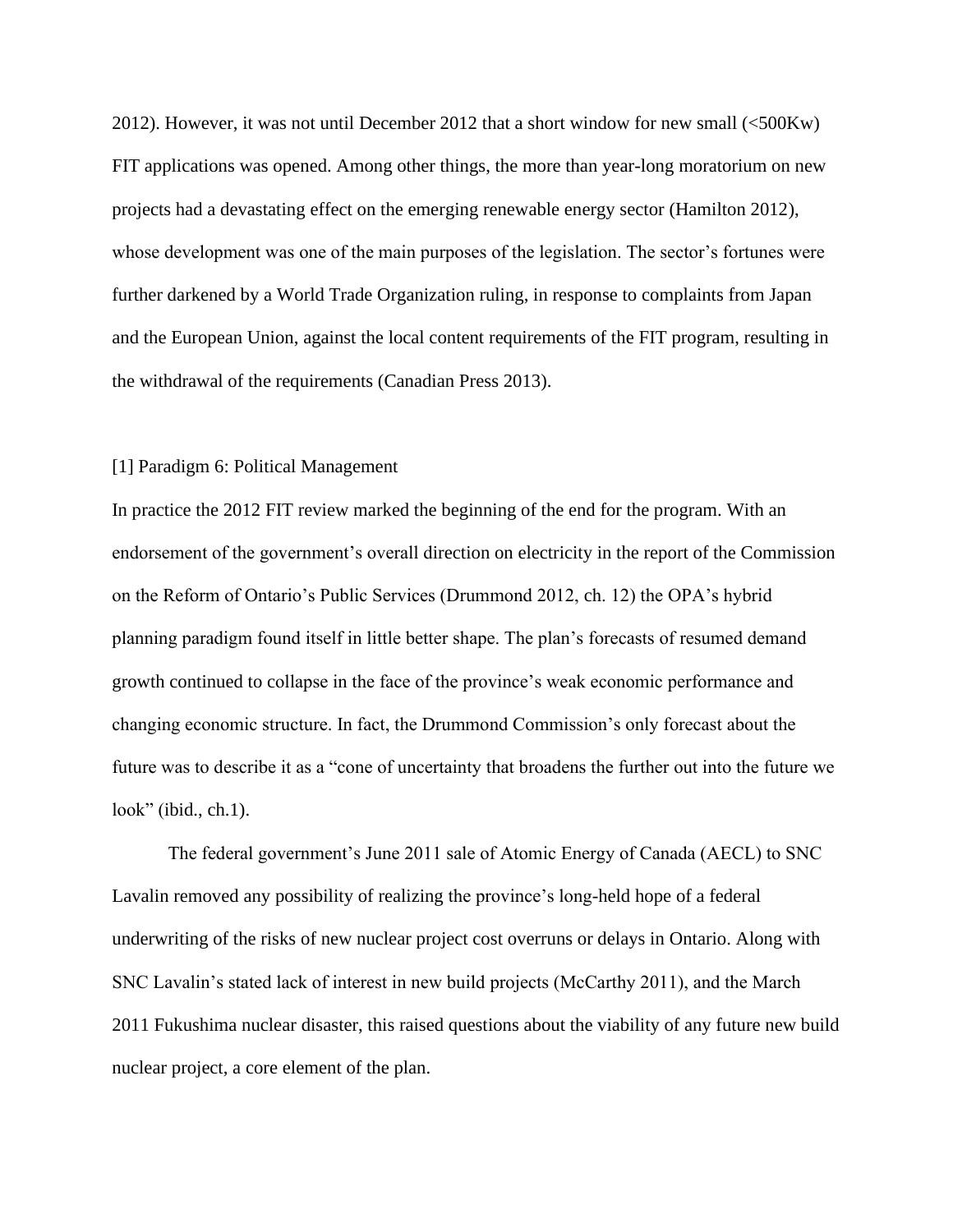The McGuinty government's final response to this situation was to move to formalize the drift towards a model of short-term decision-making driven by political management considerations, exemplified by the Clean Energy Benefit, the off-shore wind moratorium, midelection natural gas plant relocations, and hesitation on the continuation of even a modified FIT program. Bill 75, the Electricity System Operator Act, introduced in April 2012, was on the surface another response to opposition criticism of the government's handling of the electricity file, particularly the proliferation of an "alphabet soup" of new agencies, merging the OPA and the IESO. However, the bill also incorporated an abandonment of any form of formal long-term planning, removing the OPA's mandate to produce an IPSP and instead making it clear that the system was to be guided solely by ministerial directives. The bill died on the order paper with McGuinty's October 2012 resignation over the controversies regarding the gas-fired power plant cancellations prior to the 2011 election, and prorogation of the Legislature.

McGuinty was succeeded as premier by Kathleen Wynne in February 2013. Wynne's leadership platform was silent on electricity issues, beyond a commitment to continue the coal phase-out (Wynne 2013). The phase-out would ultimately be completed at the end of 2014. In practice the other core themes in evidence at the end of the McGuinty government on the electricity file would continue under Wynne. The FIT program for larger projects was formally terminated in May 2014, and for smaller projects in 2017. The 2013 and 2017 Long-Term Energy Plans confirmed no commitments to the development of new renewable energy sources beyond 2018. Although the intention to build two new nuclear reactors at Darlington was abandoned in 2015 in the face of continuing weak demand, a surplus of inflexible supply, and cost concerns, the refurbishments of the Bruce B and existing Darlington reactors were to continue, as was a "life-extension" for the Pickering B station, at a total cost of at least \$26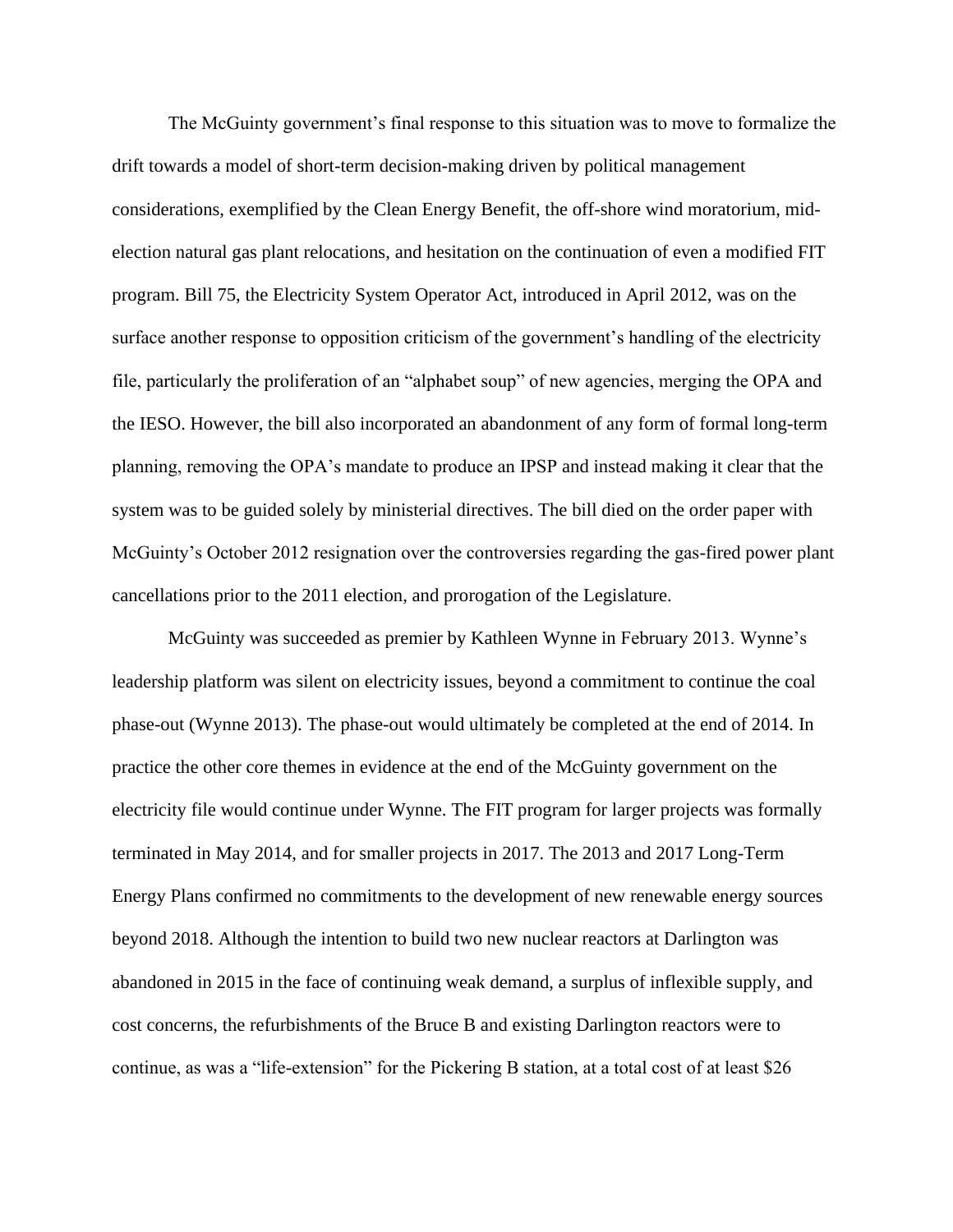billion. In light of the massive cost overruns on the previous Pickering and Bruce refurbishments, many observers expect the actual costs to be much higher (Gibbons 2017).

Despite the disastrous political consequences for McGuinty of the political management approach to the electricity file, the model continued under Wynne, following her unexpected majority government victory in the June 2014 provincial election.<sup>9</sup> The government's April 2015 budget announced the intention to sell a majority of the Hydro One provincial electricity transmission grid and its rural distribution services. The stated intention was to use the proceeds to capitalize transit investments. There was no apparent electricity policy rationale for the decision. Concerns were raised around the sale given the monopoly inherent in the transmission and rural distribution infrastructure, the central role of that infrastructure in the evolution of the electricity system toward a "smart" grid, its importance in the integration of renewable energy sources into the electricity grid, and Hydro One's role in the delivery of residential, commercial, and industrial energy efficiency programming in areas not served by municipal local distribution companies (Cohn 2015).

The Wynne government then, in October 2015, introduced Bill 135, the Energy Statute Law Amendment Act, 2016. The legislation was effectively the same as that first proposed as Bill 72 by the McGuinty government. The bill, which was ultimately adopted in June 2016, merged the IESO and OPA, and eliminated the requirement for the development and publication of IPSPs by the merged entity or for their review by the OEB before implementation. Instead, system plans would be developed by the minister of energy and approved by the cabinet. The OEB and IESO would then be required to implement those plans. In effect, the legislation dropped the pretense of rational planning, subject to meaningful independent public review, for the province's electricity system, and formalized the paradigm of political management.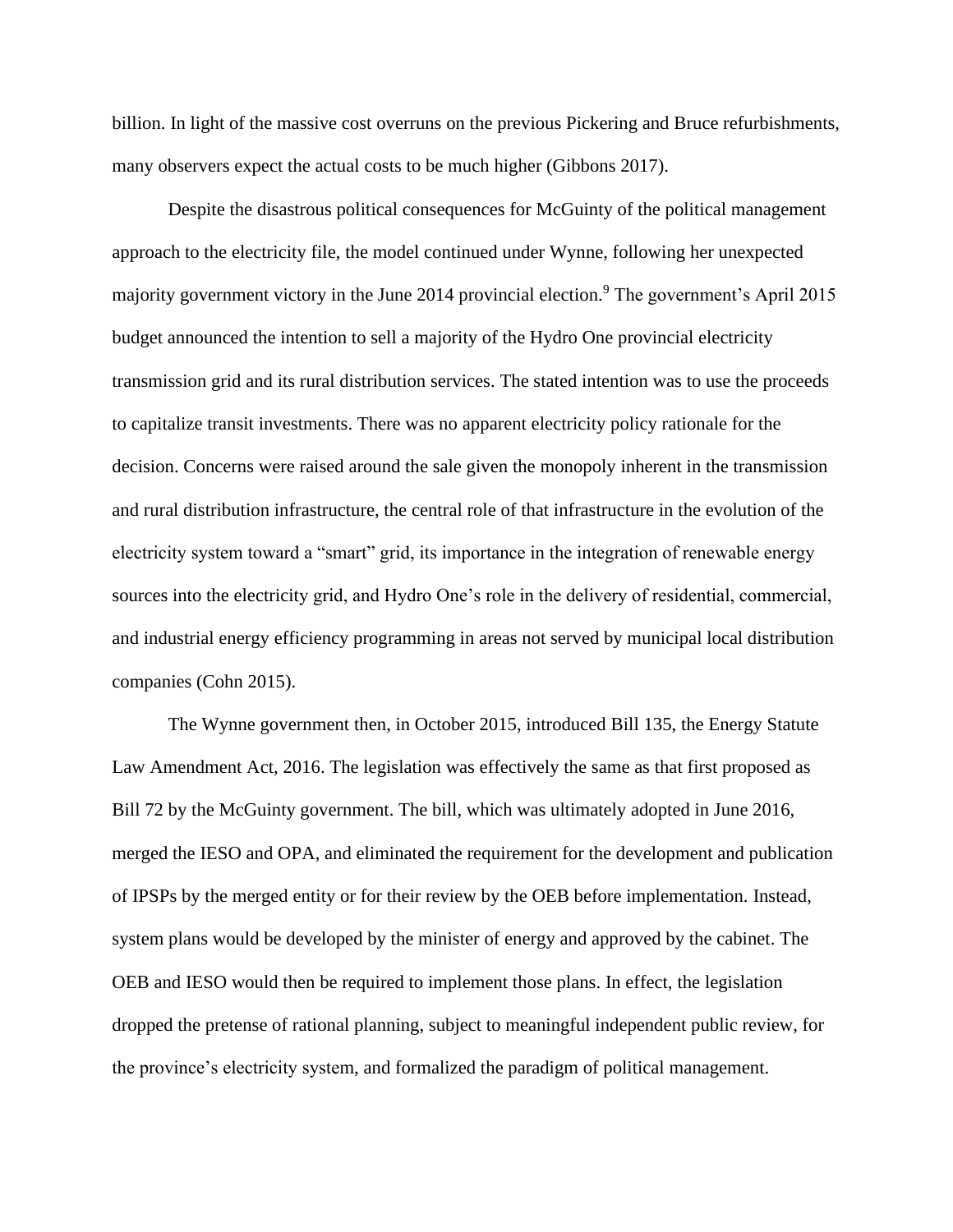A major expression of that political management paradigm came at the beginning of March 2017. With high hydro costs being consistently identified as the leading public concern facing the province (Nanos 2016), the government announced a "Fair Hydro Plan," intended to reduce electricity rates by 25 per cent for the following five years, beginning 1 July 2017 (Office of the Premier 2017). The intention was to remove the issue of hydro rates from the political agenda before the provincial election in 2018. The plan relied principally on extending the financing period for debt associated with new electricity infrastructure, typically from twenty to thirty years. The potential additional financing costs of this approach, along with the elimination of the HST on hydro bills, have been estimated at \$45 billion, with the costs largely falling on future consumers (Auditor General of Ontario 2017). The approach of extending the amortization period for assets also effectively extends the expected life of those assets, reducing the technological flexibility of the system at a time of very rapid technological change in the electricity sector. Rising electricity pricing have particularly affected low-income consumers. However, their situation could have been addressed much more cost-effectively through targeted measures, rather than across-the-board rate cuts, which benefit the largest (and typically higher income) consumers the most.

# [1] Advancing Sustainability and Stability?

A supply planning model governed electricity policy from the beginning of the twentieth century. By the 1970s, the weaknesses of this model were becoming evident. The "bigger is better" mentality was contested by emerging social movements responding to the negative environmental, social, and economic costs of such a model. Its planning assumptions were challenged by emerging economic realities. Attempts to incorporate emerging soft energy path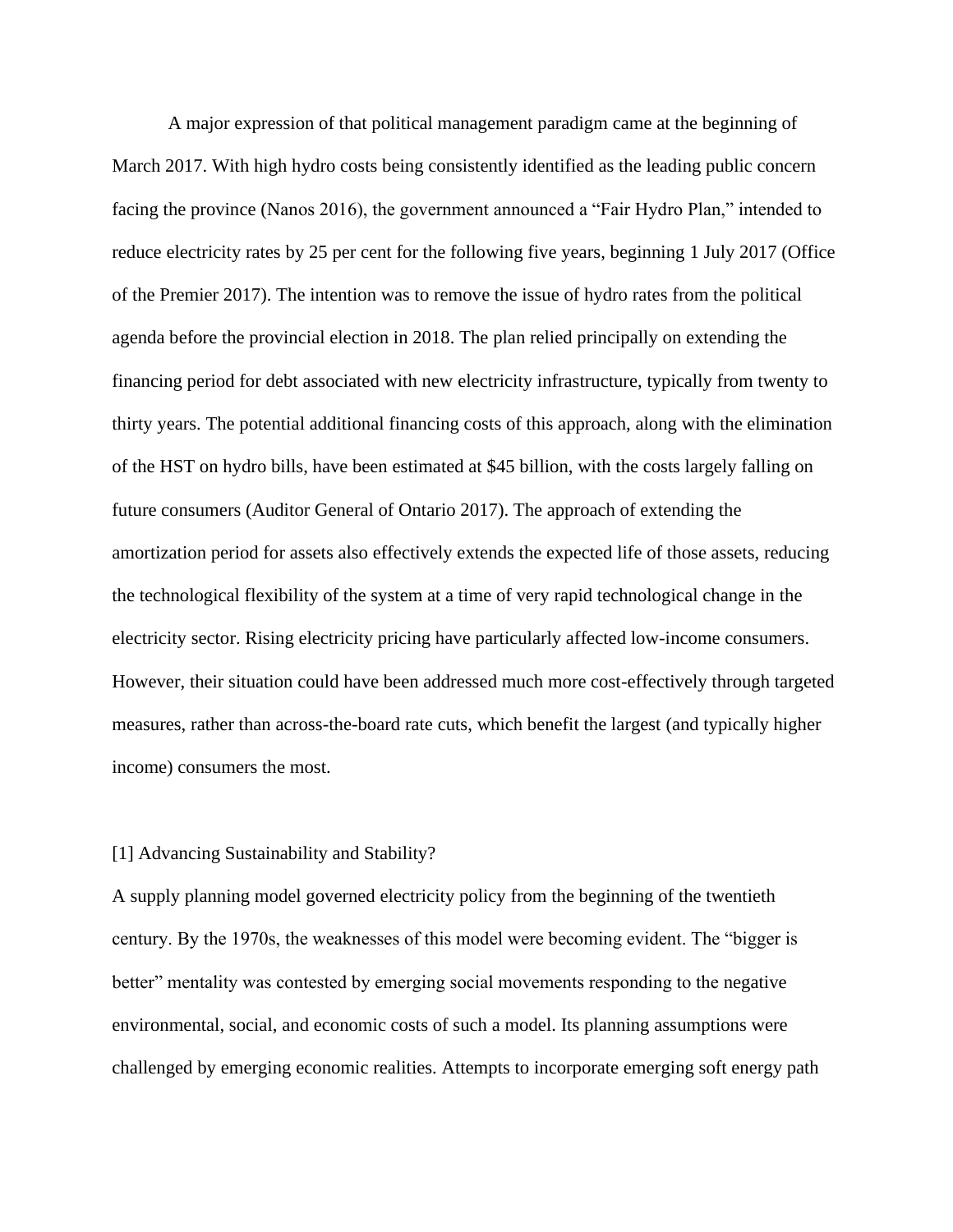elements related to conservation and renewable energy sources into an integrated resource management model collapsed as the financial legacy of the supply planning model drove Ontario Hydro towards virtual bankruptcy.

The adoption of the market model attempted to improve the efficiency of the province's electricity system by moving away from central planning and instead relying on private investment to plan the system. The failure of that paradigm led to an ad hoc hybrid model, which attempted to incorporate elements of both the integrated resource planning and market models.

A combination of criticism of the resulting IPSP, overly optimistic demand forecasts and underestimated nuclear costs, the emergence of new ideas regarding the potential roles of green energy options, and the 2008 economic crisis opened a window for yet another potential paradigm, embodied in the 2009 GEGEA. However, that paradigm failed in the face of resistance from key institutional actors in the electricity system, criticism over costs and technical viability, and the emergence of well-organized local opposition to wind energy projects. In its final stages the McGuinty government moved in the direction of formalizing a framework of explicit political management through the proposed Bill 75. The government of McGuinty's successor, Kathleen Wynne, continued the political management paradigm, ultimately adopting the core contents of Bill 75 as Bill 135, and moving forward with the sale of Hydro One Networks, costly and risky nuclear refurbishments, and the enormously expensive Fair Hydro Plan. The costs and risks associated with these paths, in the absence of any widely accepted underpinning economic, environmental, technical, or social rationales for them beyond political expediency, suggest that further major shifts in direction may follow the June 2018 election. Indeed, the new Progressive Conservative Premier, Doug Ford, has committed to further electricity rate reductions, a review of new and existing supply contracts, changes to the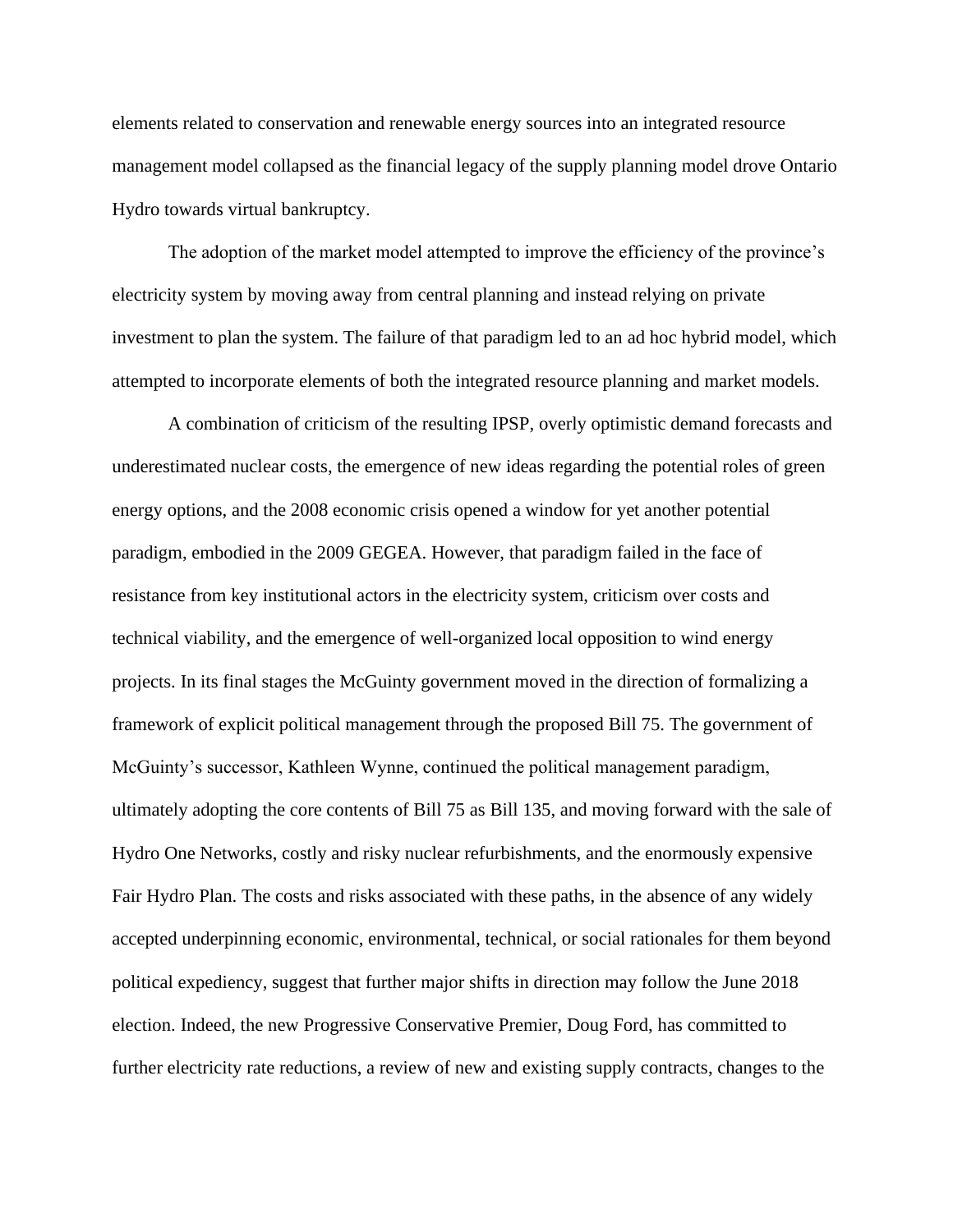funding of conservation programs, and the restructuring of the province's relationship with Hydro One (Progressive Conservative Party of Ontario 2018). Table 12.1 summarizes the elements that have come together to create policy windows through which each new system paradigm has advanced over the past century, as well as the key policy entrepreneurs responsible for pushing the paradigm forward.

| Paradigm                                              | <b>Policy</b>                                                                                                     | Problem                                                                    | <b>Politics</b>                                                                                                                       | <b>Policy</b>                                            |
|-------------------------------------------------------|-------------------------------------------------------------------------------------------------------------------|----------------------------------------------------------------------------|---------------------------------------------------------------------------------------------------------------------------------------|----------------------------------------------------------|
|                                                       |                                                                                                                   |                                                                            |                                                                                                                                       | <b>Entrepreneur</b>                                      |
| Supply planning<br>$(1906 - 80)$                      | "Power at cost"                                                                                                   | Private<br>development of<br>Niagara<br>hydroelectric<br>resources         | "The politics of<br>development"                                                                                                      | Sir Adam Beck                                            |
| Integrated<br>resource<br>management<br>$(1980 - 95)$ | Lovins; "soft"<br>energy paths;<br>Porter<br>Commission                                                           | Darlington<br>delays and cost<br>overruns; supply<br>over-<br>construction | Fall of the PC<br>"dynasty";<br>Liberal/NDP<br>"quiet<br>revolution"                                                                  | Liberal and NDP<br>ministers and<br>staff; ENGOs         |
| <b>Markets</b><br>$(1995 - 2002)$                     | Competitive<br>market models<br>from US and UK                                                                    | Collapse of DSP<br>and Ontario<br>Hydro in<br>"crisis"                     | The "Common<br>Sense<br>Revolution"                                                                                                   | Academic<br>economists;<br>Energy probe;<br><b>AMPCO</b> |
| Planning/market<br>hybrid (2002-<br>(09)              | Electricity<br>Conservation<br>and Supply Task<br>Force report;<br>Select<br>Committee on<br>Alternative<br>Fuels | Failure of<br>market<br>experiment                                         | 2003 election;<br>arrival of<br>McGuinty<br>government                                                                                | Minister,<br>political staff,<br>and Premier's<br>Office |
| The green energy<br>economy<br>$(2009 - 11)$          | Germany and<br>Denmark FIT<br>programs; US<br>states and<br>Obama<br>administration                               | 2008 economic<br>downturn; coal-<br>phase-out                              | <b>ENGO</b> criticism<br>of IPSP; 2007<br>election and<br>Smitherman<br>appointment;<br>need to respond<br>to 2008<br>economic crisis | Green Energy<br><b>Act Alliance</b>                      |

**Table 12.1 Policy paradigms in Ontario electricity policy, 1906–2017**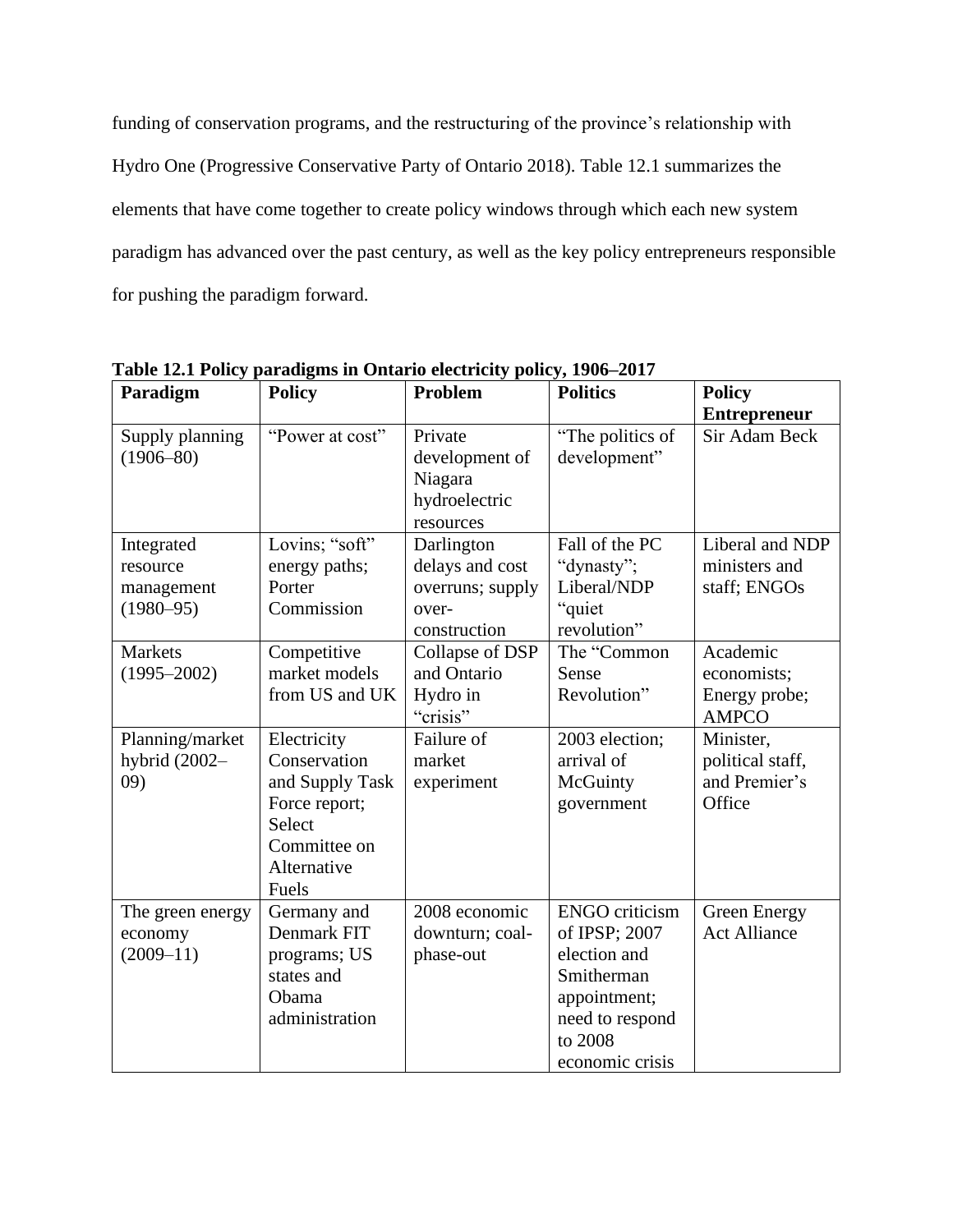| Political  | Premier's Office   Collapse of |                    | 2011 election; | Premier's         |
|------------|--------------------------------|--------------------|----------------|-------------------|
| management | and ministers'                 | <b>IPSP</b> demand | opposition     | Office, party and |
| $(2011-)$  | offices                        | assumptions;       | pressure on    | ministerial staff |
|            |                                | wind opposition;   | energy file    |                   |
|            |                                | gas plant crisis;  |                |                   |
|            |                                | FIT cost debates   |                |                   |

The overall picture over the past three decades is one of remarkable policy instability, where different constituencies have taken the opportunity provided by each policy window to move the system in radically different directions. The primary contributor to this instability has been the increasing complexity of the political, social, and economic environment in which electricity policy must be formulated and implemented.

The historical consensus around the system's goal of cheap and abundant electricity has collapsed in the face of the need to address wider societal concerns around environmental sustainability and develop more sophisticated economic strategies. Core assumptions about demand growth and its relationship to economic prosperity and the cost, safety, and reliability of nuclear energy have broken down, while new ideas, technologies, and constituencies have emerged and gained strength. However, none of the policy paradigms of the past thirty years has carried sufficient legitimacy to survive the next policy window, a problem enhanced by the increasing politicization of decision-making.

At the same time, despite the instability in terms of the various governments' policy directions, the inertia of Ontario Hydro's hard path, supply orientation has continued to define much of the system's actual path. Nuclear now constitutes a substantially higher portion of supply than it did at the beginning of the millennium (61 per cent of generation in 2016, versus 42 per cent in 2003) (Ministry of Energy 2010; IESO 2017a). This hard path momentum has continued to carry the system in the opposite direction of the principles of sustainability outlined at the beginning of the chapter. The pattern of radical changes in policy direction and hard path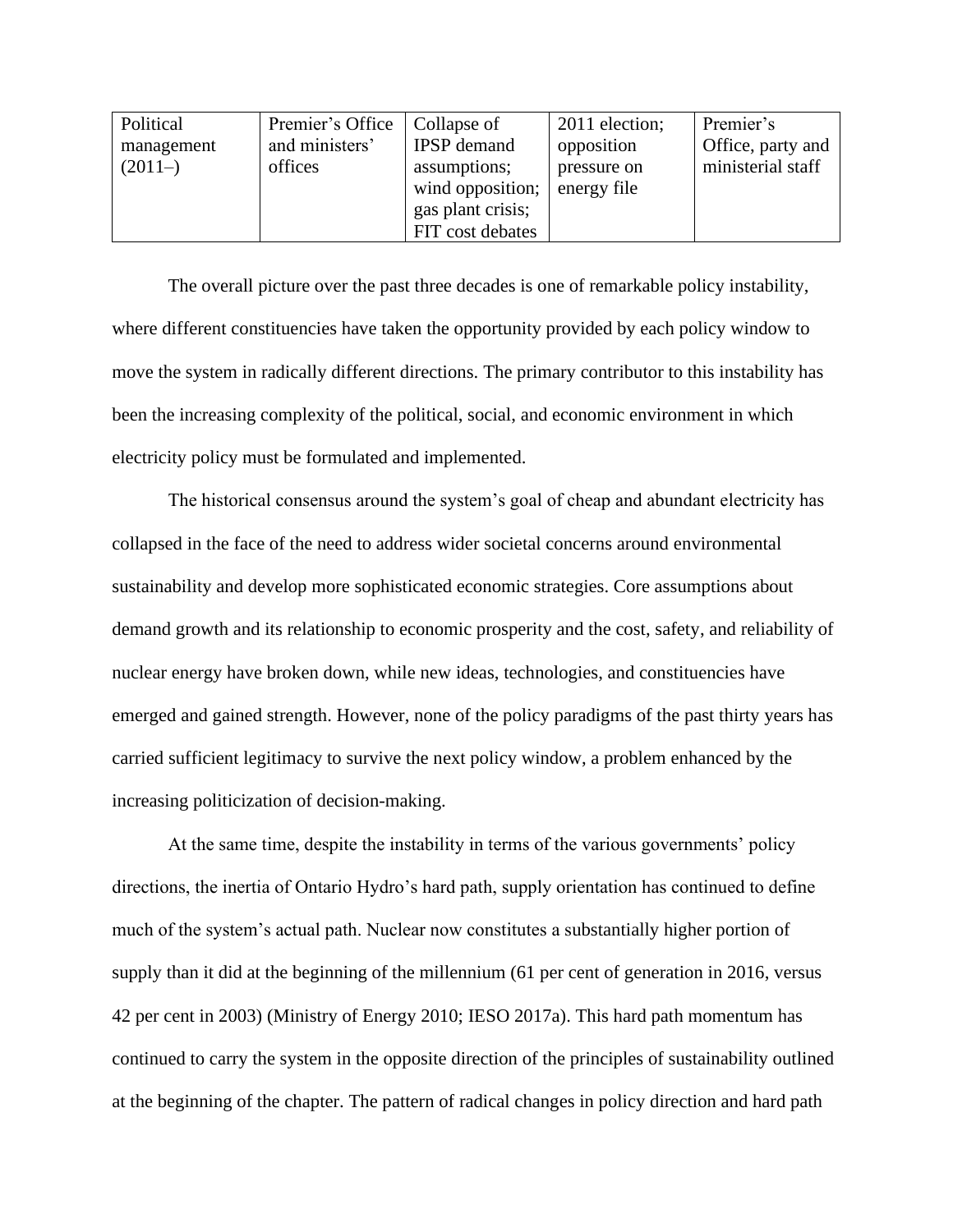inertia seems destined to continue unless steps are taken to build consensus around the system's goals and structure.

Although there have been a number of semi-formal and ad hoc reviews, there has been no comprehensive and open review of the system's goals, structure, and options since the report of the Porter Commission, now more than thirty years ago. Such a review, undertaken by an entity outside of the existing institutional structure and without interests within it, may be the only way that assumptions about the system's role in the province's society and economy – and the social, economic, environmental, and technological context within which the system must operate – can be examined and debated openly. Such a process offers the best hope for overcoming conflicting visions and the emergence of some form of enduring consensus around the system's purposes and direction.

Whatever emerges, the system will need a planning framework to guide its long-term direction. That framework, however, must be far more resilient, flexible, and adaptive than anything that has gone before it. It must also integrate the wider range of objectives now being sought through the province's electricity system in a manner that captures an appropriate democratic and ecological balance while advancing sustainability.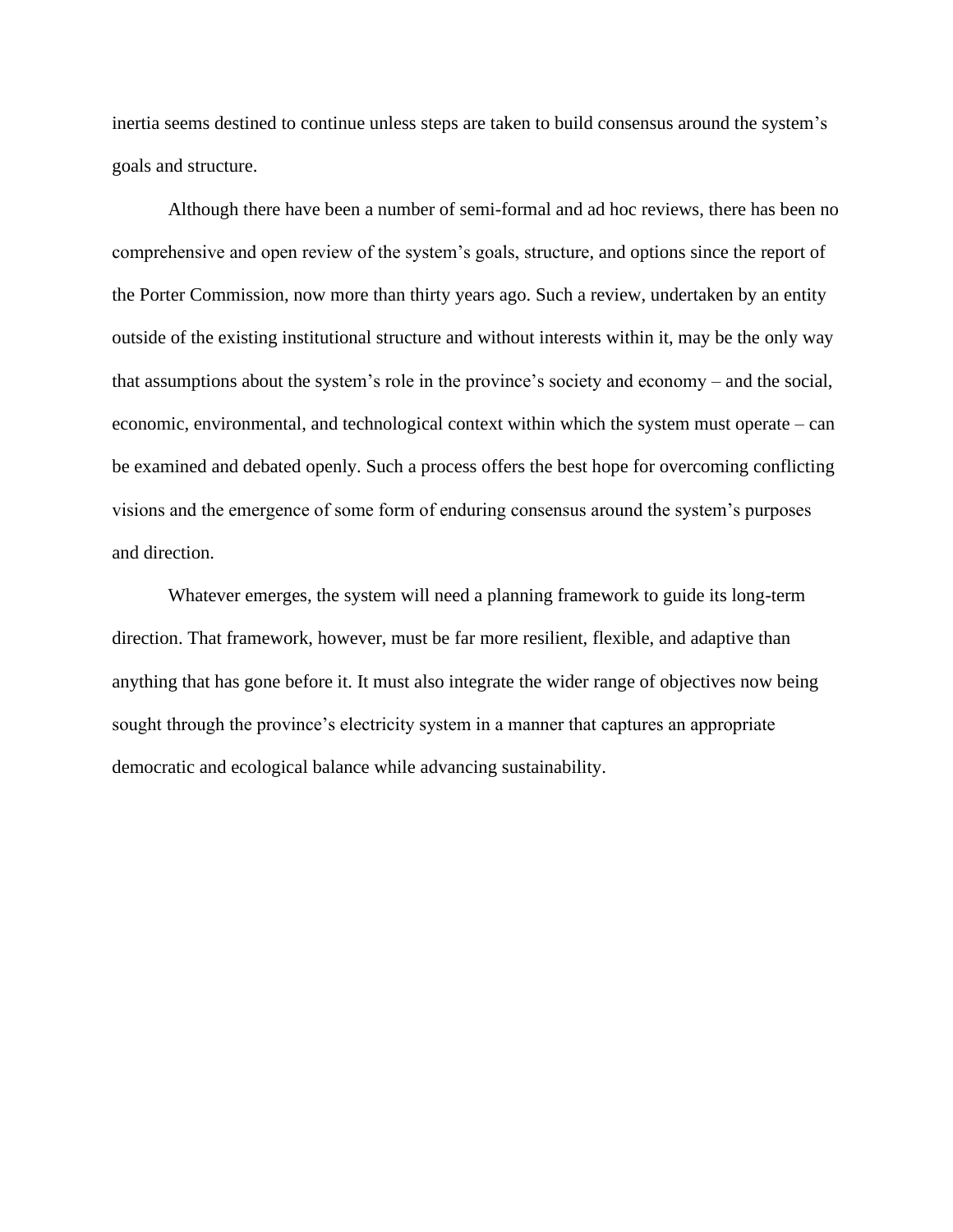### [1] References

Amin, F. 2012. *Ontario's Feed-in Tariff Program: Two-Year Review Report.* http://www.energy.gov.on.ca/docs/en/FIT-Review-Report.pdf.

Auditor General of Ontario. 2011. *Reports by Year: 2011*. [http://www.auditor.on.ca.](http://www.auditor.on.ca/)

- Auditor General of Ontario. 2017. *Special Report: The Fair Hydro Plan: Concerns about Fiscal Transparency, Accountability and Value for Money*. Toronto: Queen's Printer.
- Benzie, R. 2001. "Harris to Impose Speedy Deregulation of Hydro in Ontario." *The National Post*, 1 March.
- Canadian Press. 2011. "Horwath says McGuinty Would be Wise to Work with Opposition." *iPolitics*, October 7*.* http://www.ipolitics.ca.
- Canadian Press, 2013. "Ontario to Change Green Energy Law after WTO Ruling." *The Globe and Mail*, 29 May.
- Canwest News Service. 2010. "Ontario Signs Green Energy Deal with Samsung Team." *The Financial Post*, 21 January.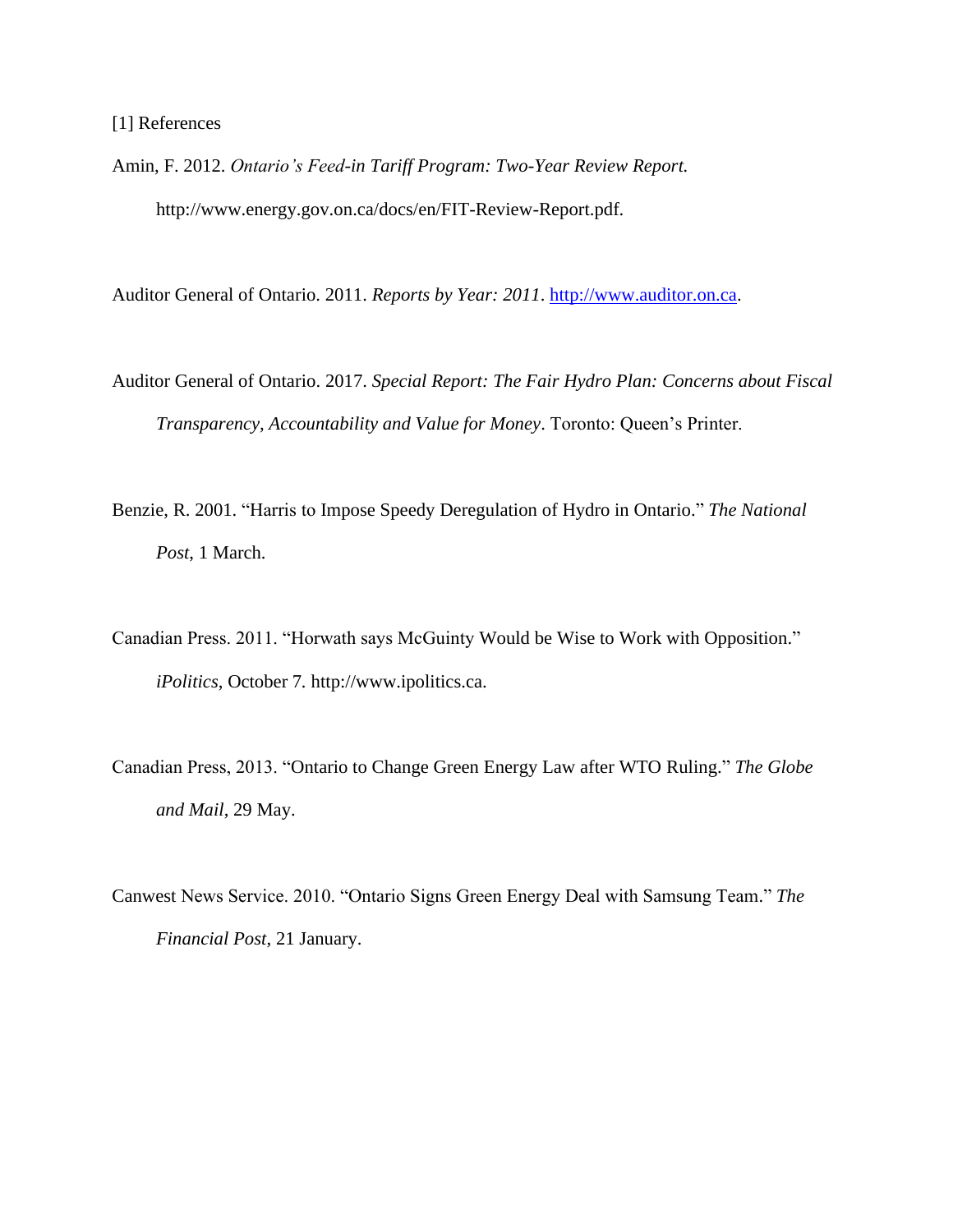- CBC News. 2011. "Liberals Halt Mississauga Power Plant: Gas-Powered Plant Will Be Relocated." *CBC News.* http://www.cbc.ca/news/canada/toronto/ story/2011/09/24/torelection-power-plant.html.
- Cohn, M.R., 2015. "Why Kathleen Wynne's Hydro One Sell-off Is a Sellout: Cohn." *Toronto Star*, 18 May.
- Dachis, B., and Carr, J. 2011. *Zapped: The High Cost of Ontario's Renewable Electricity Subsidies*. Toronto: C.D. Howe.
- Daniels, R.J., and Trebilcock, M. 1996. "A Future for Ontario Hydro: A Review of Structural and Regulatory Options." In *Ontario Hydro at the Millennium: Has Monopoly's Moment Passed?*, edited by R. Daniels. Toronto: University of Toronto Press.
- Doern, B., and Gattinger, M. 2003. *Power Switch: Energy Regulatory Governance in the Twenty-First Century.* Toronto: University of Toronto Press.
- Doern, G.B., and Toner, G.B. 1985. *The Politics of Energy: The Development and Implementation of the National Energy Program. Toronto: Methuen.*
- Drummond, D. 2012. "The Need for Strong Fiscal Action." In *Commission on the Reform of Ontario's Public Services*. Ministry of Finance.

http://www.fin.gov.on.ca/en/reformcommission/.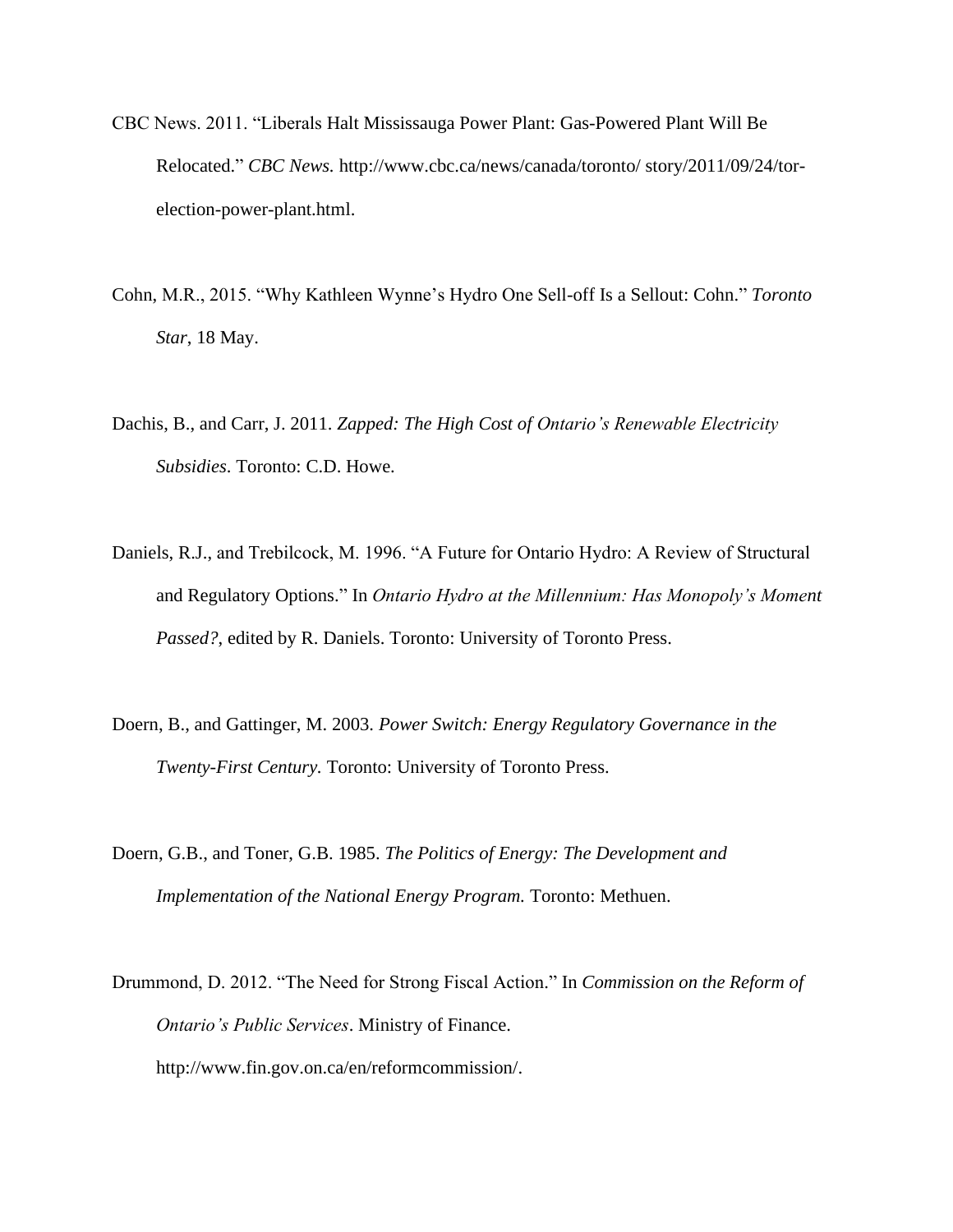- Dryzek, J. 2005. *The Politics of the Earth: Environmental Discourses.* New York: Oxford University Press.
- Duguid, B. 2011. *Ministry of Energy Supply Mix Directive.*  http://www.powerauthority.on.ca/sites/default/files/new\_files/IPSPdirective2020110217.pd f.
- Duncan, D. 2006. *Directive to OPA re: Integrated Power System Plan.* Toronto: Ministry of Energy.
- Electricity Conservation and Supply Task Force. 2004. *Tough Choices: Addressing Ontario's Power Needs.* http://www.ospe.on.ca.
- Ellenbogen, J., et al. 2012. *Wind Turbine Health Impact Study: Report of Independent Expert Panel.* Boston: Massachusetts Department of Health Protection, Massachusetts Department of Public Health.
- Environmental Commissioner of Ontario. 2011. *Managing a Complex Energy System.* http://www.eco.on.ca/index.php/en\_US/pubs/energy-conservation- reports/cdm10v1 managing-a-complex-energy-system.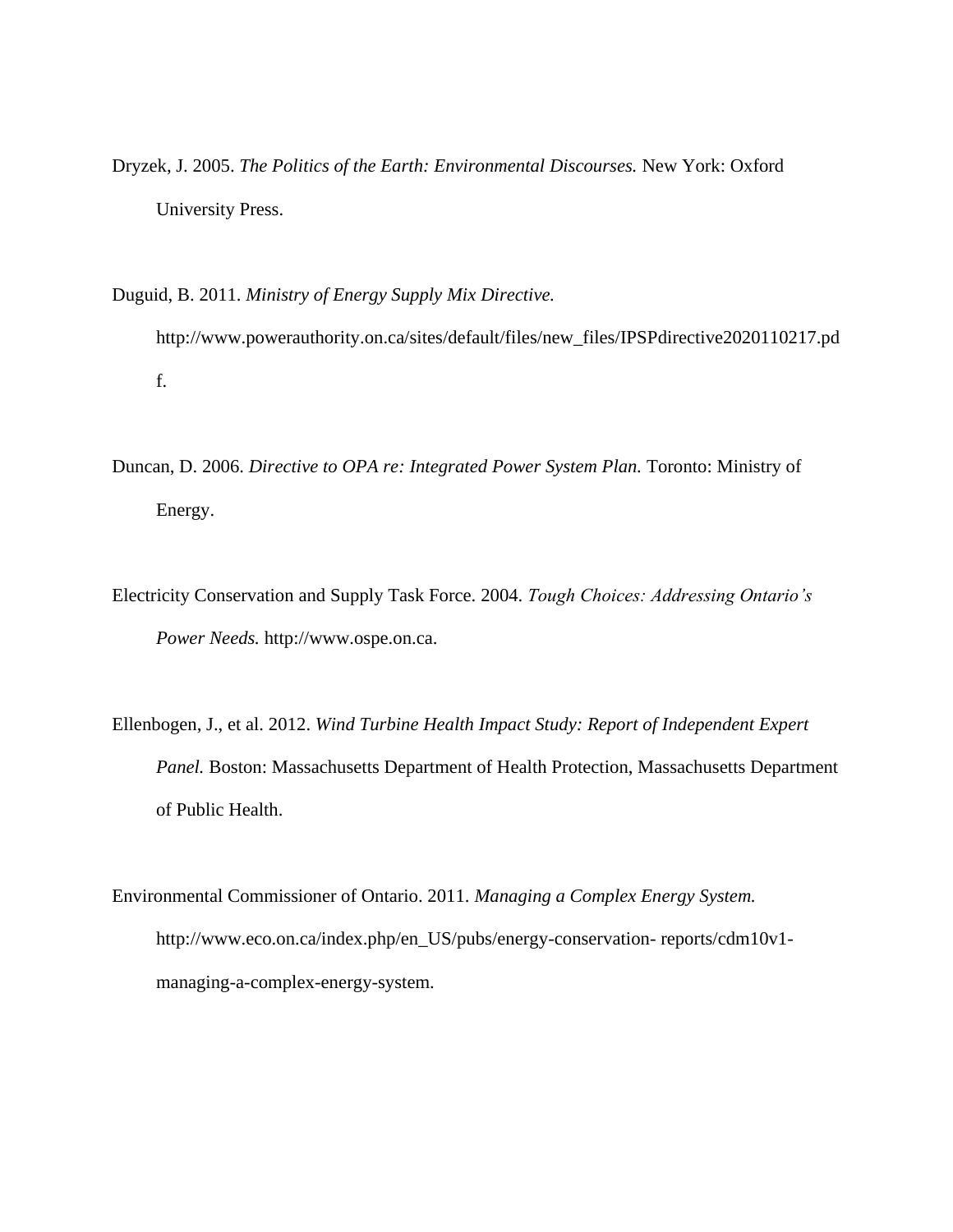- Freeman, N. 1996. *The Politics of Power: Ontario Hydro and its Government 1906–1995.*  Toronto: University of Toronto Press.
- Galt, D. 2002. *Select Committee on Alternative Fuel Sources: Final Report.* Legislative Assembly of Ontario.
- Gans, Hon. A. 2002. *Transcript of Oral Judgement, Ontario Superior Court of Justice Bryan Payne on his own behalf and on behalf of all members of the Communications, Energy and Paperworkers Union of Canada, and Judy Darcy on her own behalf and on behalf of all members of the Canadian Union of Public Employees, and James Wilson and Her Majesty the Queen in Right of Ontario*. 19 April (File No. 01-CV-227522 CM3).

Gibbons, J. 2008. "Ontario's Energy System Ripe for Shakeup." *Toronto Star*, 29 June.

- Gibbons, J. 2017. "Ontario's Electricity Options: A Cost Comparison." *Fact Sheet*, 3 October. [http://www.cleanairalliance.org/wp-content/uploads/2017/10/options-2017.pdf.](http://www.cleanairalliance.org/wp-content/uploads/2017/10/options-2017.pdf)
- Gibson, R.B. 2006. "Sustainability Assessment: Basic Components of a Practical Approach." *Impact Assessment and Project Appraisal* 24 (3).
- Gipe, P. 2007. *Wind Energy Cooperative Development in Anglophone Canada: For the Canadian Cooperative Association.* http://www.cpfund.ca/ pdf/windenergy.pdf.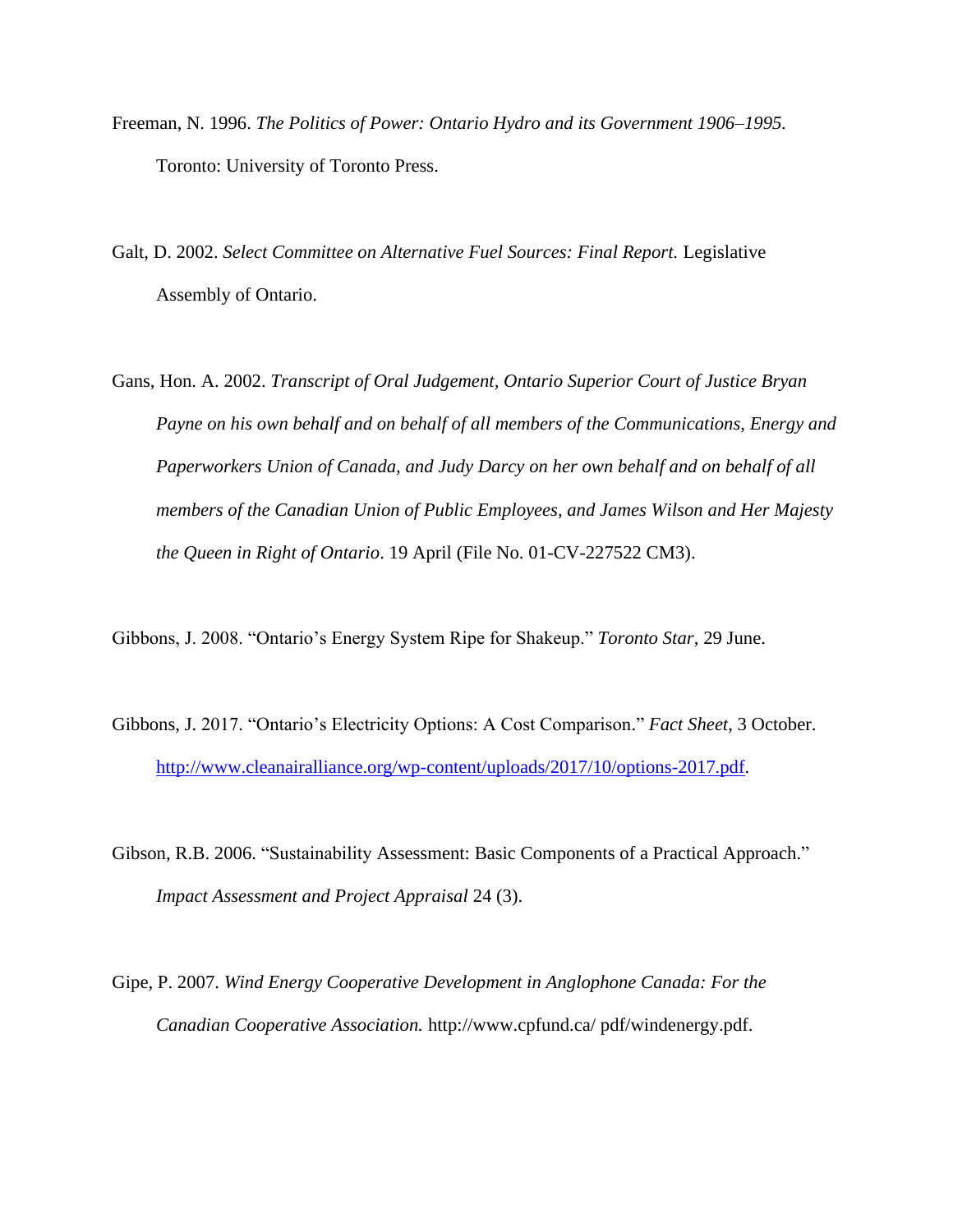Government of Alberta. 2012. *Alberta Energy – Oil Sands Facts and Statistics*. [http://www.energy.alberta.ca/oilsands/791.asp.](http://www.energy.alberta.ca/oilsands/791.asp)

- Government of Ontario. 2009. *Bill 150: An Act to Enact the Green Energy Act, 2009 and to Build a Green Economy, to Repeal the Energy Conservation Leadership Act, 2006 and the Energy Efficiency Act and to Amend Other Statutes.* Legislative Assembly of Ontario.
- Green Energy Act Alliance. 2008. *A Vision of a Greener Energy System for Ontario*. http://www.greenenergyact.ca/Storage/22/1366\_A\_Vision\_of\_a\_Greener\_Energy\_System \_for\_Ontario\_23-09-08.pdf.
- Green Energy Act Alliance, Shine Ontario, and others. 2011. *Ontario Feed-in-Tariff: 2011 Review.* The Pembina Institute. http://www.pembina.org/pub/2299.

Green Party of Ontario. 2011. *It's Time: A Five Point Plan for Ontario's Future*. Toronto: GPO.

- Haines, G., T. Weiss, and K. Anderson. 2011. *Analysis New Nuclear: Darlington Environmental Impact Statement*. Drayton Valley: Pembina Institute.
- Hamilton, T. 2008a. "Time for Green Act in Ontario." *Toronto Star* 2 June.
- 2008b. "The Wind at His Back." *Toronto Star*, 27 September.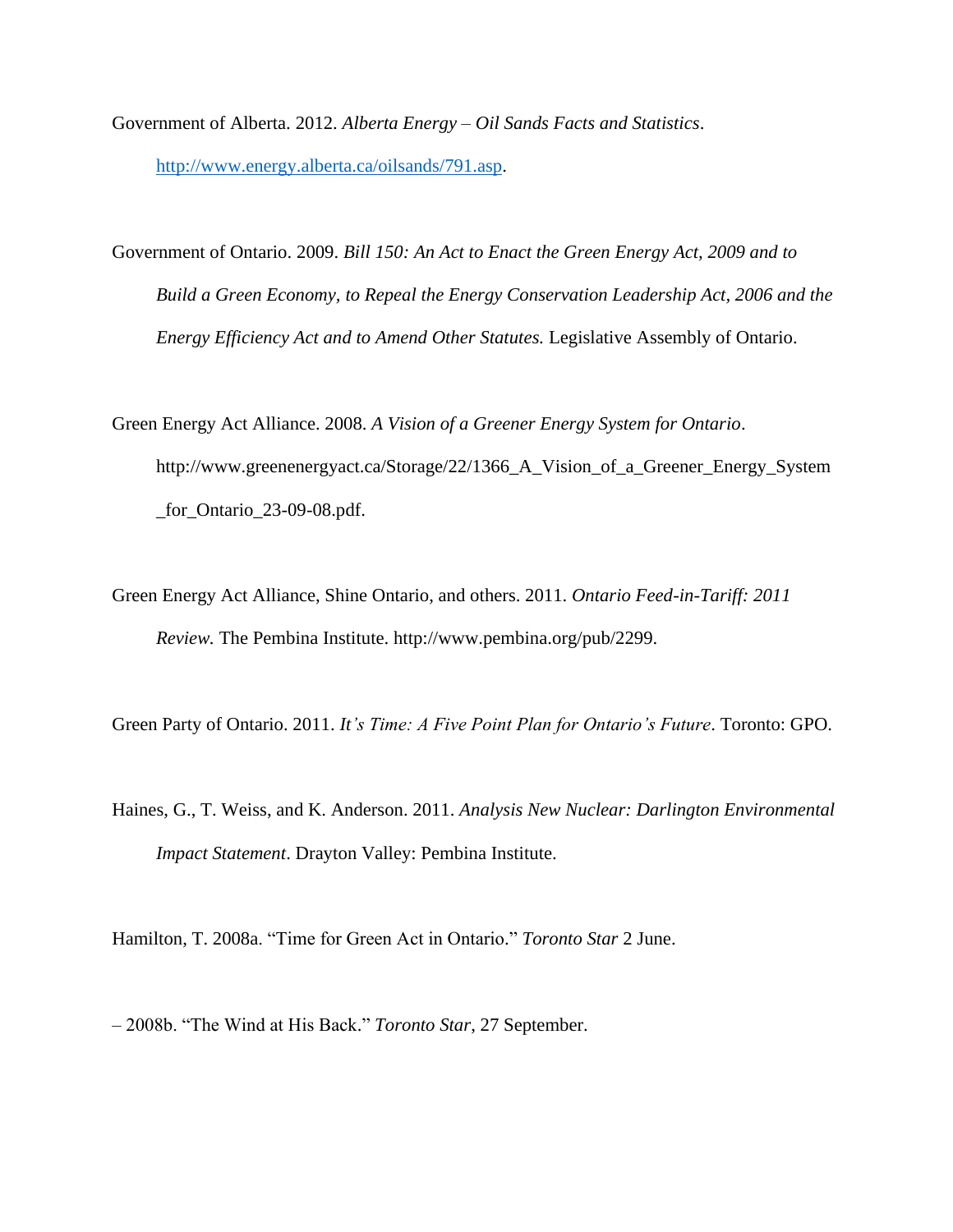– 2012. "Ontario Teaches World How Not to Run a FIT Program." *Toronto Star*, 5 October.

- Howlett, K., and Ladurantaye, S. 2011. "How McGuinty's Green-Energy Policy Cost Him a Majority in Ontario." *The Globe and Mail*, 7 October.
- Howlett, K., Morrow, A., and Waldie, P. 2012. "Ontario Premier Dalton McGuinty Resigns." *The Globe and Mail*, 15 October.
- Independent Electricity System Operator (IESO). 2012. *18-Month Outlook: From December 2012 to May 2014.*  http://www.ieso.ca/imoweb/pubs/marketReports/18Month\_ODF\_2012nov.pdf.
- 2012a. *Supply Overview*. http://www.ieso.ca/imoweb/media/md\_supply.asp.
- 2012b. *Surplus Baseload Generation.* [http://www.ieso.ca/imoweb/pubs/consult/se91/se91-](http://www.ieso.ca/imoweb/pubs/consult/se91/se91-20120808-SBG_Explanation_FPFG.pdf) [20120808-SBG\\_Explanation\\_FPFG.pdf.](http://www.ieso.ca/imoweb/pubs/consult/se91/se91-20120808-SBG_Explanation_FPFG.pdf)

– 2017a. *2016 Year End Data*. [http://www.ieso.ca/corporate-ieso/media/year-end-data.](http://www.ieso.ca/corporate-ieso/media/year-end-data)

– 2017b. *Ontario's Supply Mix: Installed Capacity – Transmission System*. Toronto: IESO. [http://www.ieso.ca/learn/ontario-supply-mix/ontario-energy-capacity.](http://www.ieso.ca/learn/ontario-supply-mix/ontario-energy-capacity)

– 2017c. *A Progress Report on Contracted Electricity Supply: Fourth Quarter 2016*. IESO.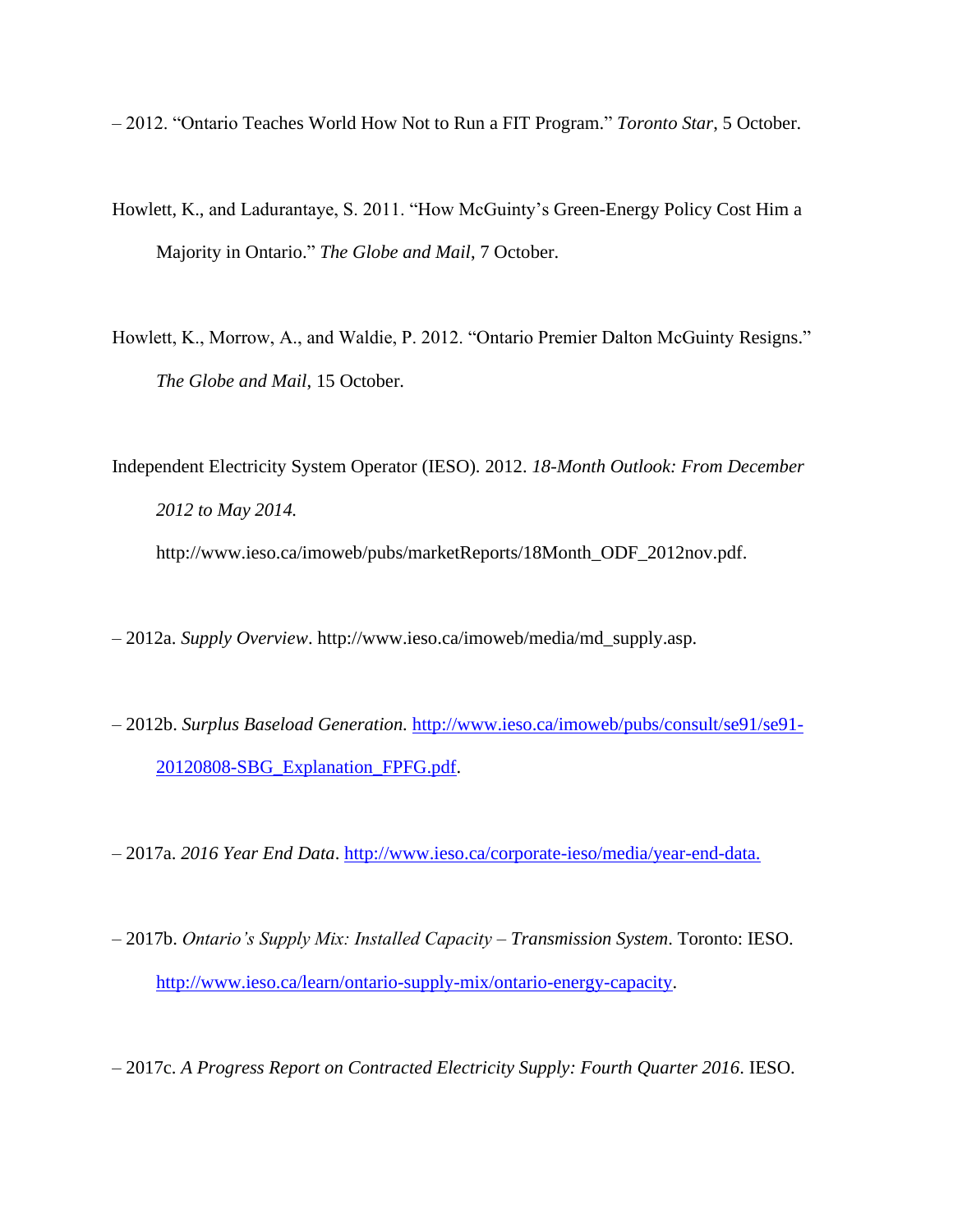- Jaccard, M. 2005. "What is Energy Sustainability?" In *Sustainable Fossil Fuels: The Unusual Suspect in the Quest for Clean and Enduring Energy*, edited by M. Jaccard. New York: Cambridge University Press.
- Jenkins, J., and Artuso, A. 2012. "Cancelled Oakville Gas Plant to Be Moved to Napanee." *St Catharines Standard*, 25 September.

Joshi, R. 2012. *Energy Security for Ontario*. Toronto: Mowat Centre for Policy Innovation.

Kingdon, J.W. 1995. *Agendas, Alternatives and Public Policies.* New York: Harper Collins.

Lovins, A. 1980. "Hard versus Soft Energy Paths. *Alternatives* 8 (3/4).

- Macdonald, D.S., Carr, J., Grant, J., Gillespie, R., Mckeough, W. Darcy., Sutherland, S., and L.Waverman 1996. *A Framework for Competition: The Report of the Advisory Committee on Competition in Ontario's Electricity System to the Ontario Minister of Environment and Energy*. Ontario Ministry of Environment and Energy. https://ozone.scholarsportal.info/bitstream/1873/6669/1/10258213.pdf.
- Martin, S. 2011. *The Sustainability Case for Community Power: Empowering Communities Through Renewable Energy.* MA research paper, York University.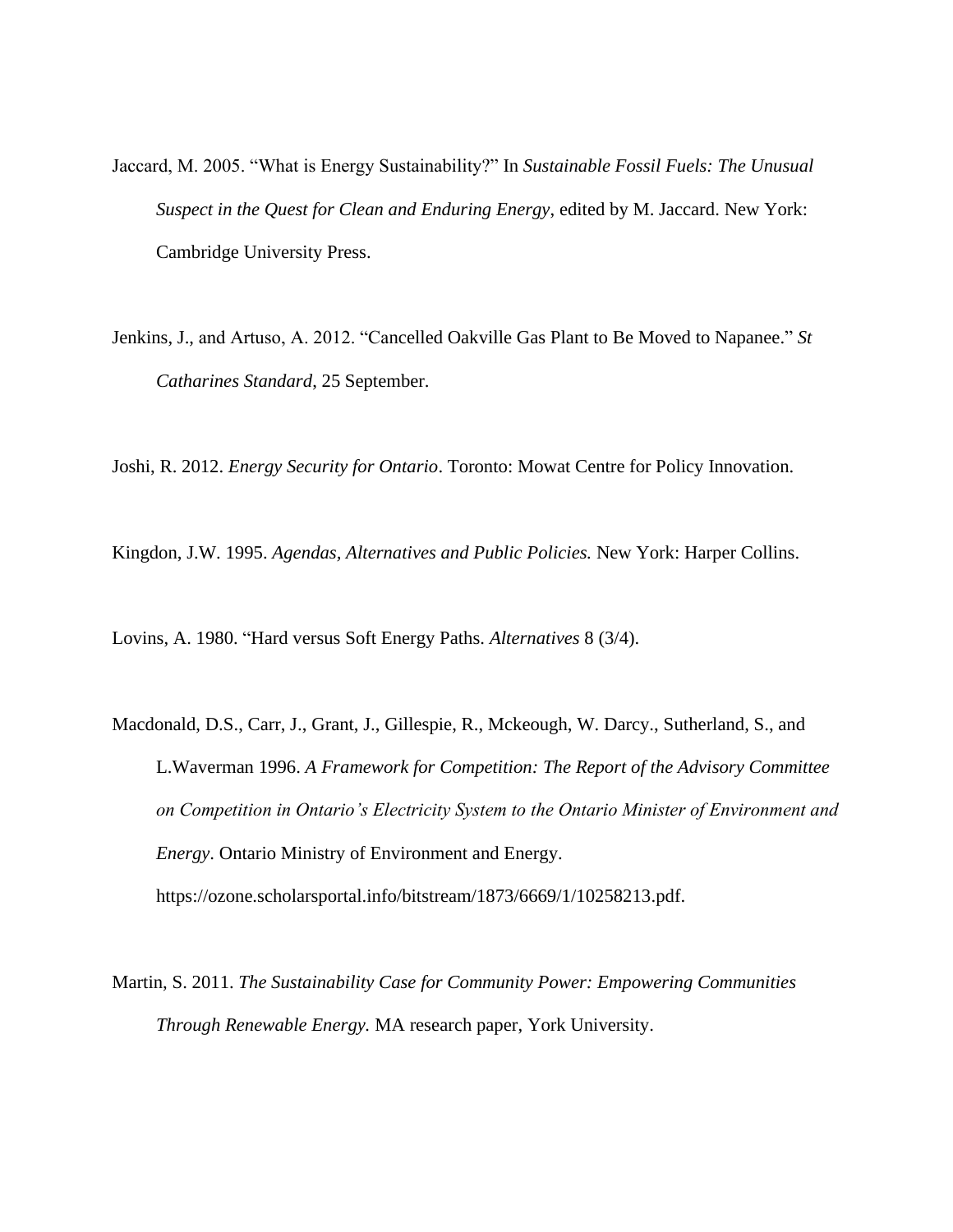McCarthy, S. 2011. "Ottawa to Sell AECL to SNC-Lavalin." *The Globe and Mail*, 27 June.

Mitchell, T. 2011. *Carbon Democracy: Political Power in the Age of Oil*. London: Verso.

Ministry of Energy. 2010. *Ontario's Long-Term Energy Plan*. Toronto: Queen's Printer.

- 2011a. *Ten Per Cent Relief on Electricity Bills Starts Today: McGuinty Government Helping Families with Energy Costs, Increasing Consumer Protections [News release].* http://news.ontario.ca/ mei/en/2011/01/ten-per-cent-relief-on-electricity-bills-startstoday.html.
- 2011b. *Green Energy Act Creates 20,000 Jobs: McGuinty Government Supporting Clean, Renewable Energy* [news release]. http://news.ontario.ca/mei/en/2011/07/green-energy-actcreates-20000-jobs.html.
- 2011c. *Ontario's Solar Energy Industry Creating Jobs: McGuinty Government Building a Clean, Modern, Reliable Electricity System* [news release]. http://news.ontario.ca/mei/en/2011/12/ontarios-solar-energy-industry-creating-jobs.html.

– 2012. *Expanding Ontario's Clean Energy Economy: McGuinty Government Launches Clean Energy Economic Development Strategy* [news release]. [http://news.ontario.ca/mei/en/2012/04/expanding-ontarios-clean-energy-economy.html.](http://news.ontario.ca/mei/en/2012/04/expanding-ontarios-clean-energy-economy.html)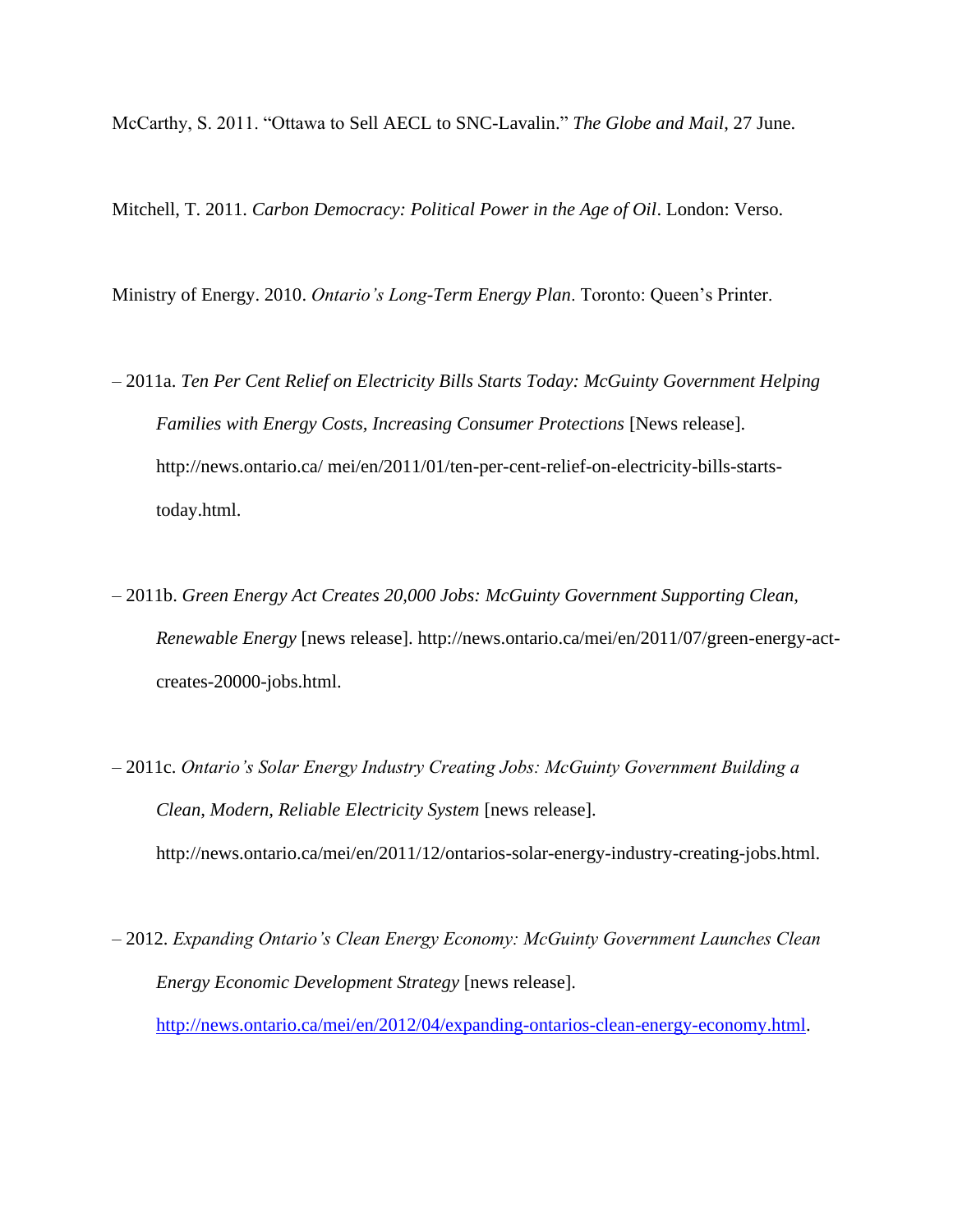– 2013. *Ontario's Long-Term Energy Plan*. Toronto: Queen's Printer.

– 2017. *Ontario's Long-Term Energy Plan*. Toronto: Queen's Printer.

Ministry of Finance. 2010. *2010 Ontario Budget: Chapter II; Ontario's Economic Outlook and Fiscal Plan.* http://www.fin.gov.on.ca/en/budget/ontariobudgets/2010.

Nanos Research. 2016. "Hydro Rates are the Top Issue For Ontarians; PCs Lead and Wynne Takes an Image Hit." November.

[http://www.nanosresearch.com/sites/default/files/POLNAT-S15-T711.pdf.](http://www.nanosresearch.com/sites/default/files/POLNAT-S15-T711.pdf)

Office of the Premier. 2017. *Ontario Cutting Electricity Bills by 25 Per Cent: System Restructuring Delivers Lasting Relief to Households across Province* [news release]. March 2.

- O'Connor, D. 2002. *Walkerton Commission of Inquiry Reports*. Ontario Ministry of the Attorney General.
- Ontario Clean Air Alliance. 2010. *Darlington Rebuild Consumer Protection Plan* Toronto: Ontario Clean Air Alliance.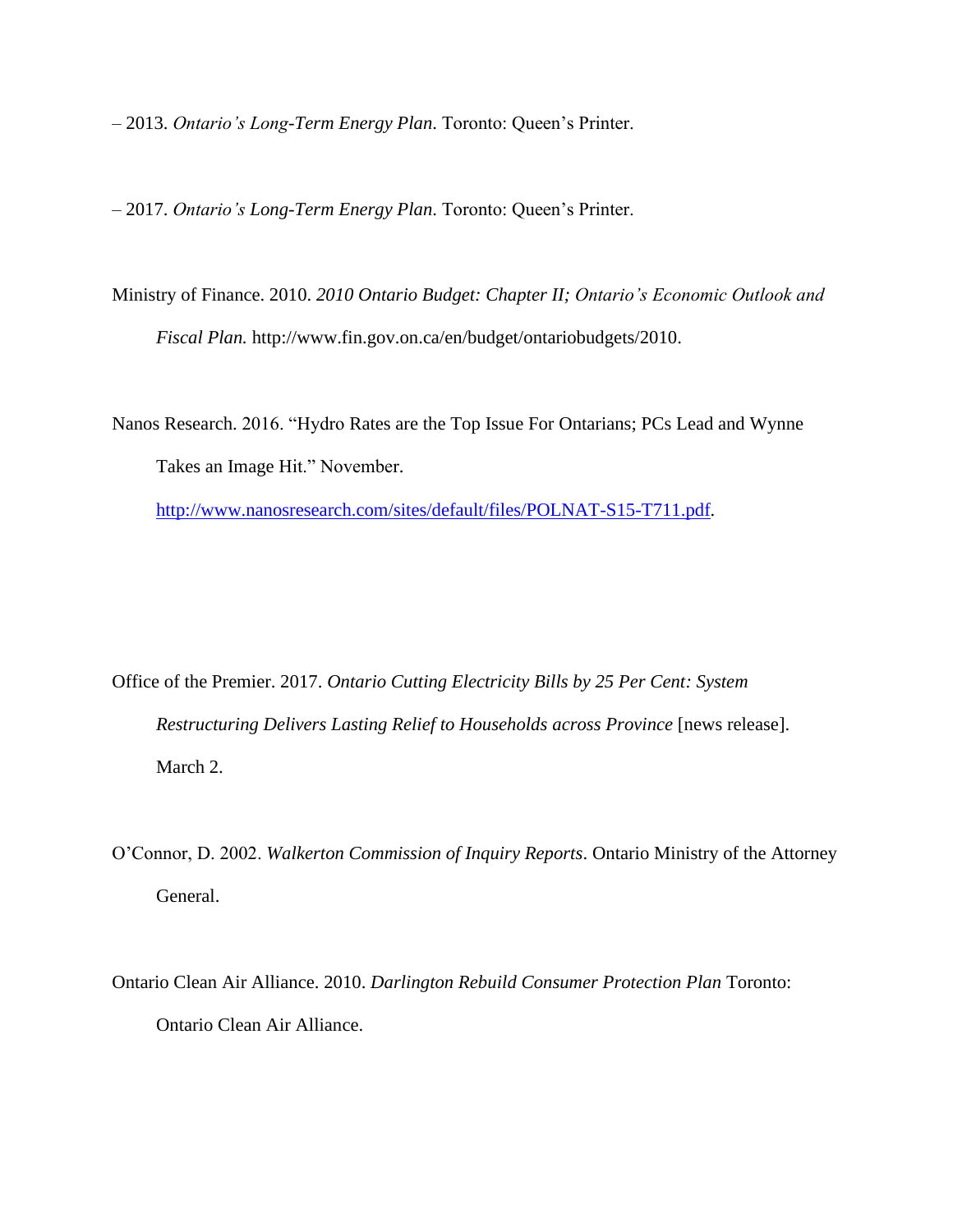- Ontario Chief Medical Officer of Health. 2010. *Potential Health Impact of Wind Turbines.*  Toronto: Ministry of Health and Long-Term Care.
- Ontario Power Authority. 2007. *Re: Ontario Power Authority, Integrated Power System Plan and Procurement Process, Ontario Energy Board File No.: EB-2007-0707.*  http://www.rds.oeb.gov.on.ca/ webdrawer/webdrawer.dll/webdrawer/rec/12969/view.

– 2010. *FIT Program, microFIT Program*.

http://fit.powerauthority.on.ca/home.html?q=domestic-content-1.

Ontario Power Generation. 2016. *Annual Information Form for the Year Ended December 31, 2015*. Toronto: OPG.

[https://www.opg.com/about/finance/Documents/OPG\\_2015\\_AIF.pdf.](https://www.opg.com/about/finance/Documents/OPG_2015_AIF.pdf)

- Ontario Power Generation Review Committee. 2004. *Transforming Ontario's Power Generation Company*. Toronto: Ministry of Energy.
- Ontario Sustainable Energy Association. 2012. *Advocacy: Feed-In Tariffs*. https://ontariosea.org/advocacy.
- Rabe, B., ed. 2010. *Greenhouse Governance: Addressing Climate Change in America*. Washington: Brookings Institution Press.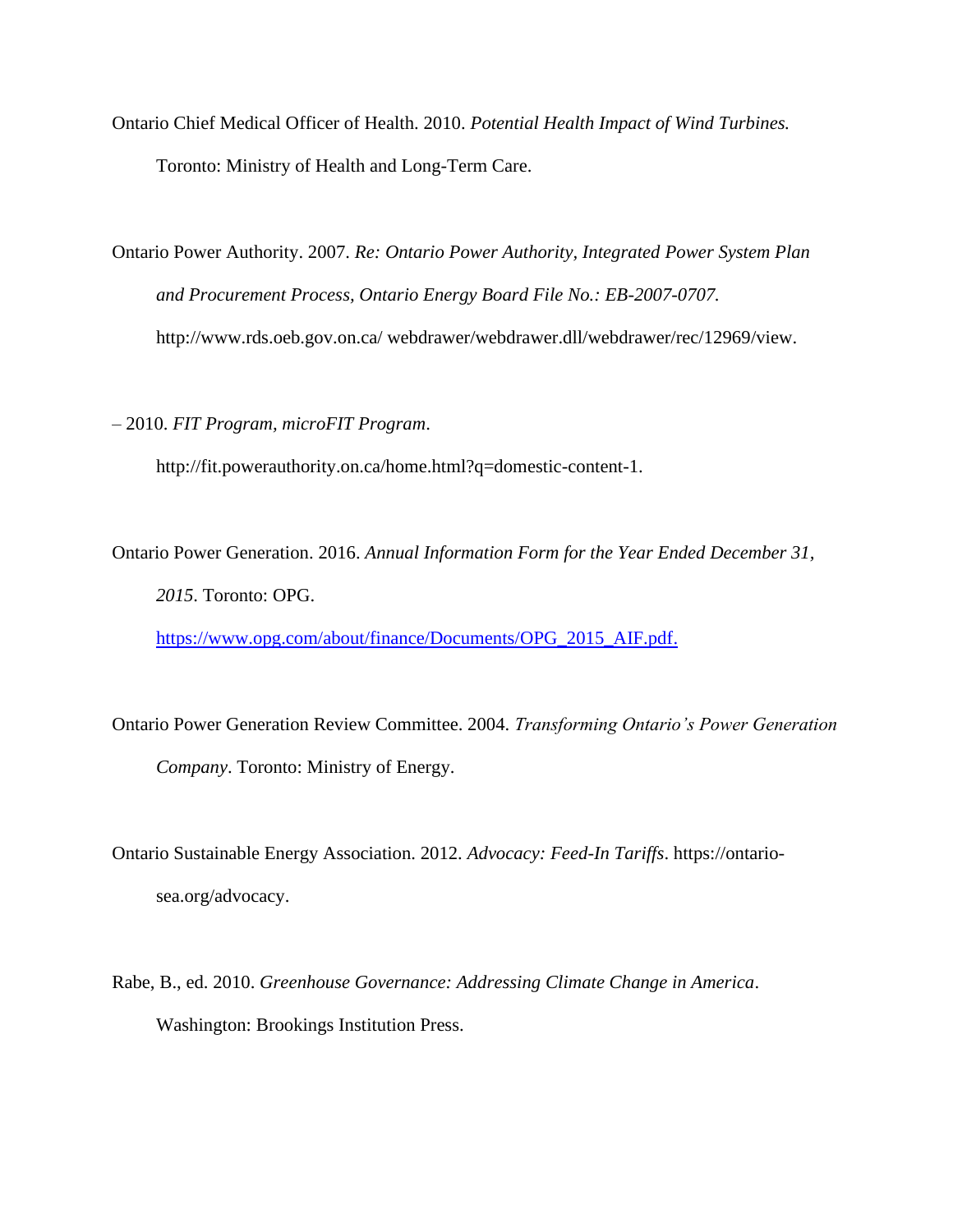- Robinson, J.B. 1982. "Apples and Horned Toads: On the Framework-Determined Nature of the Energy Debate." *Policy Sciences* 15 (1).
- Saxe, D. 2013. "Anti-Wind Litigation: Is There an End in Sight?" *Environmental Law and Litigation*, 12 February. http://envirolaw.com/.
- Skogstad, G. 2008. *Internationalization and Canadian Agricultural Policy: Policy and Governing Paradigms.* Toronto: University of Toronto Press.

Smitherman, G. 2008. *Notes for Remarks*. Toronto: Ministry of Energy and Infrastructure.

Spears, J. 2011. "Ontario's New Dilemma: Too Much Power." *Toronto Star*, 20 January.

Stokes, L. C. 2013. *Energy Policy* 56.

- Swift, J., and K. Stewart. 2004. *Hydro: The Decline and Fall of Ontario's Electric Empire.*  Toronto: Between the Lines.
- Swisher, J.N., G.M. Jannuzzi, and R.Y. Redlinger. 1997. *Tools and Methods for Integrated Resource Planning: Improving Efficiency and Protecting the Environment*. United Nations Environment Programme Working Paper No. 7.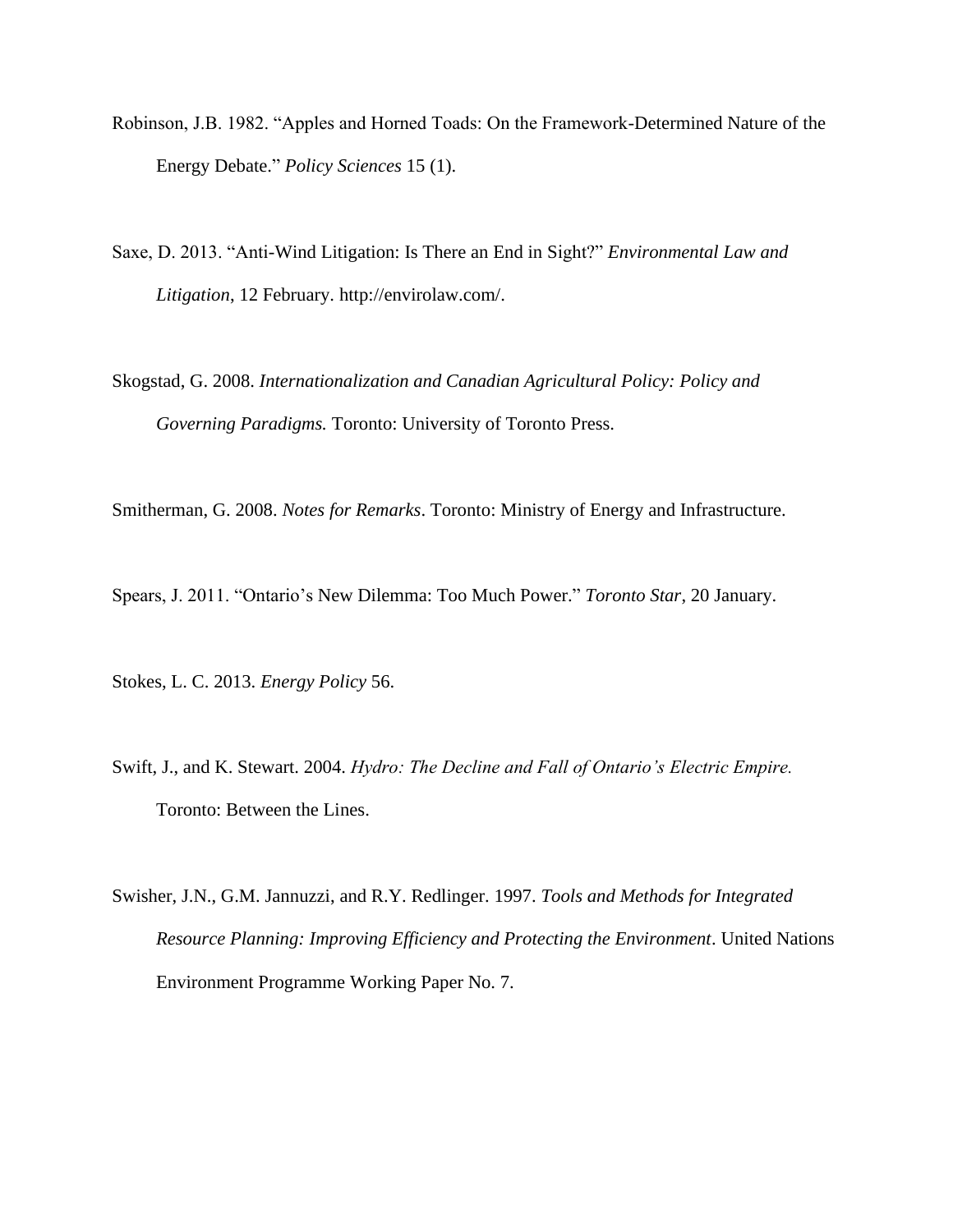- Szarka, J. 2007. *Wind Power in Europe: Politics, Business and Society.* Hampshire: Palgrave Macmillan.
- Weis, T. 2010. *Canada Falling Even further behind the U.S. in Sustainable Energy Investments Per Capita.* The Pembina Institute. http://www.pembina.org/pub/1979.
- Weis, T., and P.J. Partington. 2011. *Behind the Switch: Pricing Ontario Electricity Options*. The Pembina Institute. http://www.pembina.org/pub/2238.
- Winfield, M. 2012. *Blue-Green Province: The Environment and the Political Economy of Ontario*. Vancouver: University of British Columbia Press.
- "Ontario's Green Energy and Green Economy Act as an Industrial Development Strategy." In *Work and the Challenge of Climate Change: Canadian and International Perspectives*, edited by S. McBride and C. Lipsig-Mummé. Montreal: McGill-Queens University Press.
- "Electricity Planning and Sustainability Assessment: The Ontario Experience." In *Sustainability Assessment: Applications*, edited by R.B. Gibson. London: Earthscan.
- 2017. "Energy Policy is Falling behind the Energy Revolution." *The Globe and Mail*, 15 May.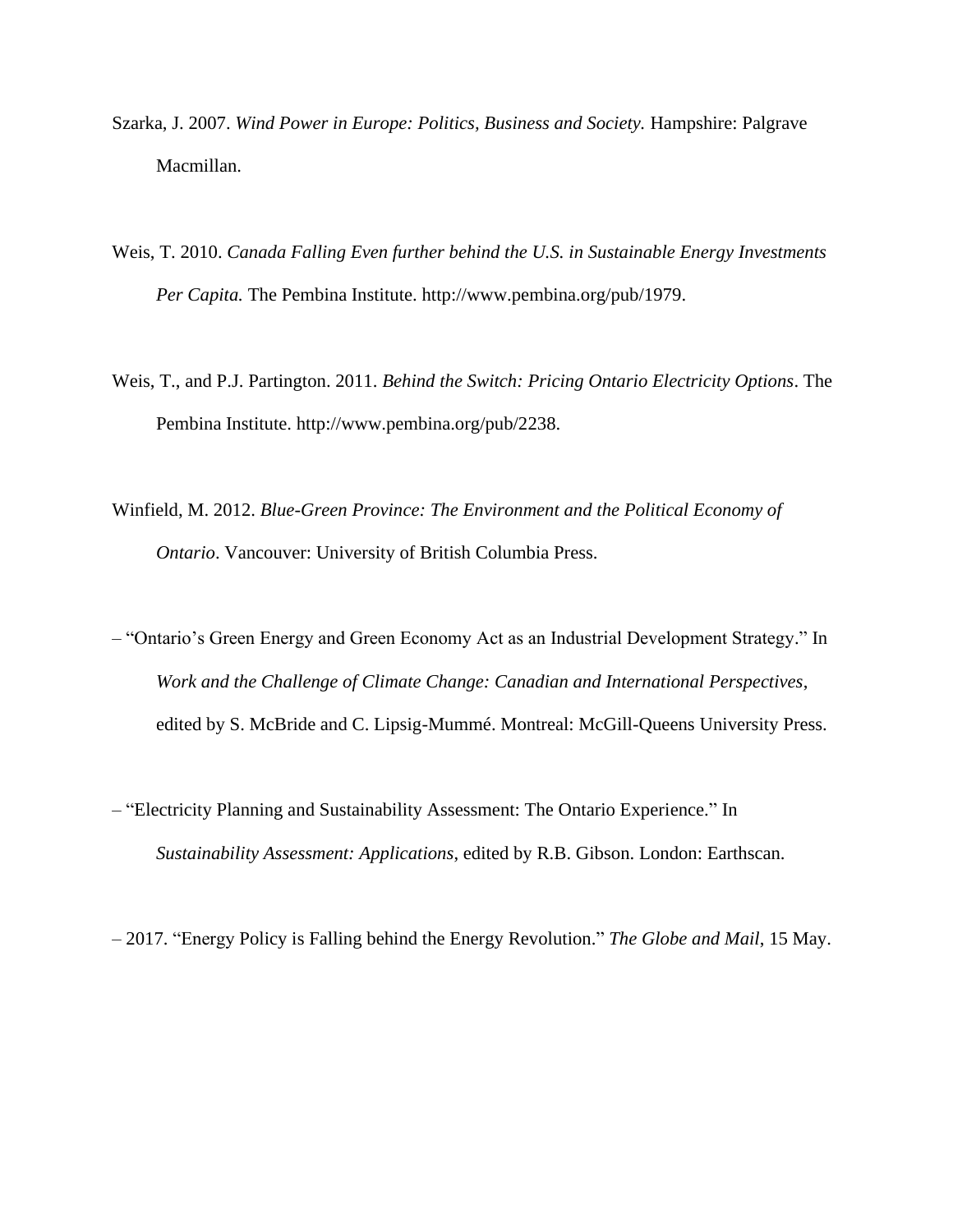- Winfield, M., and B. Dolter. 2014. "Energy, Economic and Environmental Discourses and Their Policy Impact: The Case of Ontario's Green Energy and Green Economy Act." *Energy Policy* 68.
- Winfield, M., Gibson, R., Markvart, T., Gaudreau, K. and Taylor, J.. 2010. "Implications of Sustainability Assessment for Electricity System Design: The Case of the Ontario Power Authority's Integrated Power System Plan." *Energy Policy* 38.

World Commission on Environment and Development. 1987. *Our Common Future.* Oxford University Press.

Wynne, K. 2013. "Enable Communities to Prosper." KathleenWynne.ca. Accessed 25 March 2013.

<sup>&</sup>lt;sup>1</sup> The authors wish to thank Sarah Goldstein for her research and editorial assistance in preparing this chapter.

 $2$  The government of Alberta (2012) currently estimates domestic and international investment commitments to the oil sands in the range of \$100 billion.

<sup>&</sup>lt;sup>3</sup> The Election outcome was Progressive Conservatives 76; NDP 40; Liberals 7; Green 1.

<sup>&</sup>lt;sup>4</sup> This was debt that the corporation had no reasonable prospect of being able to repay and which would have

rendered the successor corporations, particularly OPG and Hydro One, unable to function effectively. The debt was paid down through a "debt retirement charge" on consumers' electricity bills.

<sup>5</sup> Bruce Power is a private consortium that took over operation of the Bruce Nuclear Facility in 2001 as a result of the Harris government's directive that OPG reduce its share of the province's electricity generation capacity from over 85 per cent to 35 per cent by 2010.